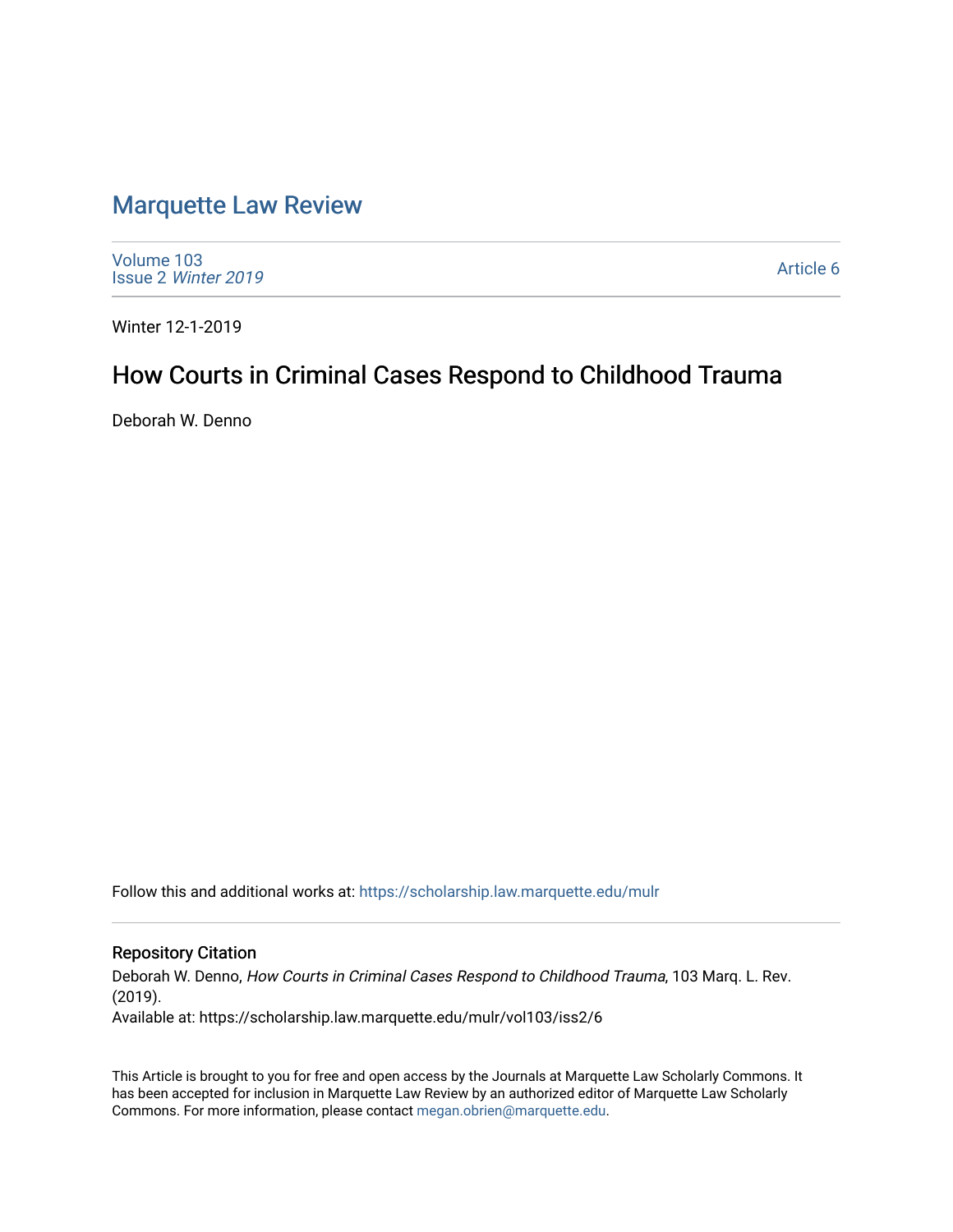# MARQUETTE LAW REVIEW

Volume 103 Winter 2019 Number 2

# **HOW COURTS IN CRIMINAL CASES RESPOND TO CHILDHOOD TRAUMA**

DEBORAH W. DENNO\*

*Neurobiological and epidemiological research suggests that abuse and adverse events experienced as a child can increase an adult's risk of brain* 

\* Arthur A. McGivney Professor of Law, Founding Director, Neuroscience and Law Center, Fordham University School of Law. All statistics and case distributions discussed in this Article and presented in Charts 1–18 *infra* are organized and on file with the author and with the *Marquette Law Review*. I delivered a version of this Article at Marquette University Law School as the George and Margaret Barrock Lecture on Criminal Law, on November 15, 2018. I thank Dean Joseph Kearney, Professor Michael O'Hear, and the friends and faculty of Marquette Law School for providing such an encouraging and enthusiastic platform for the lecture, as well as Judge Mary Triggiano and Mike Gousha for the "On the Issues" program concerning childhood trauma and the legal system. I am most grateful to the following individuals for their contributions to this Article: Marianna Gebhardt, Joseph Kearney, Michael O'Hear, Christopher Slobogin, Ryan Surujnath, Mary Triggiano, Erica Valencia-Graham, and the Board of Advisors of the Neuroscience and Law Center (Fordham Law School). Erica Valencia-Graham expertly and painstakingly created all 18 charts. I also received insightful comments on earlier versions of this Article from the participants in presentations given at Fordham Law School, Stanford Law School (the BioLawLapalooza 3.0), Vanderbilt Law School (the Criminal Justice Roundtable), and the New York City Bar Association. I give special thanks to an extraordinarily gifted and dedicated group of assistants for their superb research: Kevin Aguirre, Stephanie Ali, William Pickering Jones III, Ephraim Kaplan, Jacob Nadler, Jacob Neumark, Eitan Rudansky, and Ryan Surujnath. In addition, I thank the staff of the *Marquette Law Review*, Andrew Salomone in particular, for their impeccable care, skill, and organization throughout the editorial process. Alissa Black-Dorward, Jacob Fishman, and the Fordham Law School library staff were wonderfully helpful, as always. I am indebted to six sources for research funding: Fordham University School of Law, Fordham's Neuroscience and Law Center, Mr. and Mrs. John R. Costantino, the Gerald M. Edelman Post-Graduate Fellowship in Neuroscience, Roger Sachs Family Foundation, and the Barnet and Sharon Phillips Family Fund. No individual or organization acknowledged in this Article necessarily supports the Article's interpretations or conclusions. Responsibility for any mistakes or misjudgments rests solely with the author. This Article is dedicated to the memory of William Pickering Jones III, a brilliant and beloved member of the Fordham Law School community. Will, we miss you.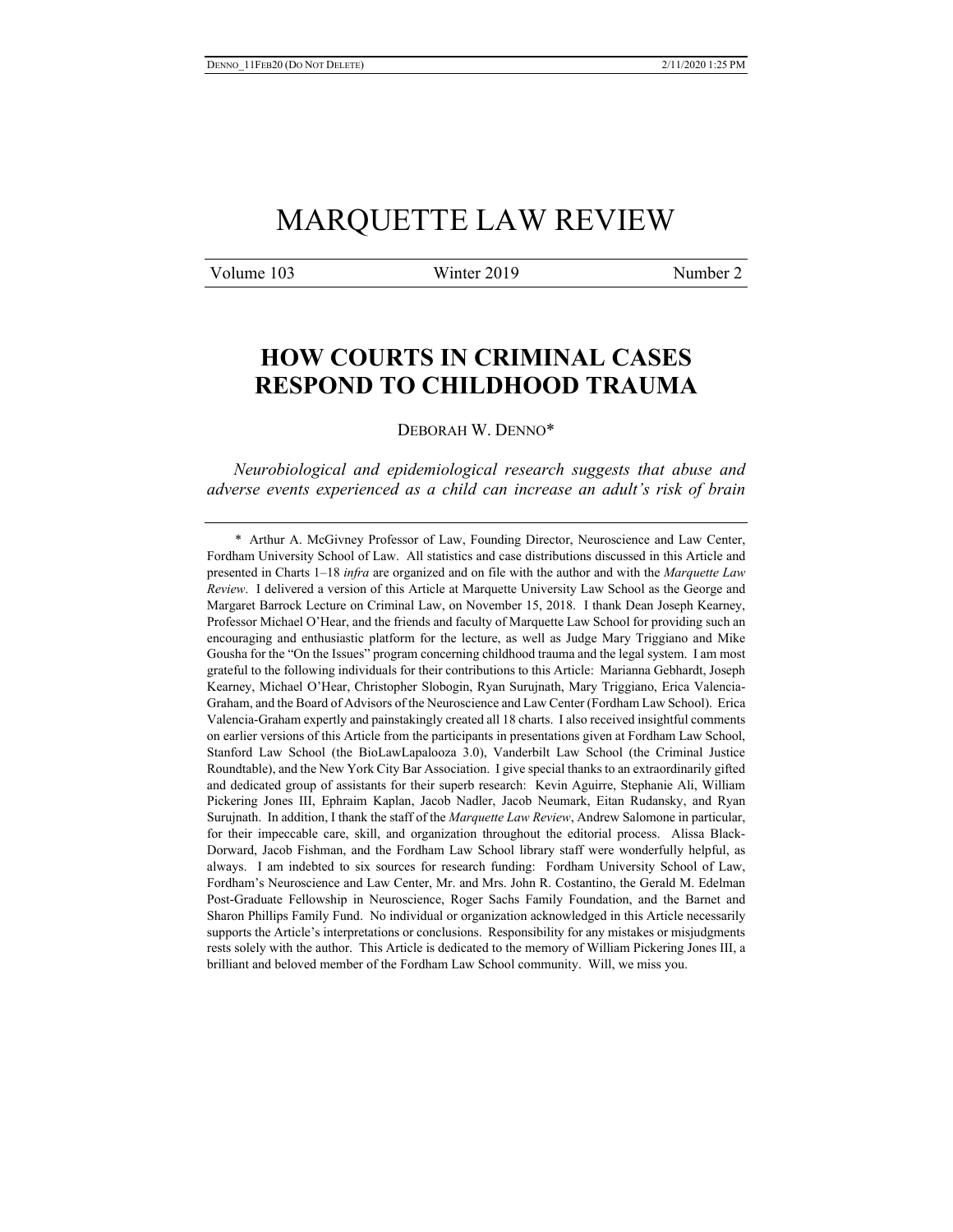*dysfunction associated with disorders related to criminality and violence. Much of this research is predictive, based on psychological evaluations of children; few studies have focused on whether or how criminal proceedings against adult defendants consider indicators of childhood trauma. This Article analyzes a subset of criminal cases pulled from an 800-case database created as part of an original, large-scale, empirical research project known as the Neuroscience Study. The 266 relevant cases are assessed to determine the extent to which, and the methods whereby, criminal courts weigh and respond to childhood trauma evidence. This Article first creates a systematic and detailed definition of what constitutes childhood trauma evidence based on 20 factors, including physical and verbal abuse, dysfunctional upbringing, brain damage or injury, and neglect and abandonment. These factors are then examined in the context of the often life-long conditions caused by or related to such trauma, ranging from mental illness and neurological disorders to poor intellectual functioning and behavioral problems. A review of courts' responses indicates that childhood trauma evidence is primarily used for mitigation and can play a significant and persuasive role in claims of ineffective assistance of counsel, especially in death penalty cases. At the same time, findings suggest that courts may offer attorneys a troubling degree of deference by accepting their claims of "strategic" yet empirically unfounded decisions to omit childhood trauma evidence in certain circumstances. This Article provides real-world guidance for attorneys seeking to incorporate childhood trauma evidence into their arguments, emphasizing the value of drawing a distinct nexus between defendants' childhood traumas and their adult criminal behavior. Attorneys who understand the long-term effects of childhood trauma will be better equipped to make such connections and effectively present this evidence in court.* 

| III. THE NEUROSCIENCE STUDY'S FRAMEWORK OF CHILDHOOD TRAUMA |  |
|-------------------------------------------------------------|--|
|                                                             |  |
|                                                             |  |
|                                                             |  |
| C. The Neuroscience Study's Definitional Framework316       |  |
| D. Conditions Caused by or Related to Childhood Trauma  323 |  |
|                                                             |  |
|                                                             |  |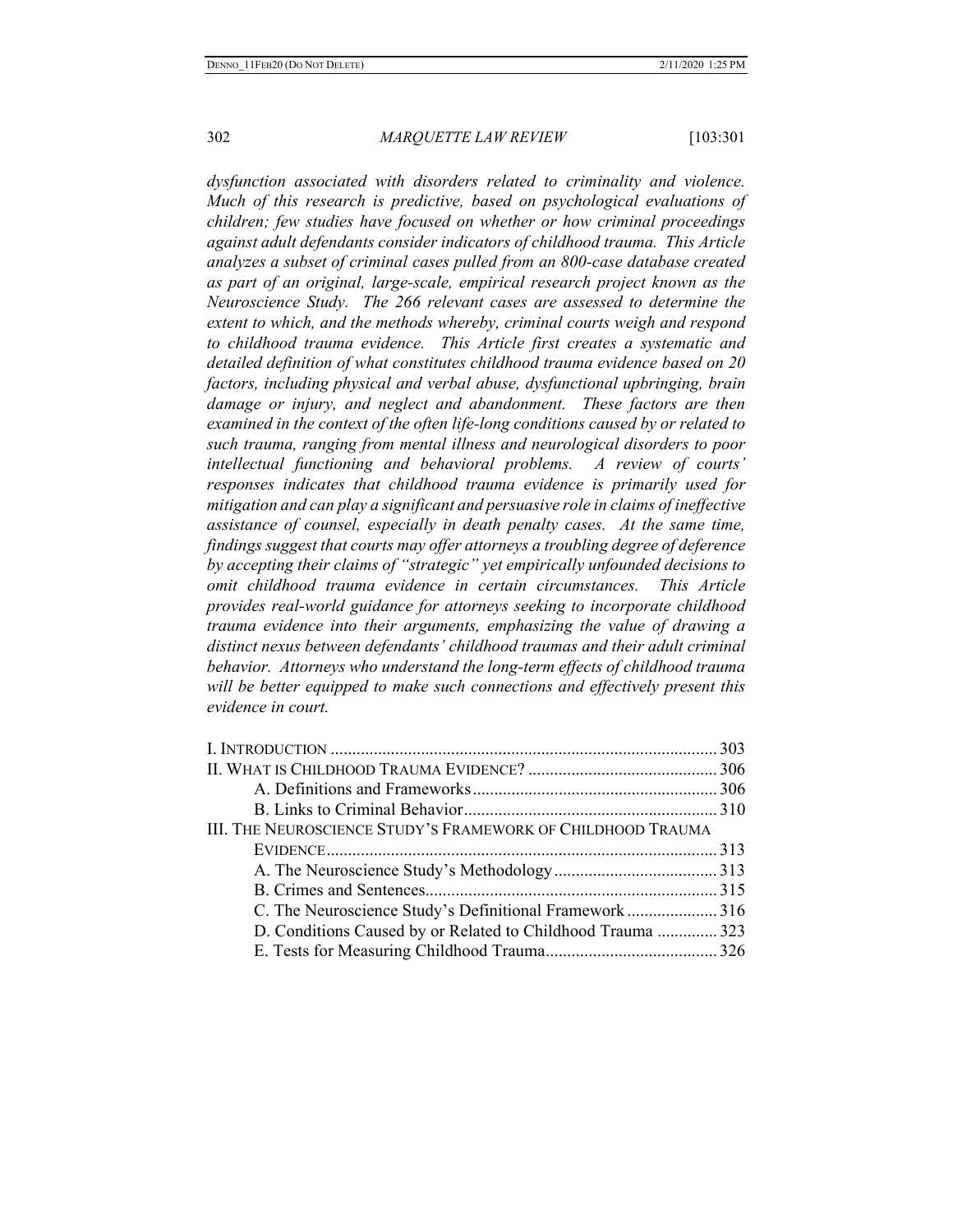| IV. PRESENTATION OF CHILDHOOD TRAUMA EVIDENCE AND COURTS'         |  |
|-------------------------------------------------------------------|--|
|                                                                   |  |
| A. How Attorneys Use Childhood Trauma as Mitigation Evidence 335  |  |
| B. Standards for Ineffective Assistance of Counsel 337            |  |
| C. How Attorneys Present Childhood Trauma Evidence  339           |  |
| D. How Attorneys Are Failing the Strickland Test 342              |  |
| E. Reasons for Successful Ineffective Assistance of Counsel       |  |
|                                                                   |  |
| V. CASE STUDIES OF EFFECTIVE AND INEFFECTIVE USES OF CHILDHOOD    |  |
|                                                                   |  |
| A. Case Studies of Successful Claims of Ineffective Assistance of |  |
|                                                                   |  |
|                                                                   |  |
|                                                                   |  |
|                                                                   |  |
|                                                                   |  |
|                                                                   |  |
|                                                                   |  |
| B. The Two Prongs of Ineffective Assistance of Counsel: A Closer  |  |
|                                                                   |  |
|                                                                   |  |
|                                                                   |  |
|                                                                   |  |
| C. Courts' Overall Characterization of Childhood Trauma 360       |  |
| VI. WHAT SHOULD ATTORNEYS DO IN CHILDHOOD TRAUMA CASES?  360      |  |
|                                                                   |  |
|                                                                   |  |
|                                                                   |  |

# I. INTRODUCTION

The United States Supreme Court has consistently held that defense attorneys are constitutionally obligated in capital cases to rigorously investigate "all reasonably available mitigating evidence" pertinent to a defendant's history and situation.<sup>1</sup> Such individualized mitigation evidence, which is wide-

<sup>1.</sup> Wiggins v. Smith, 539 U.S. 510, 524 (2003) (emphasis omitted) (quoting AM. BAR ASS'N, ABA GUIDELINES FOR THE APPOINTMENT AND PERFORMANCE OF COUNSEL IN DEATH PENALTY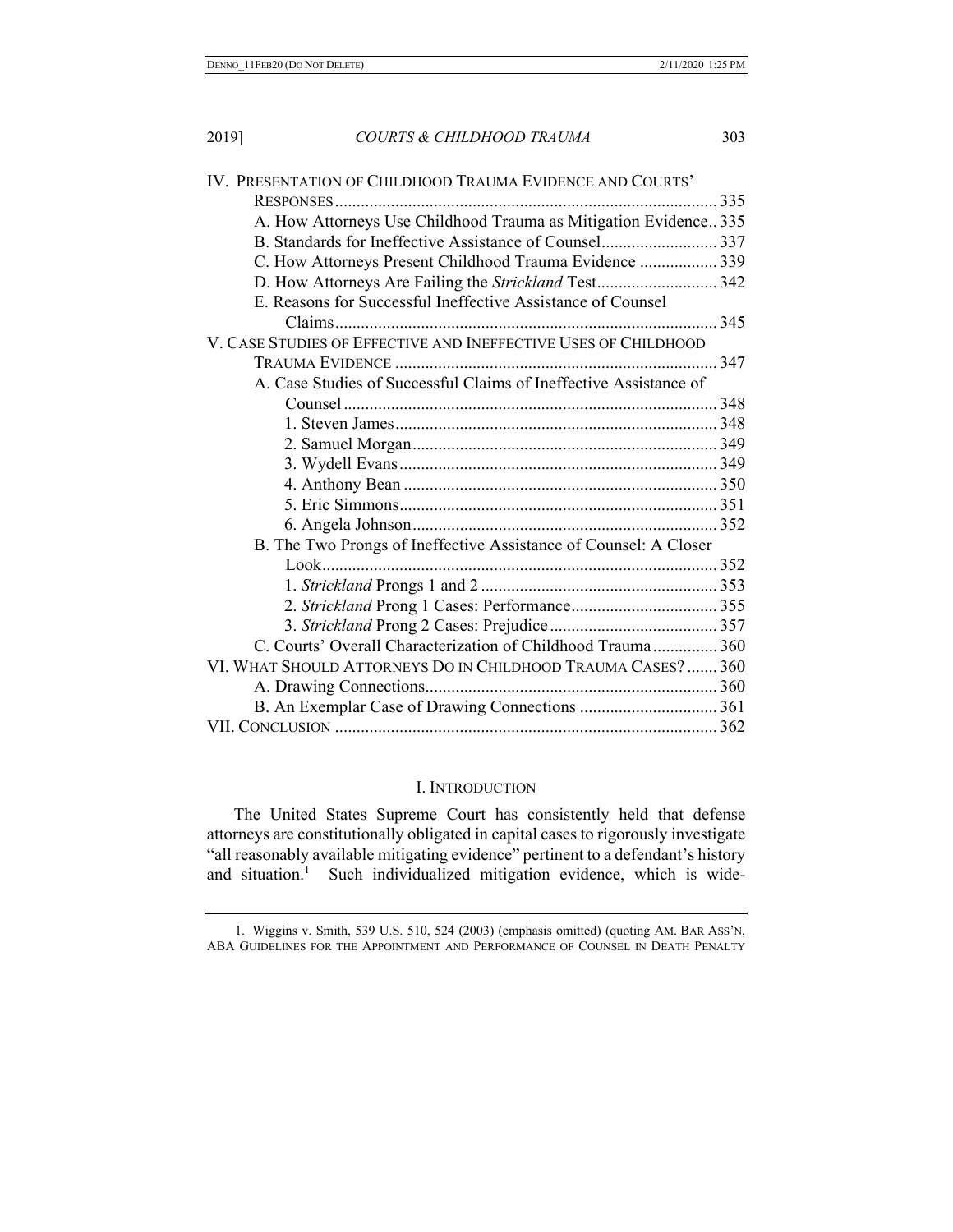ranging, includes at its core indications of a defendant's childhood trauma, in all of its various forms.<sup>2</sup> Yet there has been no systematic study of how courts respond to childhood trauma evidence or how they incorporate it in their decision making, despite some excellent analyses of key case law.<sup>3</sup> This gap is all the more significant given that offenders are far more likely to have a history of childhood trauma than non-offenders, and that trauma has severe lifelong consequences.<sup>4</sup>

This Article attempts to fill this gap. It examines childhood trauma information from my "Neuroscience Study," which provides data on every criminal case in the United States that has addressed neuroscientific evidence over the course of two decades.<sup>5</sup> Neuroscience constitutes "the branch of the

3. *See* Emad H. Atiq & Erin L. Miller, *The Limits of Law in the Evaluation of Mitigating Evidence*, 45 AM. J. CRIM. L. 167 (2018); Phyllis L. Crocker, *Childhood Abuse and Adult Murder: Implications for the Death Penalty*, 77 N.C. L. REV. 1143 (1999); Bernice B. Donald & Erica Bakies, *A Glimpse Inside the Brain's Black Box: Understanding the Role of Neuroscience in Criminal Sentencing*, 85 FORDHAM L. REV. 481 (2016); Miriam S. Gohara, *In Defense of the Injured: How Trauma-Informed Criminal Defense Can Reform Sentencing*, 45 AM. J. CRIM. L. 1 (2018); Gene Griffin & Sarah Sallen, *Considering Child Trauma Issues in Juvenile Court Sentencing*, 34 CHILD. LEGAL RTS. J. 1 (2013); Michael Mello, *"In the Years When Murder Wore the Mask of Law": Diary of a Capital Appeals Lawyer (1983–1986)*, 24 VT. L. REV. 583 (2000). In addition, some scholars have studied incarcerated adults who experienced childhood trauma. Nancy Wolff & Jing Shi, *Childhood and Adult Trauma Experiences of Incarcerated Persons and Their Relationship to Adult Behavioral Health Problems and Treatment*, 9 INT'L J. ENVTL. RES. & PUB. HEALTH 1908, 1909 (2012) [hereinafter Wolff & Shi, *Childhood and Adult Trauma Experiences*], https://www.ncbi.nlm.nih.gov/pmc/articles/PMC3386595/pdf/ijerph-09-01908.pdf

[https://perma.cc/6D7Y-YT3G]; Nancy Wolff, Jing Shi, & Jane A. Siegel, *Patterns of Victimization Among Male and Female Inmates: Evidence of an Enduring Legacy*, 24 VIOLENCE & VICTIMS 469, 477 (2009) [hereinafter Wolff, Shi, & Siegel, *Patterns of Victimization*] https://connect.springerpub.com/content/sgrvv/24/4/469.full.pdf [https://perma.cc/5E95-6TGW].

4. *See* Wolff & Shi, *Childhood and Adult Trauma Experiences*, *supra* note 3, at 1920–21.

5. For earlier analyses of the Neuroscience Study data, see Deborah W. Denno, *The Myth of the Double-Edged Sword: An Empirical Study of Neuroscience Evidence in Criminal Cases*, 56 B.C. L. REV. 493 (2015) [hereinafter Denno, *The Myth*]; Deborah W. Denno, *The Place for Neuroscience in Criminal Law*, *in* PHILOSOPHICAL FOUNDATIONS OF LAW AND NEUROSCIENCE 69 (Dennis Patterson & Michael Pardo eds., 2016); Deborah W. Denno, *How Prosecutors and Defense Attorneys Differ in Their Use of Neuroscience Evidence*, 85 FORDHAM L. REV. 453 (2016); Deborah W. Denno, *Concocting Criminal Intent*, 105 GEO. L.J. 323 (2017); Deborah W. Denno, *Neuroscience and the Personalization of Criminal Law*, 86 U. CHI. L. REV. 359 (2019). Other wide-scale empirical research on neuroscience has also been completed in Canada, England, the Netherlands, the United States, and

CASES 11.4.1(C) (1989)); *see also* Porter v. McCollum, 558 U.S. 30, 39 (2009) (quoting Williams v. Taylor, 529 U.S. 362, 396 (2000)) (stating that "counsel had an 'obligation to conduct a thorough investigation of the defendant's background.'").

<sup>2.</sup> *See Wiggins*, 539 U.S. at 524; *Porter*, 558 U.S. at 39 (quoting *Williams*, 529 U.S. at 396).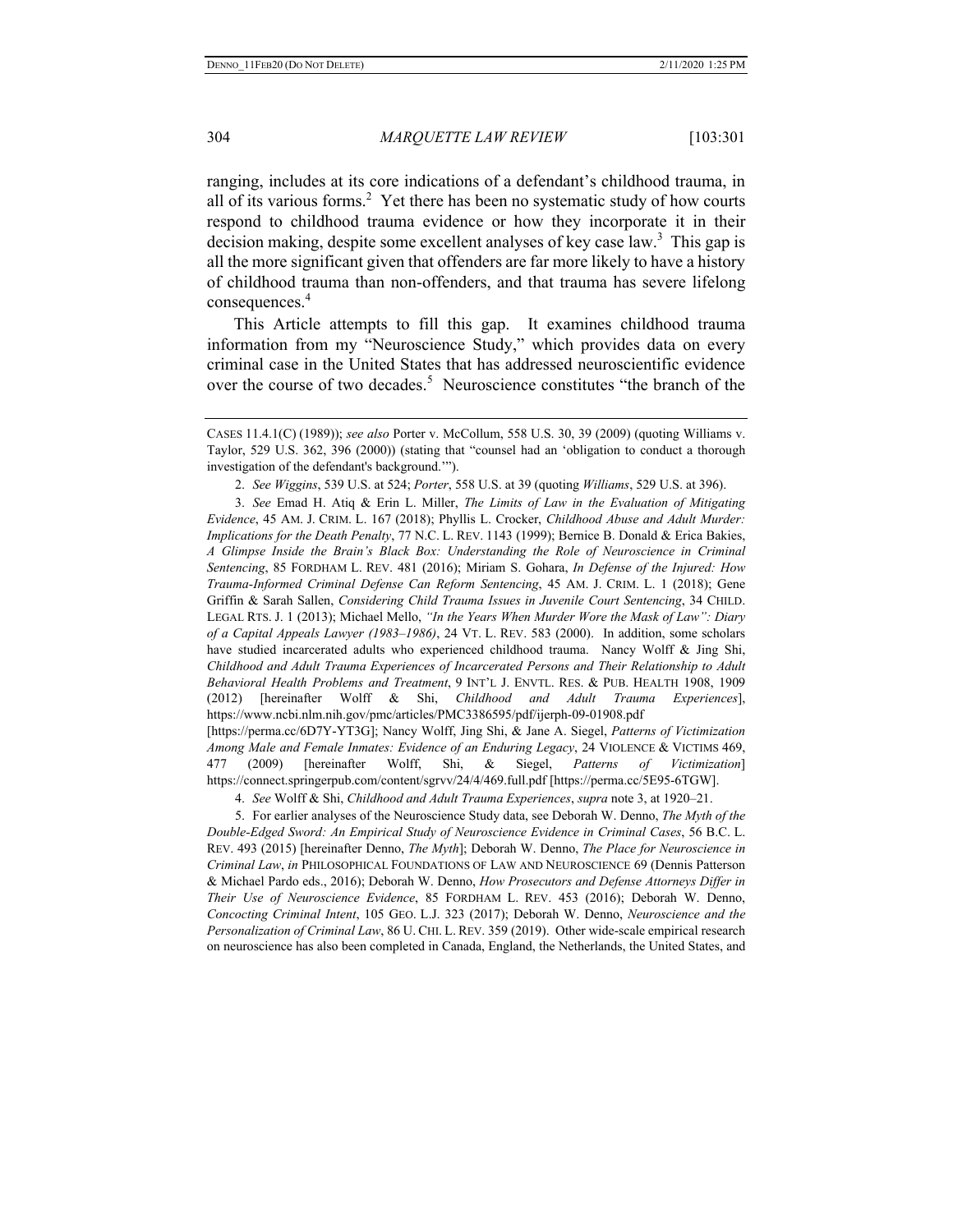life sciences that studies the brain and nervous system,"<sup>6</sup> a topic of direct relevance to childhood trauma because so many youths exposed to trauma face brain and nervous system injuries. Childhood trauma is especially relevant to the criminal justice system because of society's entrenched recognition that "defendants who commit criminal acts that are attributable to a disadvantaged background, or to emotional and mental problems, may be less culpable than defendants who have no such excuse."7

Part II of this Article examines definitions and frameworks for delineating childhood trauma as well as the impact of childhood trauma on an individual's later emotional, mental, and physical development, including criminal and violent behavior. Part III describes the impact of childhood trauma in the criminal justice system and also provides an overview of the Neuroscience Study's scope and goals. Additionally, Part III lays out the Neuroscience Study's definitional framework based on twenty categories of childhood trauma. Lastly, Part III analyzes the conditions caused by or related to childhood trauma, with a focus on criminal court cases. Part IV presents the Neuroscience Study's findings of courts' responses to childhood trauma evidence, emphasizing in particular the dominance of the use of such evidence as mitigation (in nearly all of the cases) as well as its significance in claims of ineffective assistance of counsel, especially in capital cases. Moreover, Part IV emphasizes the troublesome degree of deference that courts give to attorneys in ineffective assistance of counsel cases, suggesting that some of the "strategic decisions" that attorneys engage in, especially the omission of such evidence, may not have an empirical foundation. Finally, Parts V and VI detail the wins and losses of ineffective assistance of counsel cases and how attorneys can effectively incorporate childhood trauma evidence into their arguments.

If increasing numbers of studies are showing links between childhood trauma and later cognitive and behavioral problems among defendants, then

Wales. *See* Paul Catley & Lisa Claydon, *The Use of Neuroscientific Evidence in the Courtroom by Those Accused of Criminal Offenses in England and Wales*, 2 J.L.& BIOSCIENCES 510 (2015) (England and Wales); Jennifer A. Chandler, *The Use of Neuroscientific Evidence in Canadian Criminal Proceedings*, 2 J.L. & BIOSCIENCES 550 (2015) (Canada); Nita A. Farahany, *Neuroscience and Behavioral Genetics in US Criminal Law: An Empirical Analysis*, 2 J.L. & BIOSCIENCES 485 (2016) (the United States); C.H. de Kogel & E.J.M.C. Westgeest, *Neuroscientific and Behavioral Genetic Information in Criminal Cases in the Netherlands*, 2 J.L. & BIOSCIENCES 580 (2015) (the Netherlands).

<sup>6.</sup> NEUROSCIENCE AND THE LAW: BRAIN, MIND, AND THE SCALES OF JUSTICE 206 (Brent Garland ed., 2004); *see also* OWEN D. JONES, JEFFREY D. SCHALL, & FRANCIS X. SHEN, LAW AND NEUROSCIENCE 762 (2014) (defining neuroscience as "[t]he scientific study of the structure and function of the nervous system; includes experimental and clinical studies of animals and humans").

<sup>7.</sup> California v. Brown, 479 U.S. 538, 545 (1987) (O'Connor, J., concurring).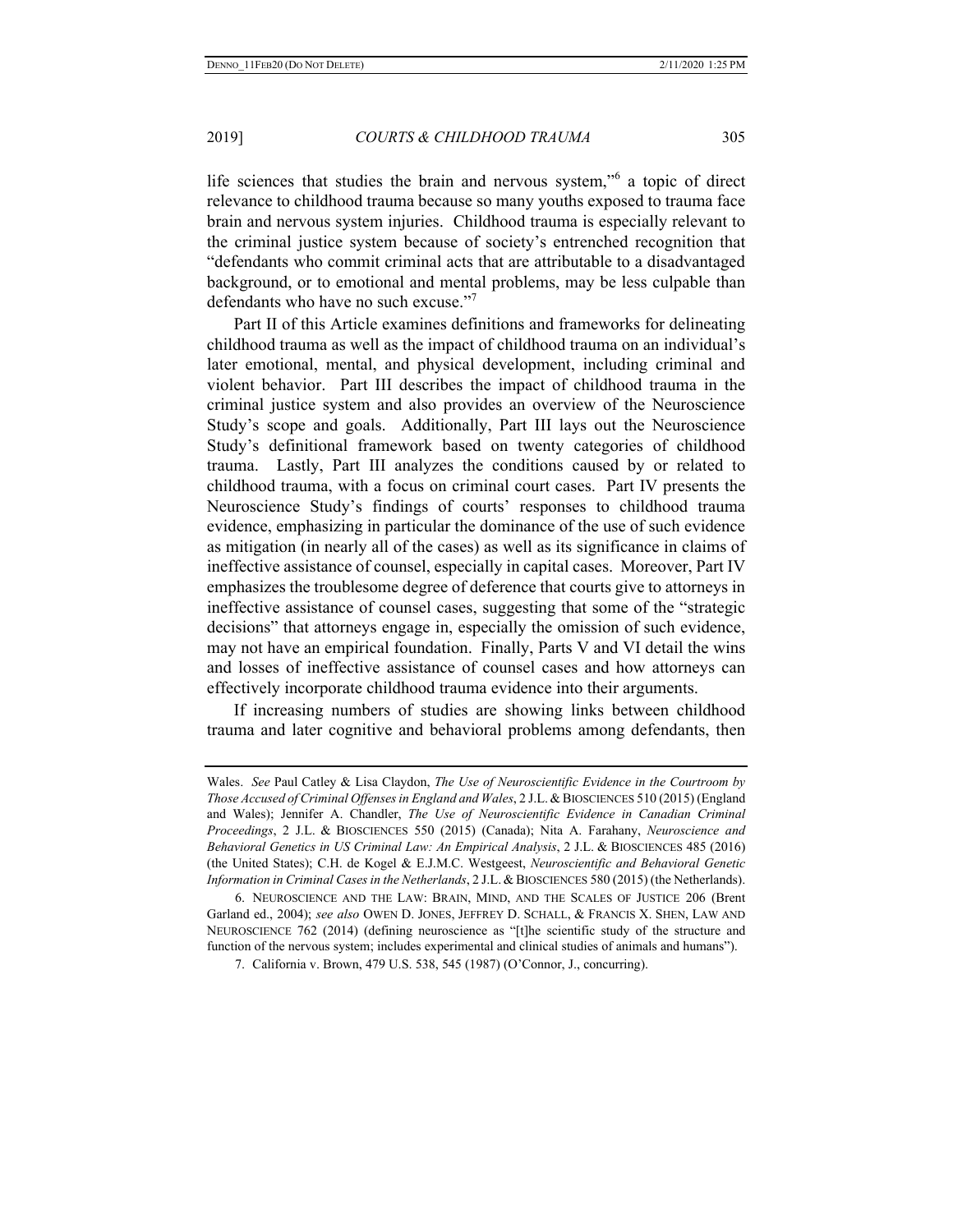some courts' causation limitations for omitting such information may no longer be warranted. Likewise, if empirical research shows that juries and other criminal justice actors view such evidence as predominately mitigating, then attorneys' purported "strategic decisions" to leave it out may, for the most part, no longer be as justified. Indeed, the importance of childhood trauma evidence is not just confined to capital cases. As this Article shows, the evidence is applicable in a broad array of non-capital contexts, and attorneys are using it in court for these purposes. Such ongoing applicability is all the more reason to examine the breadth and pervasiveness of childhood trauma in the United States and bring attention to it.

#### II. WHAT IS CHILDHOOD TRAUMA EVIDENCE?

There are numerous definitions of childhood trauma, often depending on the source and purpose of the evidence. While these definitions are useful, of course, they do not always translate smoothly into case law or the legal setting, where childhood trauma may exist but never have been fully identified. This Part provides an overview of some of the more known and accepted descriptions of childhood trauma as a background for the factors that my Neuroscience Study explicated.

# A. *Definitions and Frameworks*

Some widely recognized health organizations define childhood trauma very broadly. The National Institute of Mental Health, for example, characterizes childhood trauma as "the emotionally painful or distressful experience of an event by a child that may result in lasting mental and physical effects."<sup>8</sup> The National Child Traumatic Stress Network states that "trauma occurs when a child experiences an intense event that threatens or causes harm to his or her emotional and physical well-being."<sup>9</sup> In contrast, the American Psychiatric Association's *Diagnostic and Statistical Manual of Mental Disorders* (DSM-5) concerns one kind of trauma, Posttraumatic Stress Disorder (PTSD), which mandates "[e]xposure to actual or threatened death, serious injury, or sexual violence."<sup>10</sup> DSM-5 lays out four symptoms of the clinical effects of trauma:

<sup>8.</sup> *See* Griffin & Sallen, *supra* note 3, at 6.

<sup>9.</sup> *What Is Child Traumatic Stress?*, NAT'L CHILD TRAUMATIC STRESS NETWORK (2003), https://www.nctsn.org/sites/default/files/resources//what\_is\_child\_traumatic\_stress.pdf [https://perma.cc/7Q9R-M2DA].

<sup>10.</sup> AM. PSYCHIATRIC ASS'N, DIAGNOSTIC AND STATISTICAL MANUAL OF MENTAL DISORDERS 271 (5th ed. 2013) [hereinafter DSM-5].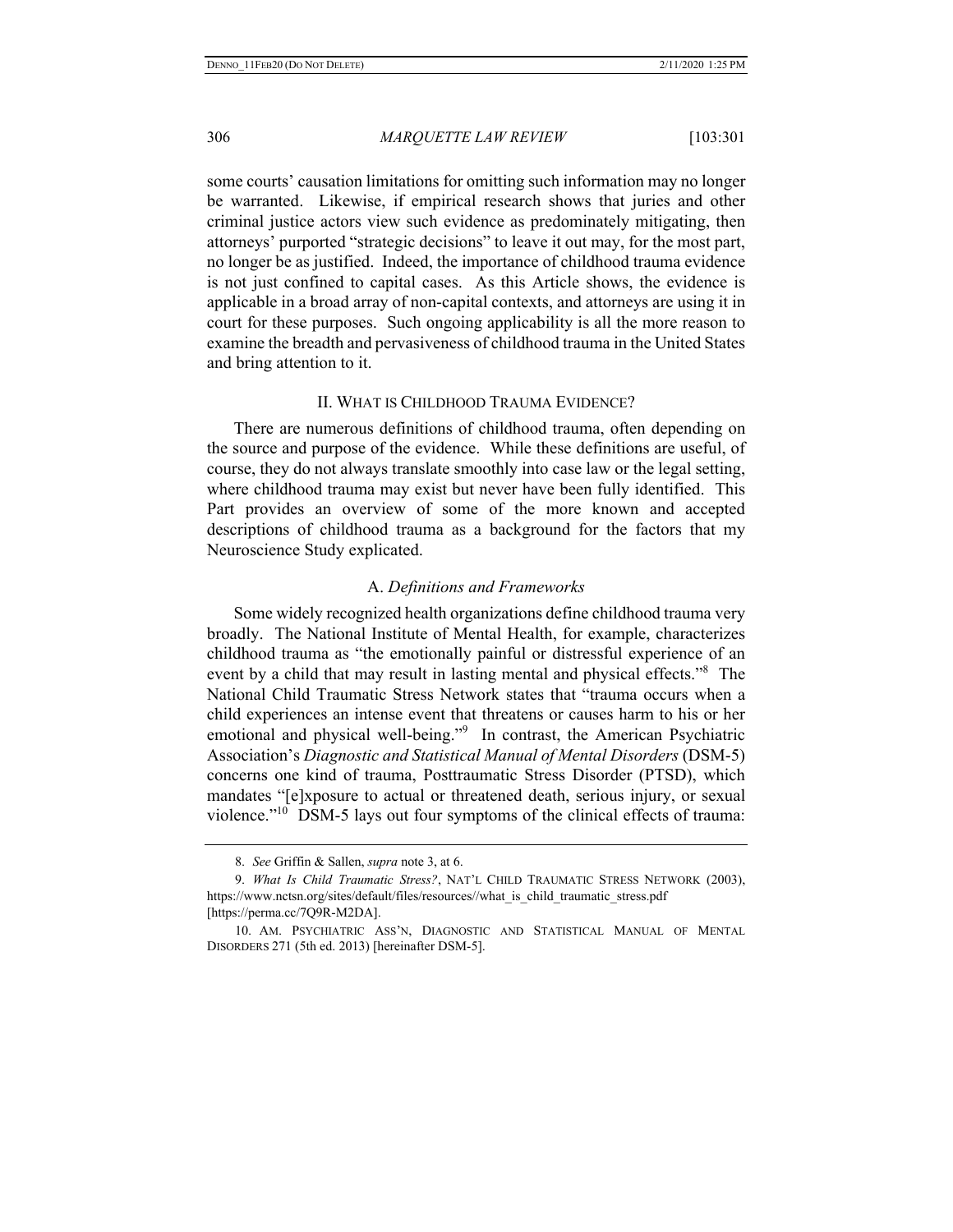intrusions (such as nightmares or flashbacks of the trauma), avoidance (such as activities, places, or individuals that may bring memories of the trauma), negative cognitive alterations (such as exaggerated fears or feelings of isolation), and altered arousal and awareness in reactions or perceptions (such as irritability, aggression, or difficulties in sleeping and concentrating).<sup>11</sup> An individual must experience all four symptoms to satisfy DSM-5's definition of PTSD.<sup>12</sup>

There is also a commonly used standard that incorporates a number of different definitions to help identify somewhat more contextually whether a child is suffering from trauma.<sup>13</sup> According to the Substance Abuse and Mental Health Services Administration, a framework called "The Three E's" can pinpoint childhood trauma and trauma in general, based upon three components: the *Event*, the *Experience*, and the *Effects*. 14

The *Event* component is the "objective action" that is inflicted on a child.<sup>15</sup> There can be many types of events, "includ[ing] abuse (physical, sexual, emotional), neglect, violence (domestic and community), accidents, and acts of terrorism."16 Events can occur just once (such as a severe injury) or multiple times (such as several, less severe injuries).<sup>17</sup> Research shows that more than 60% of children encounter a traumatic event by age 16, and nearly one-third of those children sustain multiple events.<sup>18</sup>

The second component, the *Experience* of the event, is more subjective, and for unsurprising reasons. Children may experience events in emotionally disparate ways,<sup>19</sup> often depending on their demographics (age and maturity), their particular situation, or vast numbers of other kinds of individual-specific

<sup>11.</sup> *Id.* at 271–72; Griffin & Sallen, *supra* note 3, at 8.

<sup>12.</sup> DSM-5, *supra* note 10, at 271–72; Griffin & Sallen, *supra* note 3, at 8.

<sup>13.</sup> *See* Griffin & Sallen, *supra* note 3, at 6.

<sup>14.</sup> *See id.*

<sup>15.</sup> *Id.* 

<sup>16.</sup> *Id.* 

<sup>17.</sup> *Id.* at 6–7.

<sup>18.</sup> William E. Copeland, Lilly Shanahan, Jennifer Hinesley, Robin F. Chan, Karolina A. Aberg, John A. Fairbank, Edwin J. C. G van den Oord, & E. Jane Costello, *Association of Childhood Trauma Exposure with Adult Psychiatric Disorders and Functional Outcomes*, JAMA NETWORK OPEN, Nov. 9, 2018, at 2 [hereinafter *JAMA Study*] https://jamanetwork.com/journals/jamanetworkopen/fullarticle/2713038 [https://perma.cc/92KW-5WSE].

<sup>19.</sup> *See* Griffin & Sallen, *supra* note 3, at 7.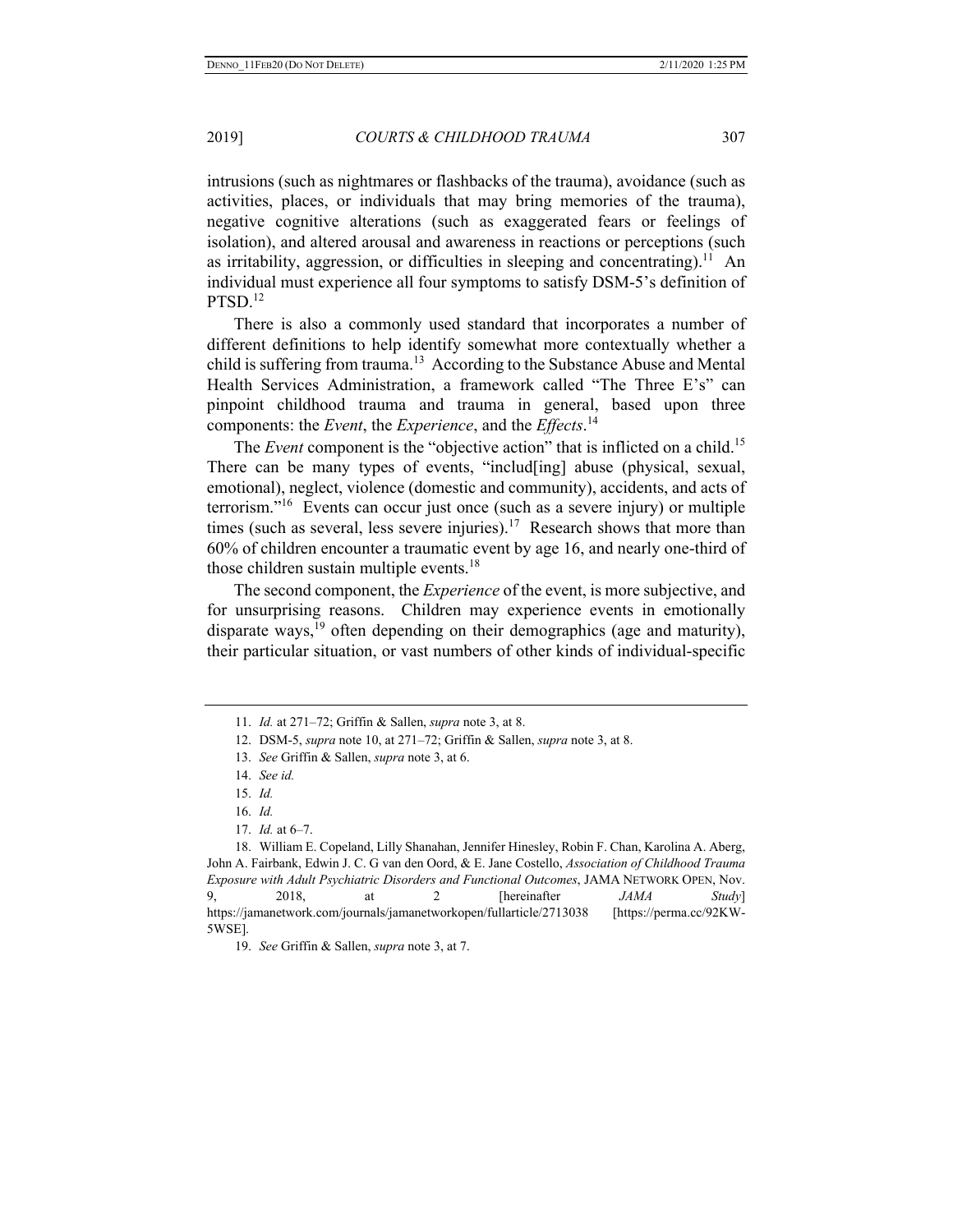variables.<sup>20</sup> For example, one child may suffer intense negative emotions at the time the event occurs, while another may confront negative emotions at a later time in life, once they more fully understand what happened.<sup>21</sup> Regardless of the timing, traumatic experiences "can overwhelm a person's capacity to cope, and elicit intense feelings such as fear, terror, helplessness, hopelessness, and despair."<sup>22</sup>

The third component is the *Effect* of the event and its impact on the child.<sup>23</sup> While some effects, such as an acute emotional response, may occur shortly after the event and often diminish after time, other effects may become more apparent later and persist accordingly.<sup>24</sup> Additional effects may be clinical in nature and, therefore, fit the four DSM-5 symptoms of trauma.<sup>25</sup>

The link between early trauma and long-term negative consequences such as intellectual, psychological, or neurological dysfunction has substantial support in a vast array of research.<sup>26</sup> Indeed, a prospective medical study of

21. *See* Griffin & Sallen, *supra* note 3, at 7.

26. *See* David W. Brown, Robert F. Anda, Henning Tiemeier, Vincent J. Felitti, Valerie J. Edwards, Janet B. Croft, & Wayne H. Giles, *Adverse Childhood Experiences and the Risk of Premature Mortality*, 37 AM. J. PREVENTATIVE MED. 389 (2009); Clara Passmann Carr, Camilla Maria Severi Martins, Ana Maria Stingel, Vera Braga Lemgruber, & Mario Francisco Juruena, *The Role of Early*  Life Stress in Adult Psychiatric Disorders: A Systematic Review According to Childhood Trauma *Subtypes*, 201 J. NERVOUS & MENTAL DISEASE 1007 (2013); Vincent J. Felitti, Robert F. Anda, Dale Nordenberg, David F. Williamson, Alison M. Spitz, Valerie Edwards, Mary P. Koss, & James S. Marks, *Relationship of Childhood Abuse and Household Dysfunction to Many of the Leading Causes of Death in Adults: The Adverse Childhood Experiences (ACE) Study*, 14 AM.J. PREVENTATIVE MED. 245 (1998); Jennifer Greif Green, Katie A. McLaughlin, Patricia A. Berglund, Michael J. Gruber, Nancy A Sampson, Alan M. Zaslavsky, & Ronald C. Kessler, *Childhood Adversities and Adult Psychiatric Disorders in the National Comorbidity Survey Replication I: Associations with First Onset of DSM-IV Disorders*, 67 ARCHIVE GEN. PSYCHIATRY 113 (2010); Griffin & Sallen, *supra* note 3, at 6–13; Ronald C. Kessler, Katie A. McLaughlin, Jennifer Greif Green, Michael J. Gruber, Nancy A. Sampson, Alan M. Zaslavsky, Sergio Aguilar-Gaxiola, Ali Obaid Alhamzawi, Jordi Alonso, Matthias Angermeyer, Corina Benjet, Evelyn Bromet, Sonmath Chatterji, Giovanni di Girolamo, Koen Demyttenaere, John Fayyad, Silvia Florescu, Gilad Gal, Oye Gureje, Josep Maria Haro, Chi-yi Hu, Elie G. Karam, Norito Kawakami, Sing Lee, Jean-Piere Lépine, Johan Ormel, José Posada-Villa, Rajesh Sagar, Adley Tsang, T. Bedirhan Üstün, Svetlozar Vassilev, Maria Carmen Viana, & David R. Williams, *Childhood Adversities and Adult Psychopathology in the WHO World Mental Health* 

<sup>20.</sup> CHILD WELFARE INFO. GATEWAY, LONG-TERM CONSEQUENCES OF CHILD ABUSE AND NEGLECT 1 (2019), https://www.childwelfare.gov/pubpdfs/long\_term\_consequences.pdf [https://perma.cc/5NZX-KR39].

<sup>22.</sup> *Id.* 

<sup>23.</sup> *Id.* at 8.

<sup>24.</sup> *Id.* 

<sup>25.</sup> *Id.*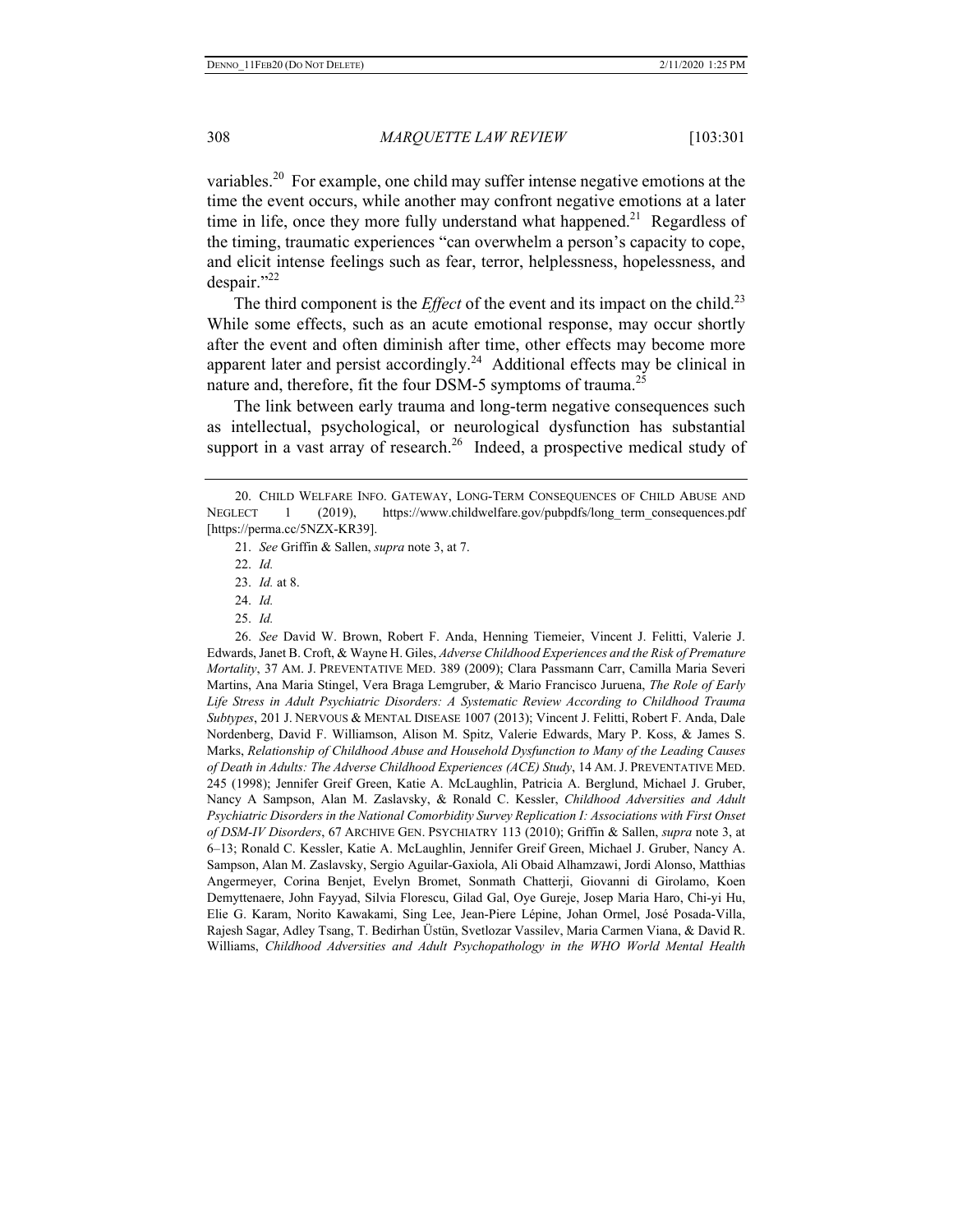1,420 subjects published in the *Journal of the American Medical Association* (the JAMA study) indicates that "childhood trauma casts a long and wideranging shadow," heightening the risk for psychiatric disorders in adulthood, poor health, addiction, behavioral problems, and criminality, as well as financial, educational, and social impairments.<sup>27</sup> In the JAMA study, these kinds of risks held constant while controlling for "(1) childhood psychiatric problems, (2) other family and individual hardships and adversities, and (3) adult exposure to traumatic events. $128$  As one psychologist noted, the study "presents high-quality, unequivocal longitudinal data on a large sample, attesting to the profound intertwining of these phenomena."<sup>29</sup> While the extent of this intertwining can vary among individuals, of course, there are clear patterns on how these various connections play out. For example, in the JAMA study, "being exposed to trauma cannot only lead to psychopathology, but can also foster socially deviant careers in the form of criminality and addiction, thereby leading to more interpersonal and community violence, difficulty in holding a badly paid job, and a problem-riddled social life."30

Other research suggests that such trauma can impair brain development by disrupting brain cell connections or by damaging the brain's ability to respond to crisis situations. $31$  This impairment can in turn heighten the likelihood that an individual will experience an intense reaction to even low-key events and, therefore, partake in continual "flight or fight behaviors."32 Lastly, a growing area of childhood trauma research is focusing on the transgenerational impact of large-scale cultural traumas—fueled by evidence that negative social,

*Surveys*, 197 BRIT. J. PSYCHIATRY 378 (2010); K. A. McLaughlin, K. J. Conron, K. C. Koenen, & S. E. Gilman, *Childhood Adversity, Adult Stressful Life Events, and Risk of Past-Year Psychiatric Disorder: A Test of the Stress Sensitization Hypothesis in a Population-Based Sample of Adults*, 40 PSYCHOL. MED. 1647 (2010); Kate M. Scott, Katie A. McLaughlin, Don A. R. Smith, & Pete M. Ellis, *Childhood Maltreatment and DSM-IV Adult Mental Disorders: Comparison of Prospective and Retrospective Findings*, 200 BRIT. J. PSYCHIATRY 469 (2012).

<sup>27.</sup> *JAMA Study*, *supra* note 18, at 2, 7.

<sup>28.</sup> *Id.* at 7.

<sup>29.</sup> Marc Gelkopf, *Social Injustice and the Cycle of Traumatic Childhood Experiences and Multiple Problems in Adulthood*, JAMA NETWORK OPEN, Nov. 9, 2018, at 1, https://jamanetwork.com/journals/jamanetworkopen/fullarticle/2713032 [https://perma.cc/3ZDG-7Y4N].

<sup>30.</sup> *Id.* 

<sup>31.</sup> Griffin & Sallen, *supra* note 3, at 9.

<sup>32.</sup> *Id.* at 10.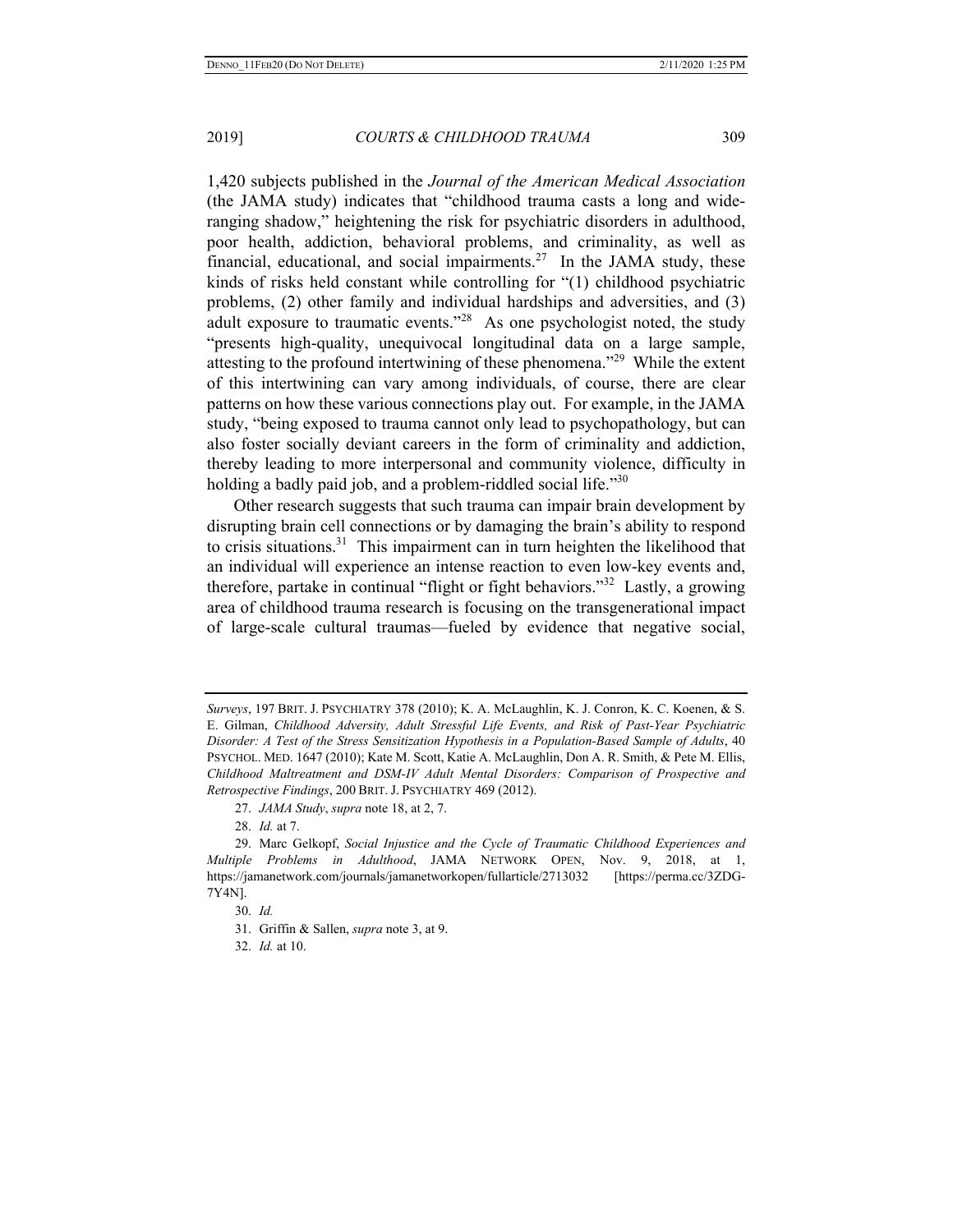psychological, neurobiological, and perhaps even genetic effects can be passed on through families in myriad ways that have yet to be fully understood.<sup>33</sup>

#### B. *Links to Criminal Behavior*

The vast array of research on childhood trauma, then, including the JAMA Study, indicates links, either direct or indirect, between the effects of such trauma and long-term psychiatric and behavioral difficulties, including criminality. Consistent with the JAMA Study, earlier research has shown that these difficulties can range from mood, behavioral, and substance abuse disorders,<sup>34</sup> to schizophrenia, psychosis, and psychotic-like behaviors as well as bipolar disorder.<sup>35</sup> Physical abuse, interpersonal trauma, and communitycreated trauma are also associated with later-life aggression.<sup>36</sup> In turn, aggression, depression, anxiety,  $37$  and behavioral difficulties are often

34. *See* Terrie E. Moffitt & The Klaus-Grawe 2012 Think Tank, *Childhood Exposure to Violence and Lifelong Health: Clinical Intervention Science and Stress-Biology Research Join Forces*, 25 J. DEV. & PSYCHOPATHOLOGY 1619, 1625 (2013).

35. *See* Allison M. R. Lee, Igor I. Galynker, Irina Kopeykina, Hae-Joon Kim, & Tasnia Khatun, *Violence in Bipolar Disorder*, PSYCHIATRIC TIMES (Dec. 16, 2014), https://www.psychiatrictimes.com/bipolar-disorder/violence-bipolar-disorder [https://perma.cc/TAB9-KLBX].

<sup>33.</sup> *See* Brent Bezo & Stefania Maggi, *Living in "Survival Mode:" Intergenerational Transmission of Trauma from the Holodomor Genocide of 1932–1933 in Ukraine*, 134 SOC. SCI. & MED. 87 (2015); Yael Danieli, Fran H. Norris, Jutta Lindert, Vera Paisner, Brian Engdahl, & Julia Richter, *The Danieli Inventory of Multigenerational Legacies of Trauma, Part I: Survivors' Posttrauma Adaptational Styles in Their Children's Eyes*, 68 J. PSYCHIATRIC RES. 167 (2015); Pierre Fossion, Christophe Leys, Caroline Vandeleur, Chantal Kempenaers, Stéphanie Braun, Paul Verbanck, & Paul Linkowski, *Transgenerational Transmission of Trauma in Families of Holocaust Survivors: The Consequences of Extreme Family Functioning on Resilience, Sense of Coherence, Anxiety and Depression*, 171 J. AFFECTIVE DISORDERS 48 (2015); Yaakov Hoffman & Amit Shrira, *Shadows of the Past and Threats of the Future: ISIS Anxiety Among Grandchildren of Holocaust Survivors*, 253 J. PSYCHIATRY RES. 220 (2017); Mihaela Minulescu, *Approaching Trans-Generational Trauma in Analytical Psychotherapy*, 217 PROCEDIA – SOC. & BEHAV. SCI. 1112 (2016); Nathaniel Vincent Mohatt, Azure B. Thompson, Nghi D. Thai, & Jacob Kraemer Tebes, *Historical Trauma as Public Narrative: A Conceptual Review of How History Impacts Present-Day Health*, 106 SOC. SCI. & MED. 128 (2014).

<sup>36.</sup> *See* Tania Josiane Bosqui, Ciarán Shannon, Bridget Tiernan, Nicola Beattie, John Ferguson, & Ciaran Mulholland, *Childhood Trauma and the Risk of Violence in Adulthood in a Population With a Psychotic Illness*, 54 J. PSYCHIATRIC RES. 121, 121 (2014).

<sup>37.</sup> *See id*; *JAMA Study*, *supra* note 18, at 5.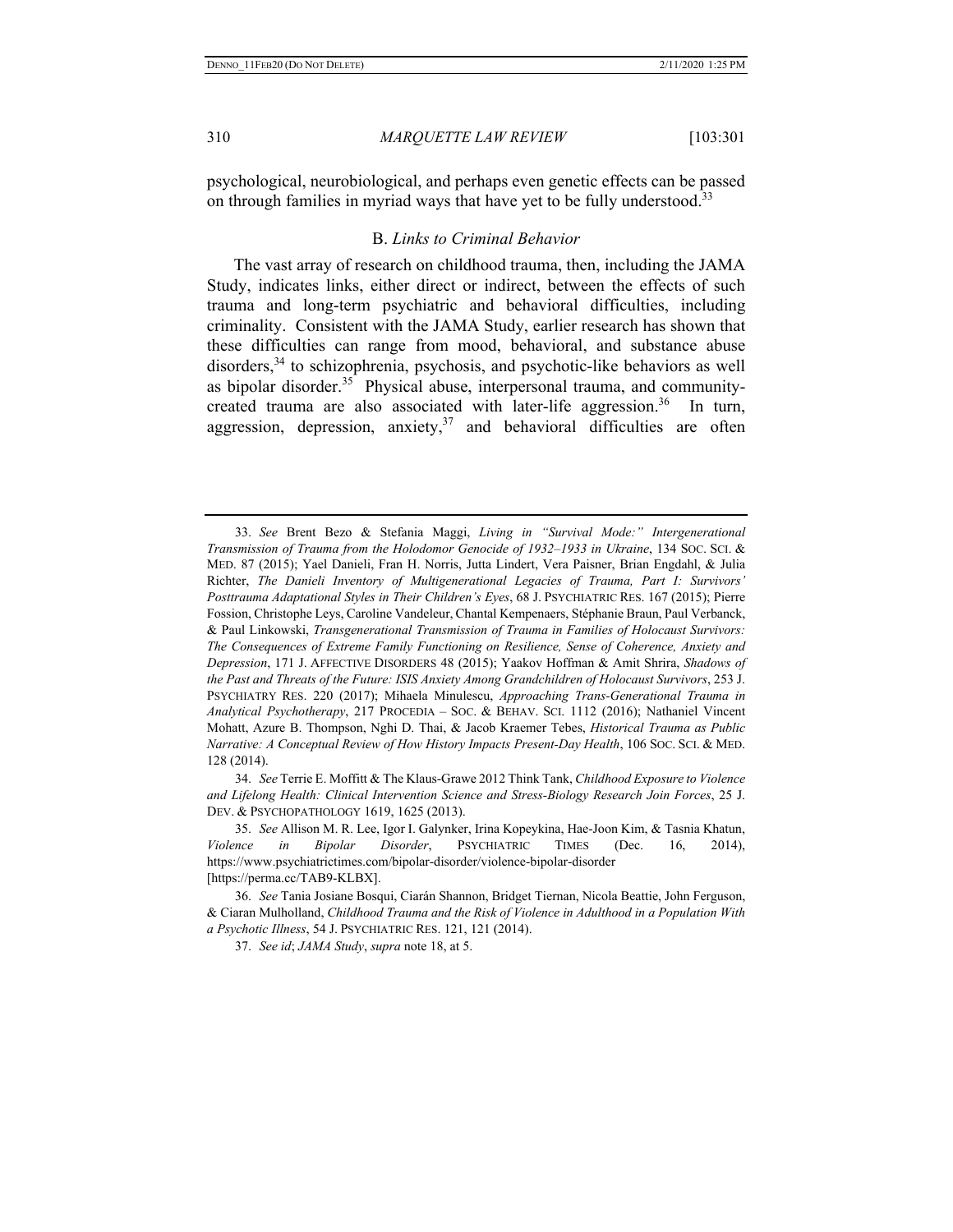predictors of criminal behavior and early encounters with the police.<sup>38</sup> Most significantly, childhood trauma victims are at a heightened risk of suffering multiple mental health conditions,<sup>39</sup> which can potentially enhance the likelihood of aggression and recidivism.<sup>40</sup> Overall, then, children who endure trauma are more likely to engage in criminality and violent conduct. $41$ 

There have been some proposed explanations for why these links exist. Neurobiological research suggests that early life stress events can disrupt the normal development of brain systems, potentially leading to deficits in learning, memory, and cognition.<sup>42</sup> These associations perhaps explain why some studies have found that some victims of childhood trauma display below-average IQs as adults.<sup>43</sup> Other studies have reported impairments in specific brain systems<sup>44</sup>—for example, those systems that regulate an individual's fear response, impulse control, reasoning, planning, and academic learning.<sup>45</sup> Presumably, more precise explanations are down the research road; regardless, the connections between trauma and crime are substantial and compelling.

Additional research, which has focused on incarcerated populations, shows that over half of male and female inmates have experienced some form of childhood physical trauma before they turned eighteen (56% and 54% for males

41. *See id.* 

42. *See* Julian D. Ford, John F. Chapman, Josephine Hawke, & David Albert, *Trauma Among Youth in the Juvenile Justice System: Critical Issues and New Directions*, NAT'L CTR. FOR MENTAL HEALTH & JUV. JUST., June 2007, at 1–2, https://www.ncmhjj.com/wpcontent/uploads/2013/07/2007\_Trauma-Among-Youth-in-the-Juvenile-Justice-System.pdf [https://perma.cc/VPE3-G2MF].

43. *See* Moffitt & Klaus-Grawe, *supra* note 34, at 1625.

<sup>38.</sup> *See* Laurie Ross & Samantha Arsenault, *Problem Analysis in Community Violence Assessment: Revealing Early Childhood Trauma as a Driver of Youth and Gang Violence*, 62 INT'L J. OFFENDER THERAPY & COMP. CRIMINOLOGY 2726, 2734 (2018).

<sup>39.</sup> *See* Moffitt & Klaus-Grawe, *supra* note 34, at 1625.

<sup>40.</sup> *See* Merih Altintas & Mustafa Bilici, *Evaluation of Childhood Trauma With Respect to Criminal Behavior, Dissociative Experiences, Adverse Family Experiences and Psychiatric Backgrounds Among Prison Inmates*, 82 COMPREHENSIVE PSYCHIATRY 100, 100–01 (2018).

<sup>44.</sup> *See* Rasmus M. Birn, Barbara J. Roeber, & Seth D. Pollak, *Early Childhood Stress Exposure, Reward Pathways, and Adult Decision Making*, 114 PROC. NAT'L ACAD. SCI. U.S. 13549, 13551 (2017).

<sup>45.</sup> *See* Ross & Arsenault, *supra* note 38, at 2736 (explaining that early childhood trauma victims suffer detrimental effects on brain development in areas that regulate fear response, impulse control, reasoning, planning, and academic learning).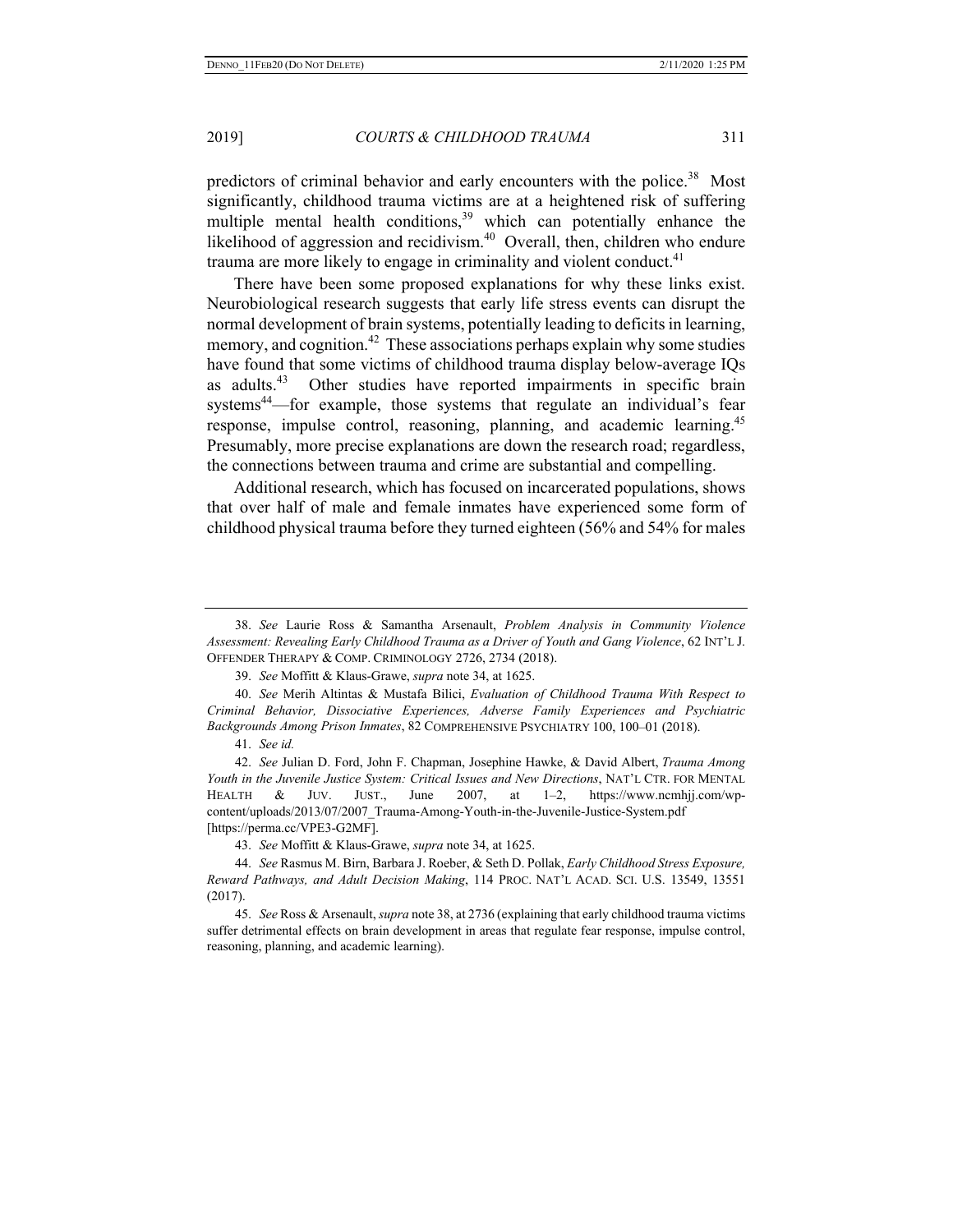and females, respectively).<sup>46</sup> Childhood sexual abuse is rarer, having been reported by less than 10% of male inmates relative to 47% of female inmates.<sup>47</sup> In turn, over 25% of incarcerated men were abandoned during childhood or adolescence.<sup>48</sup> The statistics go on, but the end of the story is that such types of abuse are strong predictors of violence, criminality, and mental disorders in adulthood as well as a sequelae of cognitive problems such as delayed memory, emotional control, and negative responses to stress.<sup>49</sup>

In the legal setting, sophisticated attorneys will introduce childhood trauma evidence if it is relevant to explain an array of disorders and behaviors that are associated with their client's criminality. Likewise, knowledgeable courts will recognize these kinds of accumulative inter-linkages when they consider a defendant's background. In *James v. Ryan*, 50 for example, the Ninth Circuit stressed that "[i]t is well established that early childhood trauma, even if it is not consciously remembered, may have '*catastrophic and permanent effects* on those who  $\dots$  survive it."<sup>51</sup> The court also noted how trauma can influence an individual across their lifetime. Not only does trauma have "a severe impact on the child's mental development and maturation," but also "[s]ustained *feelings of terror, panic, confusion, and abandonment* as a child have *long term consequences for adult behavior*."<sup>52</sup> Thus, for instance, "[p]sychosis, dissociative states, depression, disturbed thinking, and alcohol and drug dependency are directly linked to child victimization."53 The next Part considers these linkages in the context of an original, large-scale, empirical research project on the associations between childhood trauma, neuroscience, and the criminal justice system.

53. *Id.* 

<sup>46.</sup> Wolff, Shi, & Siegel, *Patterns of Victimization*, *supra* note 3, at 477; Wolff & Shi, *Childhood and Adult Trauma Experiences*, *supra* note 3, at 1909–10.

<sup>47.</sup> Wolff, Shi, & Siegel, *Patterns of Victimization*, *supra* note 3, at 477.

<sup>48.</sup> Wolff & Shi, *Childhood and Adult Trauma Experiences*, *supra* note 3, at 1909.

<sup>49.</sup> *Id.* at 1909–10; Donald & Bakies, *supra* note 3, at 482–86.

<sup>50. 679</sup> F.3d 780 (9th Cir. 2012).

<sup>51.</sup> *Id.* at 815 (emphasis added) (quoting Hamilton v. Ayers, 583 F.3d 1100, 1132–33 (9th Cir. 2009)).

<sup>52.</sup> *Id.* (emphasis added).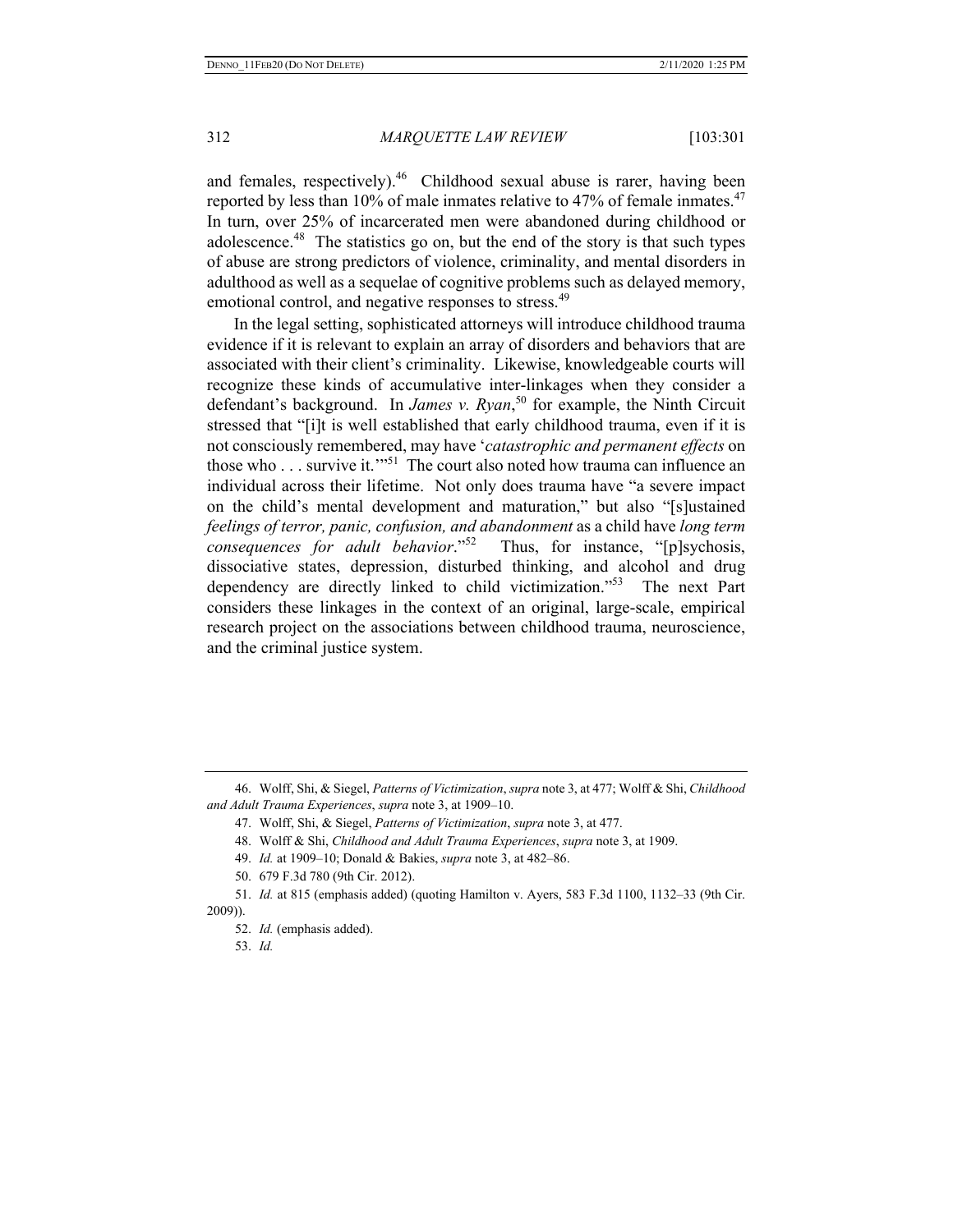# III. THE NEUROSCIENCE STUDY'S FRAMEWORK OF CHILDHOOD TRAUMA EVIDENCE

Childhood trauma evidence is widely used in the criminal justice system in a broad range of ways in both capital and non-capital cases. This Article's focus is primarily on capital cases because, in that realm, the evidence can be particularly impactful as mitigation. At the same time, such evidence can be amorphous, ill-defined, and overwhelming to legal actors, therefore creating special challenges for attorneys in attempting to investigate it and properly present it before a judge and jury.<sup>54</sup>

# A. *The Neuroscience Study's Methodology*

In 2012, I completed a study (the Neuroscience Study) that investigated how courts assess the mitigating and aggravating strength of neuroscientific evidence.<sup>55</sup> I examined every criminal law case which addressed neuroscientific evidence in any capacity over a two-decade period (between 1992—2012). These cases, which totaled to 800, produced a broad range of variables relevant to the criminal justice system that were coded by trained law school graduates.<sup>56</sup> With respect to the Neuroscience Study's operational definition of the term "neuroscience," that umbrella term included both imaging tests (such as the MRI and PET scans) and non-imaging standardized tests (such as the Wechsler test). $57$ 

While the 800 cases included a portion of cases that pertained to victims' injuries, this Article focuses only on the 553 cases that concerned defendants' conditions.<sup>58</sup> Out of these 553 cases, 266 cases—or nearly half  $(48.10\%)$  included evidence of childhood trauma.<sup>59</sup> This composition is not surprising given the strong connections between childhood trauma and a large array of

<sup>54.</sup> *See* Crocker, *supra* note 3, at 1146.

<sup>55.</sup> Denno, *The Myth*, *supra* note 5, at 493.

<sup>56.</sup> A discussion of the process for selecting and coding variables as well as the strengths and weaknesses of the methodology is provided in detail elsewhere. *Id.* at 505.

<sup>57.</sup> *Id.* 

<sup>58.</sup> *Id.* at 501. The Neuroscience Study's 800 cases fall into three categories: 247 cases (30.88%) concern neuroscientific evidence as it pertains to the victim, primarily to prove the extent of a victim's brain injury; 514 cases (64.25%) concern neuroscientific evidence as it pertains to the defendant; and thirty-nine cases (4.88%) concern neuroscientific evidence as it pertains to both the defendant and the victim because the brain capacity of one or more individuals in both the "victim" and "defendant" categories were relevant. This Article's major focus are these latter two categories—"defendant" and "both victim and defendant"— totaling 553 cases.

<sup>59.</sup> *See infra* Chart 1.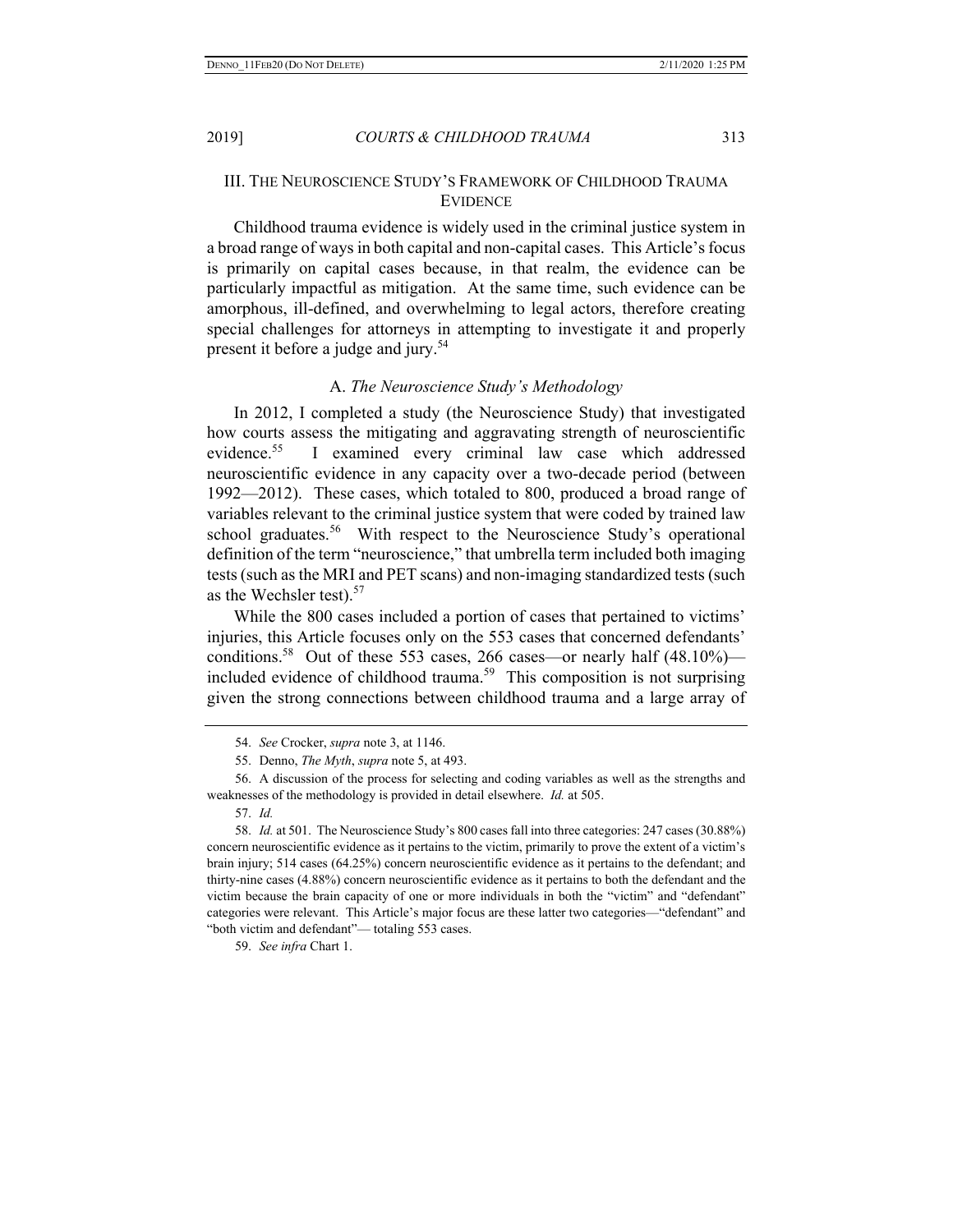brain and behavioral disorders associated with criminality, especially violence. Indeed, as I have reported previously, in the Neuroscience Study neuroscientific evidence was presented more often by the defense for purposes of mitigation than by the prosecution to show that a defendant should be imprisoned for a long time or to receive the death penalty. $60$  The same differentiation is true of childhood trauma evidence.<sup>61</sup>

The overall goal of my project on childhood trauma was threefold: to analyze the various types of childhood trauma evidence that were introduced in court, $62$  to show how this evidence was presented in terms of the conditions caused by or related to childhood trauma, $63$  and to demonstrate how courts responded to such evidence.<sup>64</sup> The following sections start by describing the

63. *See infra* Chart 6.**Conditions that were Caused by or Related to Childhood Trauma**, includes the following categories: (a) neurological impairment or disorder, (b) mental illness or psychiatric symptoms, (c) poor intellectual functioning, (d) physical handicap, (e) mental retardation, (f) emotional issues, (g) problems in school, (h) limited or lack of education, (i) PTSD, (j) low-IQ, (k) ADD or ADHD, (l) learning disability (or "slow learning"/special education), (m) behavioral problems.

64. *See infra* Charts 11 & 15. **Purpose of Evidence of Childhood Trauma and Courts' Responses**, includes the following categories: (a) defendant presented (or argued should have been presented) evidence as mitigating evidence, (b) evidence related to insanity defense, (c) evidence related to diminished capacity defense or claim, (d) evidence related to claim of incompetence, (e) evidence related to defense of not guilty by reason of mental disease or defect, (f) evidence related to claim of mental retardation, (g) evidence related to claim of guilty but mentally ill, (h) evidence related to sufficiency of the evidence claim, (i) defendant sought funds for additional childhood trauma investigation, (j) claim of prosecutorial misconduct in regard to evidence, (k) issue of malingering related to childhood trauma evidence, (l) some or all of childhood trauma evidence rejected by court, (m) some or all of childhood trauma evidence rejected by court, (n) defendant argued there was error in court's treatment of evidence, (o) IAOC claim regarding childhood trauma evidence, (p) IAOC claim successful, (q) IAOC claim unsuccessful, (r) IAOC claim not ruled on, (s) defendant argued against the presentation of childhood trauma evidence.

<sup>60.</sup> *See* Denno, *The Myth*, *supra* note 5, at 544.

<sup>61.</sup> *See infra* Charts 2, 3, 4, & 11.

<sup>62.</sup> *See infra* Charts 2, 3, & 4.**Types of Childhood Trauma**, includes the following categories: (a) physical abuse, (b) sexual abuse or molestation or rape, (c) verbal or emotional abuse, (d) neglect or abandonment, (e) traumatic experience, (f) dysfunctional family life, (g) mental disorder/illness or impairment developed during childhood, (h) neurological impairment or disorder developed during childhood, (i) brain damage, (j) suffered head or brain injury during childhood, (k) prenatal issue or issue at birth, (l) developmental issue, (m) physical illness or injury during childhood, (n) poverty or financial trouble, (o) disadvantaged in some way, (p) suicide attempt before age 18, (q) been arrested and/or in juvenile detention, (r) exposed to violence or bad influence outside of home, (s) exposure to toxic substance, (t) substance abuse during childhood, (u) childhood only described as "difficult" or "poor."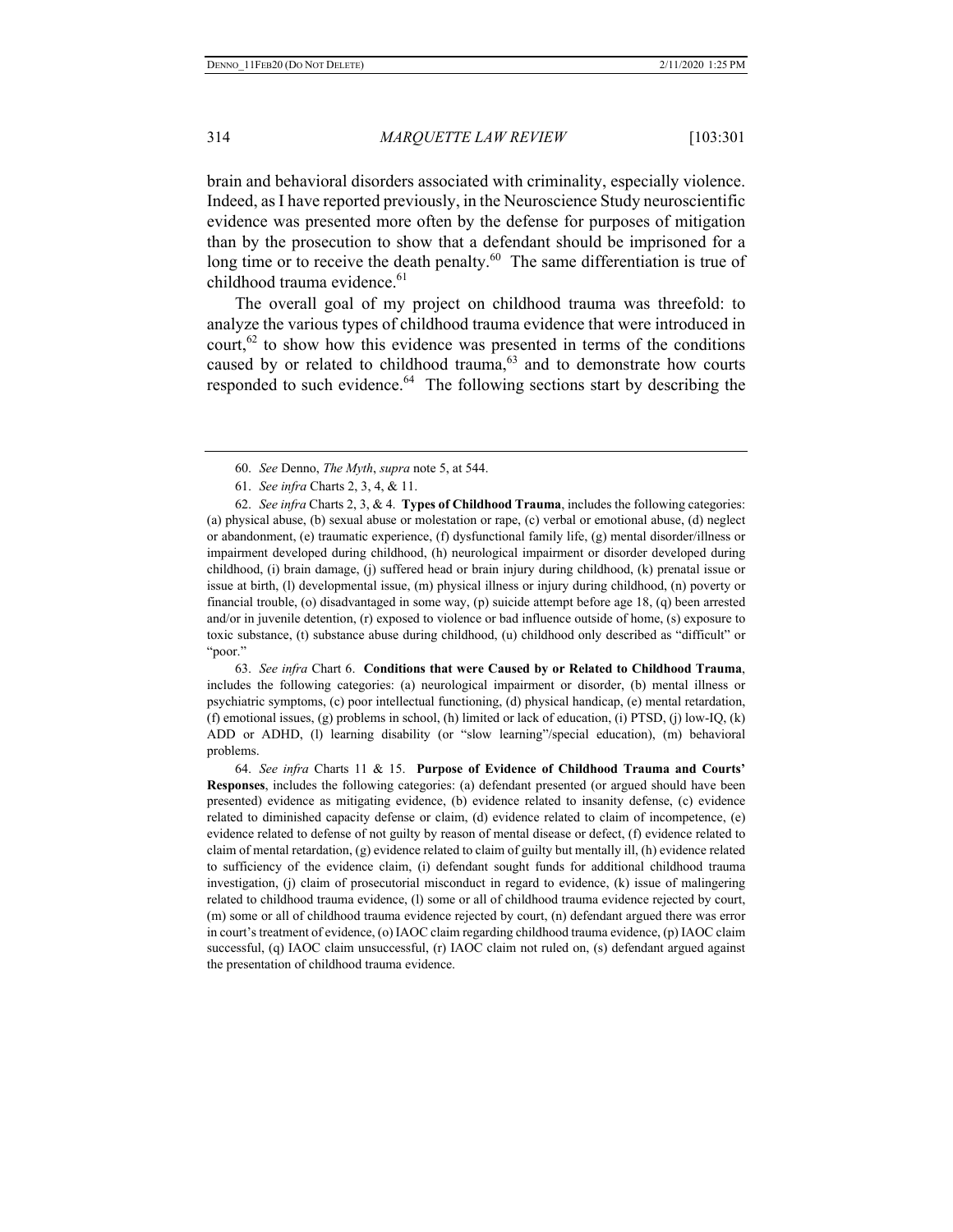defendants' crimes and sentences to provide context for how defense attorneys used childhood trauma evidence.

# B. *Crimes and Sentences*

Nearly all (98%) of the Neuroscience Study's 266 childhood trauma cases involved defendants who were convicted of murder, as Chart 1 of this Article indicates. Similarly, most (93%) of those cases began as a capital case even if that death sentence was reduced to a non-capital case. Only 7% of defendants received a sentence of life without the possibility of parole or a less serious level of incarceration.





Overall, then, childhood trauma evidence is typically introduced in cases where defendants face the death penalty, a life sentence, or a decades-long prison sentence. While most of the Neuroscience Study's 800 cases were comparably serious,<sup>65</sup> the cases involving childhood trauma were even more so, representing some of the most violent crimes that the project examined. Given the recognized linkages between childhood trauma and brain development, the Neuroscience Study offers an unprecedented opportunity to consider how

<sup>65.</sup> Denno, *The Myth*, *supra* note 5, at 501–02.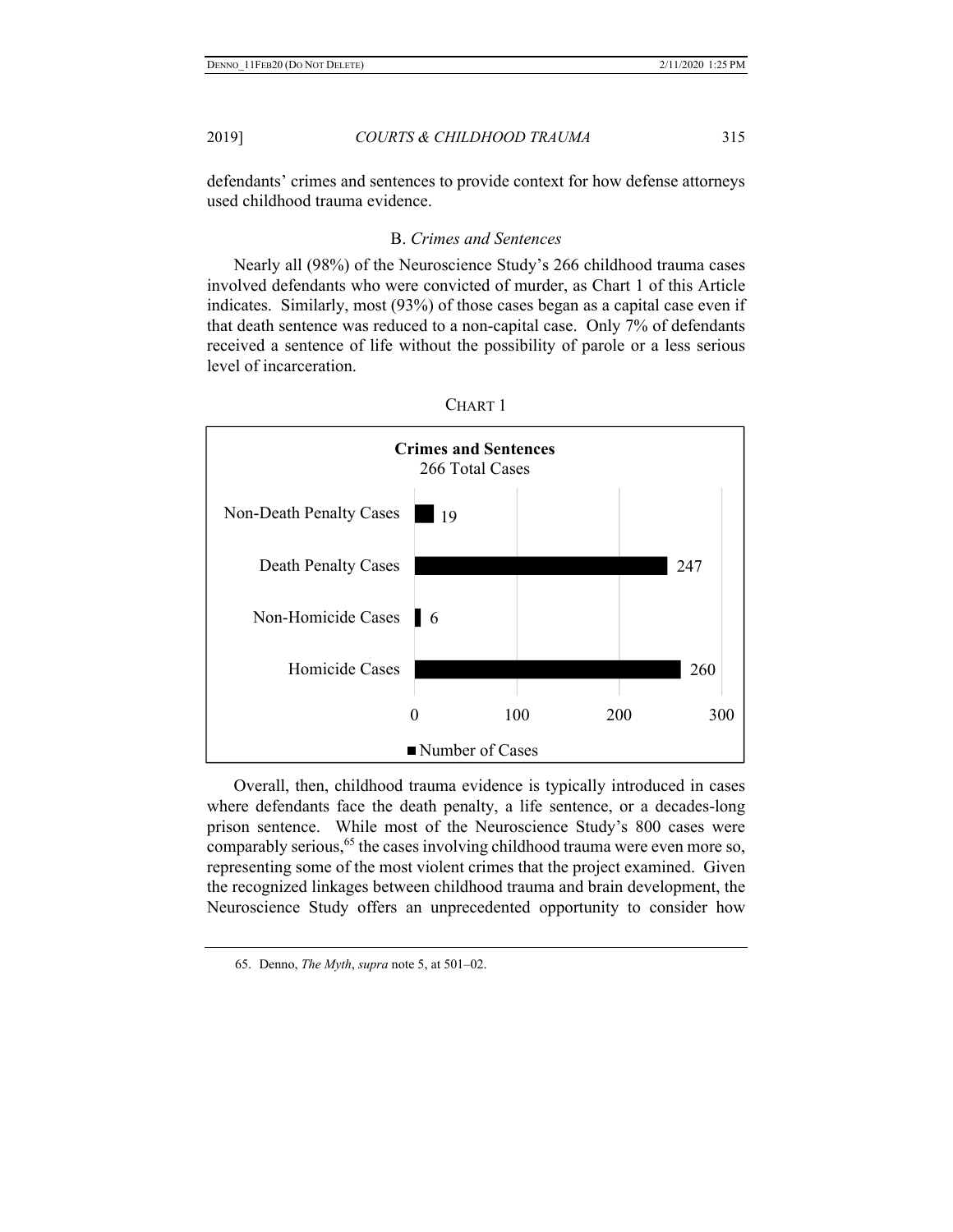childhood trauma evidence fits into the framework of the legal system from multiple and diverse perspectives.

# C. *The Neuroscience Study's Definitional Framework*

Most experts and organizations define or depict childhood trauma very broadly, $66$  including the different facets that may fall under a more structured framework such as "The Three E's"—the traumatic Event, the child's Experience, and the Effects to that child that may follow.<sup>67</sup> Yet, a thorough discussion of how childhood trauma plays out in the courtroom requires a definition more relevant to how criminal cases present the evidence, as opposed to a detailed but medically-oriented account, such as that presented in the JAMA Study.<sup>68</sup> In addition, a legally-oriented definition enables researchers to better identify different types of trauma and measure its impact in the legal system.

In the Neuroscience Study, in order to be included as childhood trauma, the evidence identified had to be discussed in the context of the defendant's background, family history, or childhood, and it needed to have occurred before the defendant turned eighteen years old. Using the childhood trauma literature as a guide, especially the JAMA Study, this Article identified twenty different types of childhood trauma and categorized them generically in three different ways, as Charts 2–4 illustrate: Family Trauma, Developmental Trauma, and External Trauma.

The twenty categories of childhood trauma in Charts 2–4 range from the most common types of trauma (dysfunctional family life, $69$  physical abuse, $70$ 

<sup>66.</sup> *See supra* Section II.A (providing major definitions of childhood trauma).

<sup>67.</sup> *See* Griffin & Sallen, *supra* note 3, at 6.

<sup>68.</sup> *See supra* notes 27–30 (discussing the JAMA Study).

<sup>69.</sup> A dysfunctional family life could include anything from an abusive parent to neglect to general turmoil in the household. *See, e.g.*, People v. Ray, 914 P.2d 846, 855 (Cal. 1996) (stating that the defendant's parents fought violently and drank heavily, and the defendant's mother worked as a prostitute).

<sup>70.</sup> Physical abuse was often inflicted by a parent, foster parent, or other adult member of the defendant's family. *See, e.g.*, People v. Beeler, 891 P.2d 153, 162 (Cal. 1995) (stating that the defendant was subjected to extreme physical abuse at the hands of his stepmother throughout his childhood).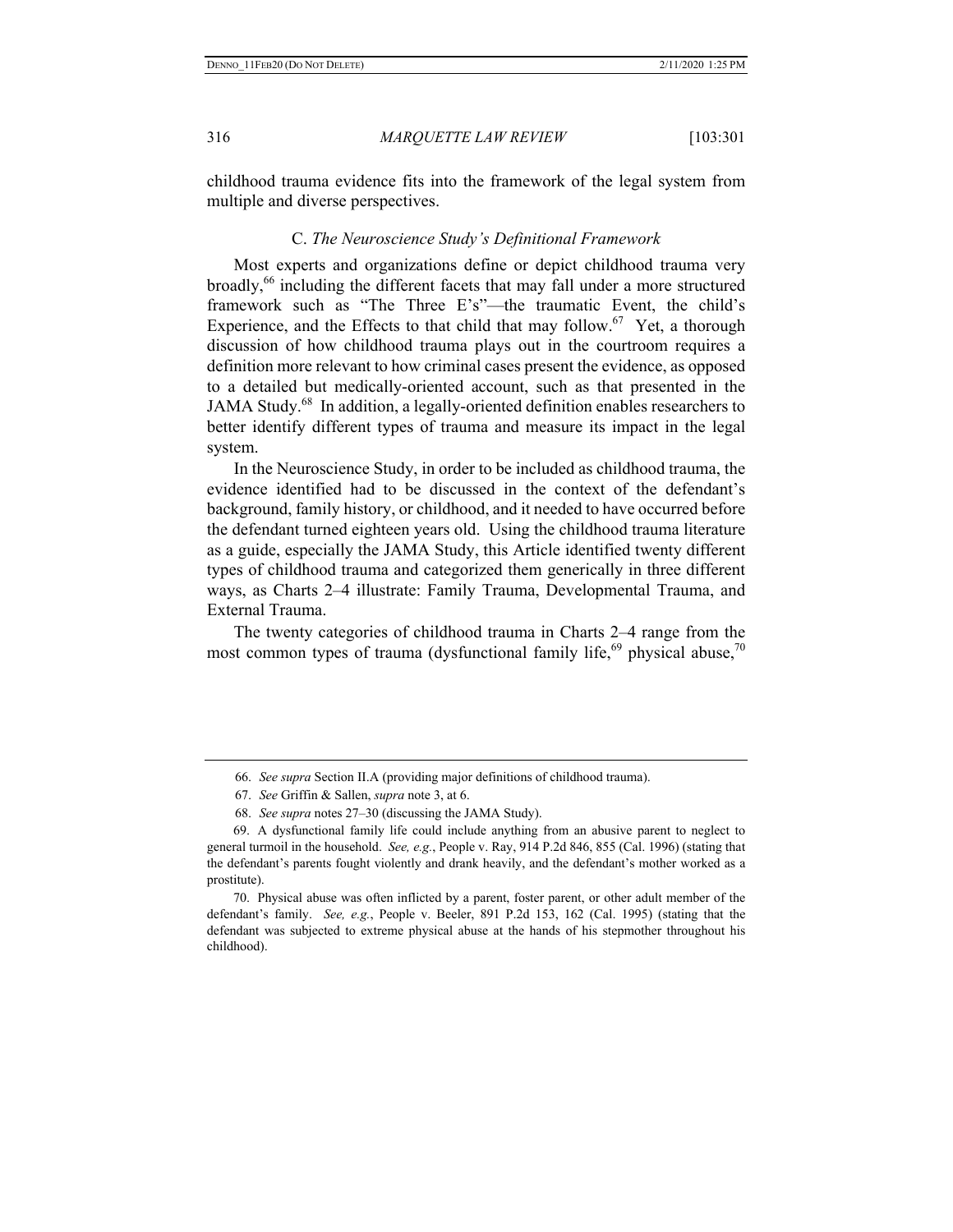neglect,<sup>71</sup> brain damage,<sup>72</sup> substance abuse,<sup>73</sup> head injury,<sup>74</sup> traumatic experience<sup>75</sup>), to the least common (verbal abuse,<sup>76</sup> disadvantaged in some way,<sup>77</sup> physical illness,<sup>78</sup> exposure to violence,<sup>79</sup> suicide attempt,<sup>80</sup> and exposure to a toxic substance<sup>81</sup>). The additional factors include mental illness,  $82$ 

73. Substance abuse includes abuse of any type of drug, illegal or prescription, and alcohol.

74. Head injury refers to defendants who suffered a non-organic brain injury that lead to some form of brain damage or abnormality. For example, in *Correll v. Ryan*, the defendant incurred a brain injury at age seven when a brick wall fell on him, 539 F.3d 938, 952 (9th Cir. 2008), and "was diagnosed with a subgaleal hematoma, which is a bruise or collection of blood under the scalp, but above the skull." *Id.* at 961–62 (O'Scannlain, J., dissenting).

75. Traumatic experiences can include the death of a loved one, exposure to violence, abuse, and more. For example, the court in *Middlebrooks v. Bell* described the defendant's history of sexual torture, forced prostitution, and early exposure to drugs as "traumatic childhood experiences." 619 F.3d 526, 537 (6th Cir. 2010).

76. Verbal abuse includes forms of communication that can constitute psychological abuse and emotional abuse.

77. Disadvantaged in some way is intentionally broad and served as a catch-all for cases that may not have fit into some of the other categories listed or as an additional category for those cases that did. For example, in *Stankewitz v. Wong*, the defendant had a disadvantaged upbringing due to the fact that his parents were unable to care for him and he spent his childhood being shuffled from one foster home or mental institution to another. 659 F. Supp. 2d 1103, 1108 (E.D. Cal. 2009).

78. Physical illness includes any bodily illness that did not involve a mental illness or brain damage. *See, e.g.*, Bible v. Ryan, 571 F.3d 860, 866 (9th Cir. 2009) (stating that, as a child, the defendant suffered from continuous illnesses such as allergies, fevers, and upper respiratory infections).

79. Exposure to violence includes exposure to any violence or serious negative influence that occurred outside of the home, including gang or cultural violence.

80. Any suicide attempt that occurred prior to the defendant turning age 18 was included in this category.

81. The toxic substances referred to in this category do not include commonly used drugs or alcohol. Rather, such toxic substances include pesticides, carbon monoxide, pollution, lead, asbestos, and more. *See, e.g.*, Commonwealth v. Lesko, 15 A.3d 345, 420 (Pa. 2011) (stating that from an early age, the petitioner started huffing over-the-counter toxic substances and eating paint chips).

82. Mental illness includes mental illness and mental disorders (such as schizophrenia, personality disorders, depression, and more) as well as mental impairment (any form of cognitive dysfunction or cognitive disability—what some courts still call by the outmoded term, "mental

<sup>71.</sup> Neglect refers to any neglect or abandonment a defendant suffered at the hands of a parental figure.

<sup>72.</sup> Brain damage refers only to brain damage that was organically caused either by a prenatal injury or developmental issue. Brain damage caused by a head injury due to a parent's beating of the child, for example, is not included in this category. For example, in *Bean v. Calderon*, one expert, Dr. Blunt, testified that, "after performing five neurological tests, she was convinced that Bean was organically brain damaged from three lesions on the brain." 163 F.3d 1073, 1088 (9th Cir. 1998).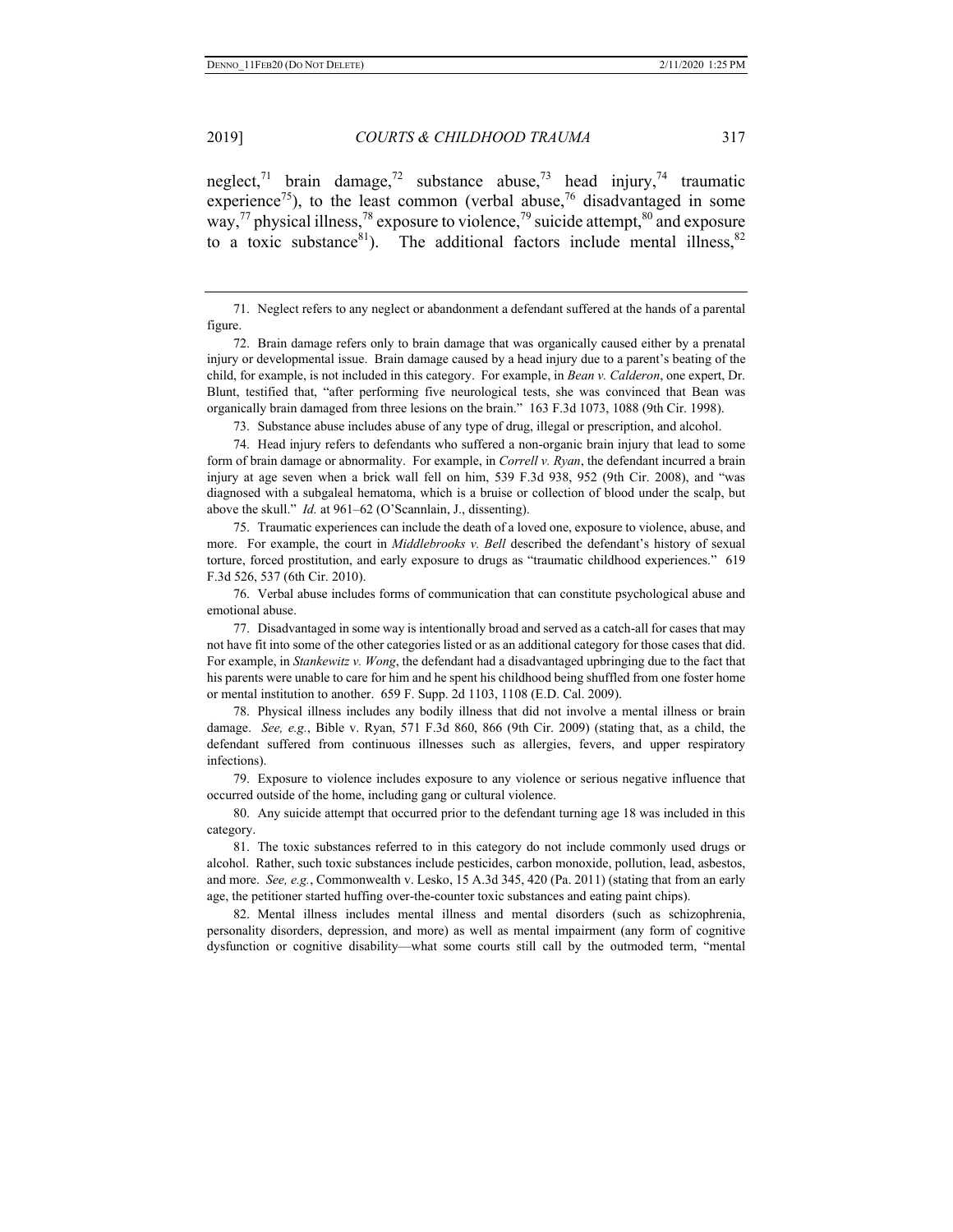poverty, <sup>83</sup> developmental issue, <sup>84</sup> neurological disorder, <sup>85</sup> sexual abuse, <sup>86</sup> prenatal issue,  $87$  and juvenile detention.<sup>88</sup> Substantial numbers of defendants experienced some kind of head or brain injury or mental disorder and illness during childhood, if not brain damage specifically (Chart 3). In addition, there was a considerable amount of trauma and neglect in the family that was measured in a range of different ways (such as poverty, neglect, or child abuse). While the categories in Charts 2–4 are broken down in an effort to offer greater precision, it is clear overall that this is a highly traumatized group.

83. Poverty is defined as financial difficulty, lack of food and necessities, or poor environment and living situation.

84. Developmental issues are defined as any problem that hindered or negatively affected the mental, intellectual, or emotional development of a defendant.

85. Neurological disorder includes circumstances when the defendant suffered from a neurological disorder or illness. *See, e.g.*, People v. Thornton, 161 P.3d 3, 18 (Cal. 2007) (stating that one doctor examined the defendant and "identified significant pediatric neurological difficulties, eating and walking problems, a low intelligence quotient.").

86. Sexual abuse is a broad category that also includes rape and molestation.

87. Prenatal issues include complications during pregnancy or birth, a birth defect or illness, Fetal Alcohol Syndrome, and more. For example, in *Pike v. State*, the defendant's mother testified that the defendant was born prematurely via Caesarean and "with a condition known as hyaline membrane disease where the lungs are not fully developed and had bilateral hip dysplasias, which occurs when the hip sockets are not fully formed." No. E2009-00016-CCA-R3-PD, 2011 WL 1544207, at \*10 (Tenn. Crim. App. Apr. 25, 2011).

88. Juvenile detention includes when the defendant had been arrested during their childhood and/or spent time in juvenile detention.

retardation"). For example, in *People v. Smith*, the defendant's IQ was around 85, and he was diagnosed as being moderately "mentally retarded." 107 P.3d 229, 234 (Cal. 2005).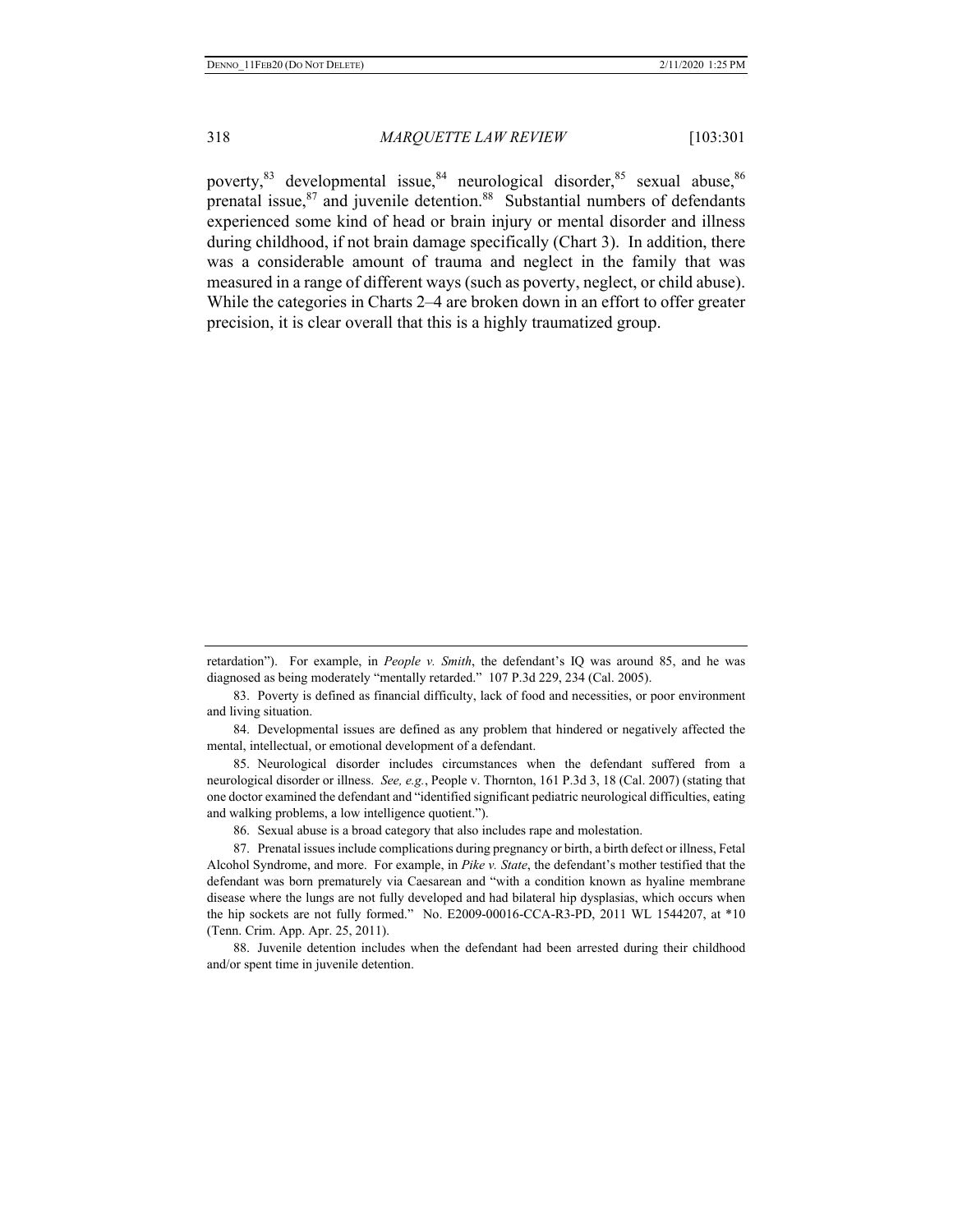

# CHART 2



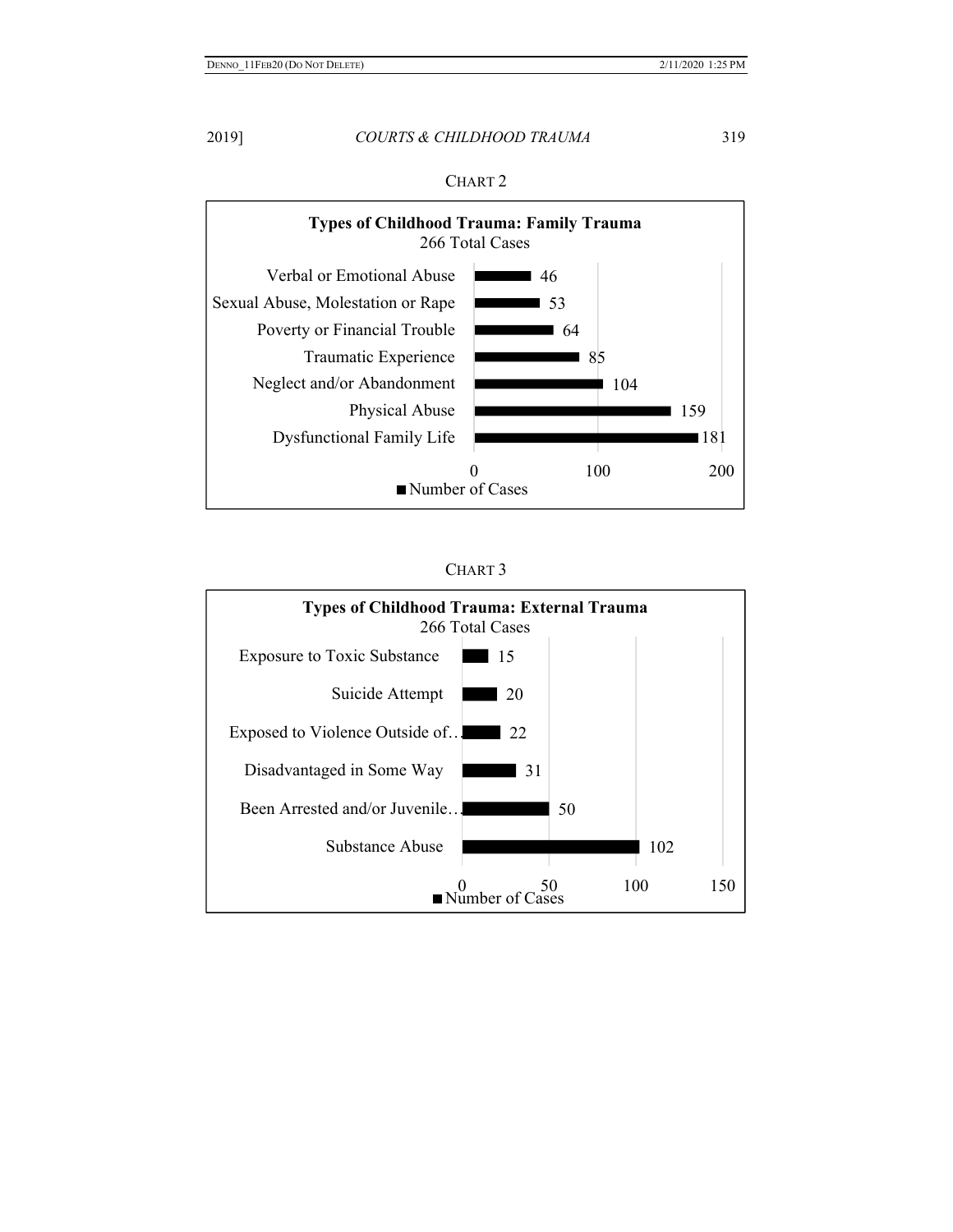

CHART 4

Most defendants in the Neuroscience Study experienced multiple types of abuse, as Chart 5 shows. The greatest cluster of cases involved defendants who have suffered between three-to-seven different types of trauma. But 13% of defendants experienced ten or more types of trauma and nearly half (123 cases or 46%) experienced five or more types. In *People v. Beeler*,<sup>89</sup> for example, Rodney Beeler, who was convicted of first-degree murder and armed burglary and sentenced to death, $90$  introduced during the penalty phase numerous family members and medical experts who testified that for some years Beeler's stepmother subjected him "to extreme psychological, physical, verbal, and sexual abuse."<sup>91</sup> Not only would she beat him with various objects and throw him down the stairs with his hands tied,  $92$  she would also chain him to a basement post for days, "forc[ing] him to urinate and defecate in his underpants,

- 90. *Id.* at 153.
- 91. *Id.* at 162.
- 92. *Id.*

<sup>89. 891</sup> P.2d 153 (Cal. 1995).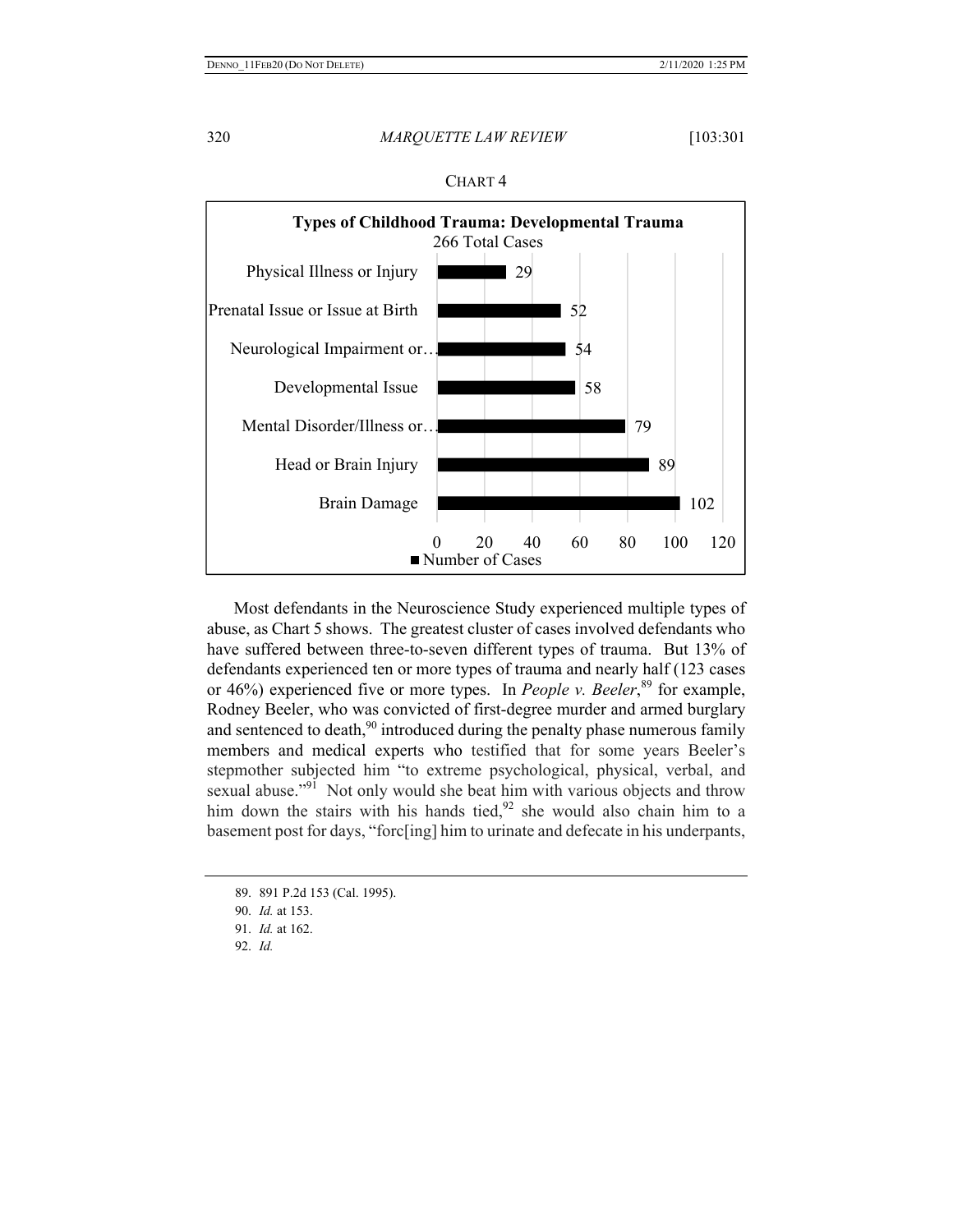and then beat [ing] him for that as well."<sup>93</sup> In addition she would smear his feces on his face and hold his hands over flames.<sup>94</sup> "She once pulled his thumbs from their sockets. She forced him to eat fruit preserves until he vomited."<sup>95</sup>



CHART 5

Beeler's stepmother also subjected him to extreme sexual abuse, forcing him to dress in female clothing (which he did not want to wear) and tying his

93. *Id.* 

94. *Id.* 

95. *Id.* at 162–63.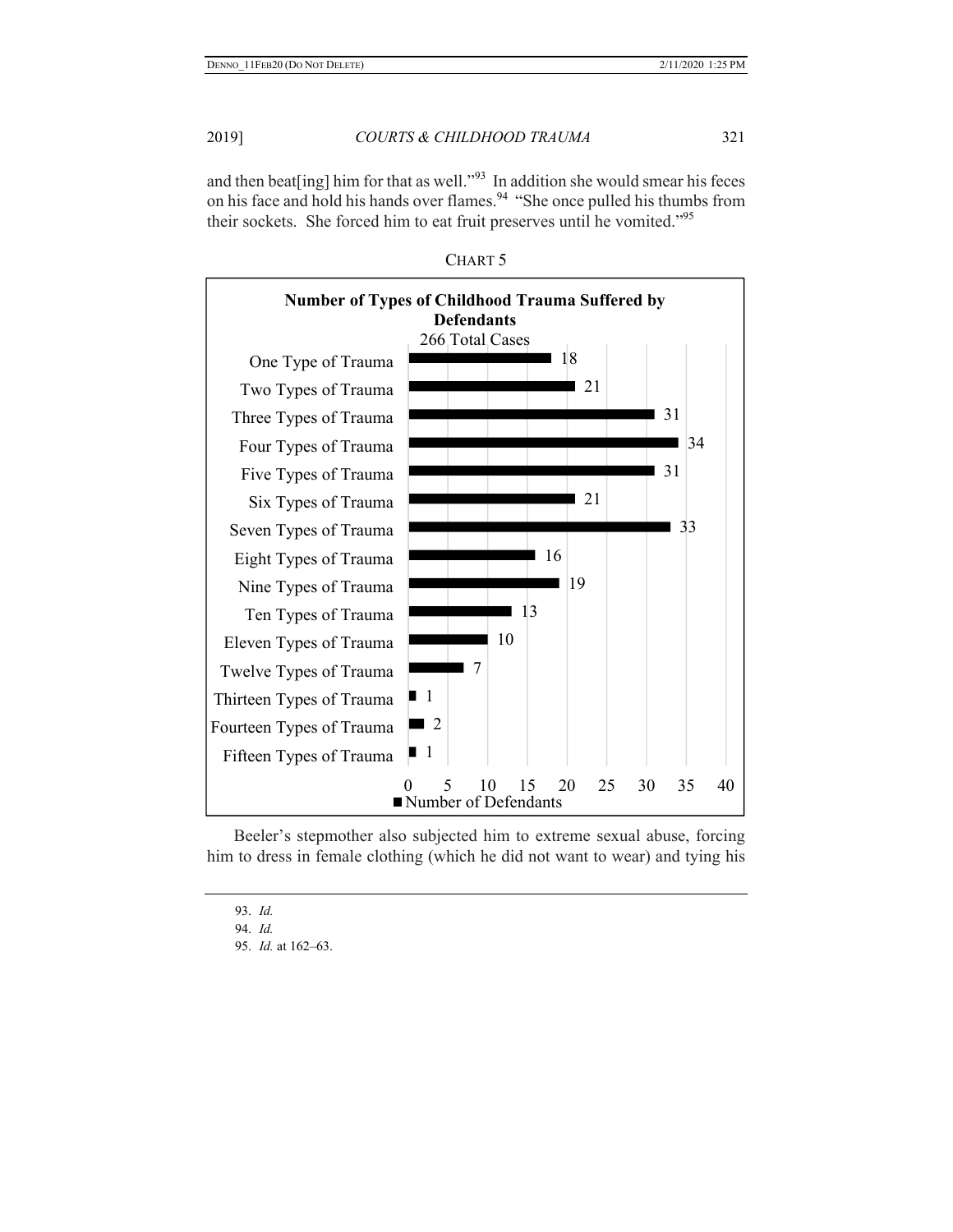penis down so that he could not see it "and telling him he looked better that way."<sup>96</sup> A psychologist testified in detail concerning other kinds of extreme sexual abuse, $97$  stressing that, due to the experiences of his childhood, Beeler "suffered a variety of mental maladies, including schizophrenia and disassociation, which in general might best be described as comparable to but more severe than posttraumatic stress syndrome."<sup>98</sup> Beeler argued that his death sentence was "inappropriate and 'shock[ed] the conscience' in light of his horrible childhood, his brain damage, his efforts to provide for his family, and the fact that his most recent prior conviction was [nearly a decade] old."<sup>99</sup> Yet, the Court remained unpersuaded, emphasizing the appropriateness of the death penalty for Beeler's "innocent victim" and questioning whether Beeler actually suffered from organic brain damage.<sup>100</sup> Regardless, by concluding that "evidence of brain damage would not *necessarily* render the death penalty cruel or unusual,"<sup>101</sup> the court left open the possibility that it certainly could. In sum, Beeler might have avoided the death penalty had the court fully accepted his brain damage evidence.

As the next Sections show, evidence of brain damage may not be sufficient, but it does enable courts to better perceive childhood trauma as mitigating if they accept its validity. The discussion focuses on how childhood trauma connects to an individual's later adolescent and adult development.

*Id.* 

98. *Id.*  99. *Id.* at 178. 100. *Id.*  101. *Id.*

<sup>96.</sup> *Id.* at 163.

<sup>97.</sup> *Id.* According to the expert, Beeler's stepmother gave him

enemas, using Vaseline and taking a tampon, at first just a clean tampon, and then she would use her own soiled, bloody tampons and insert them in his anus. . . . In addition, she would make him insert tampons in her vagina so she was having him touch her as well, and she would make him fondle her vagina area and have him lick her vagina area so she could reach a climax.... She would also masturbate him at that age—as he got older, some of it is progressing as he got older—between the two-year period of time of 10 and 12, but not allow him to reach an orgasm. When he was a little older and he would reach an orgasm, she would take the semen and smear it all over his face and he would be punished for that. In addition, in order to prevent him from reaching a climax, she would squeeze his testicles, and he remembers that being done with great pain to him. Later on, she would have intercourse with him and insert his penis in her vagina but not allow him to reach an orgasm.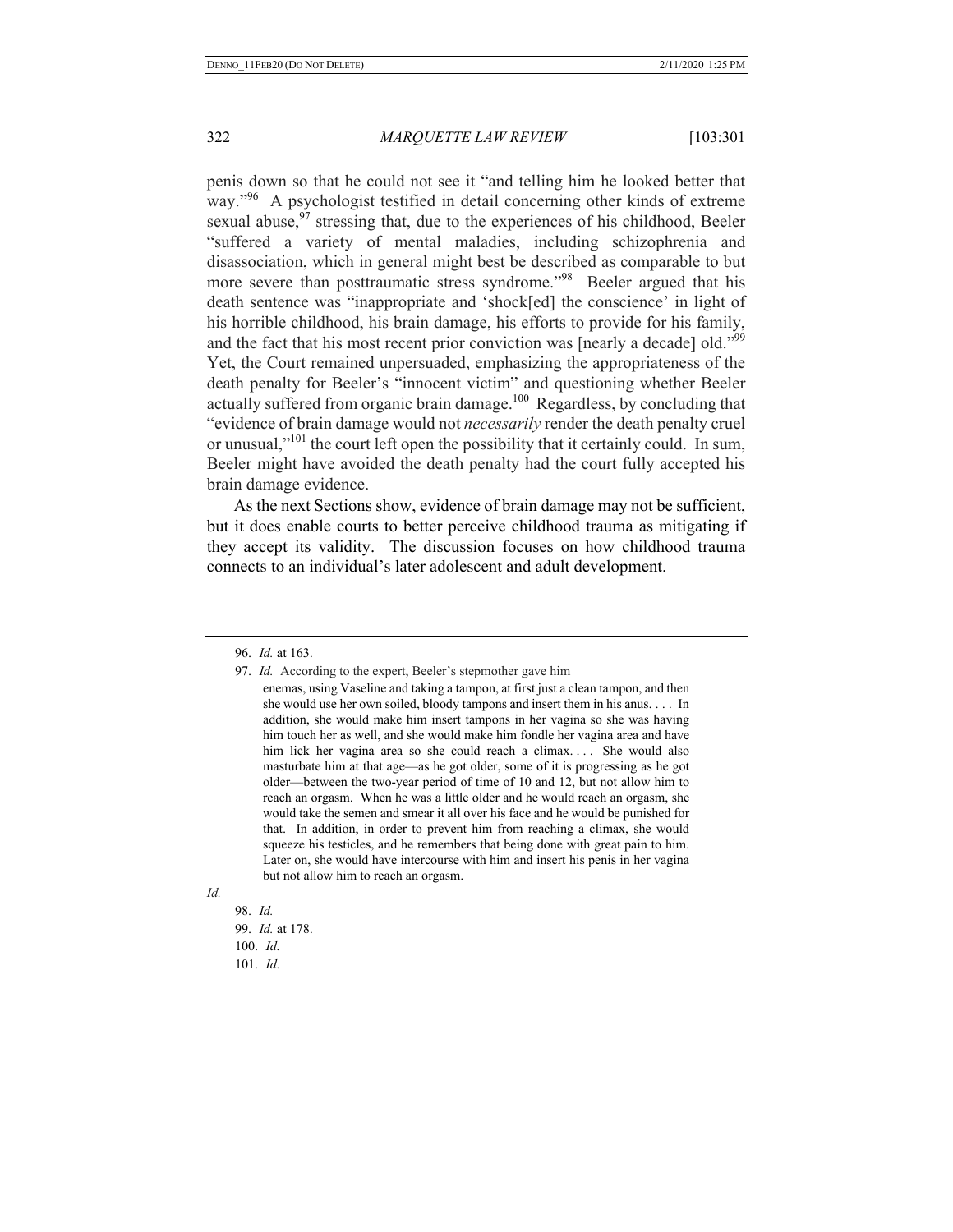Another step in determining courts' responses to childhood trauma cases is to identify the various conditions that were either caused by or related to the childhood trauma evidence that was introduced into court, as Chart 6 indicates. There is some overlap between the types of childhood trauma listed in Charts 2–4 and the conditions listed in Chart 6, in part because it can be difficult to determine whether a defendant's issue was being presented as evidence of childhood trauma or as a condition that was caused by childhood trauma. For example, in Chart 6, the categories of Mental Illness and Neurological Disorder were also included in Chart 3. Generally, for a mental illness or neurological disorder to have been included in the "Types of Childhood Trauma" list (Charts 2–4), the illness or disorder must have been developed during childhood. In order to be included in the "Conditions Caused by or Related to Childhood Trauma" list (Chart 6), however, the illness or disorder may have developed during childhood or later in life, and it must be described in the court's opinion as something that was directly caused by childhood trauma.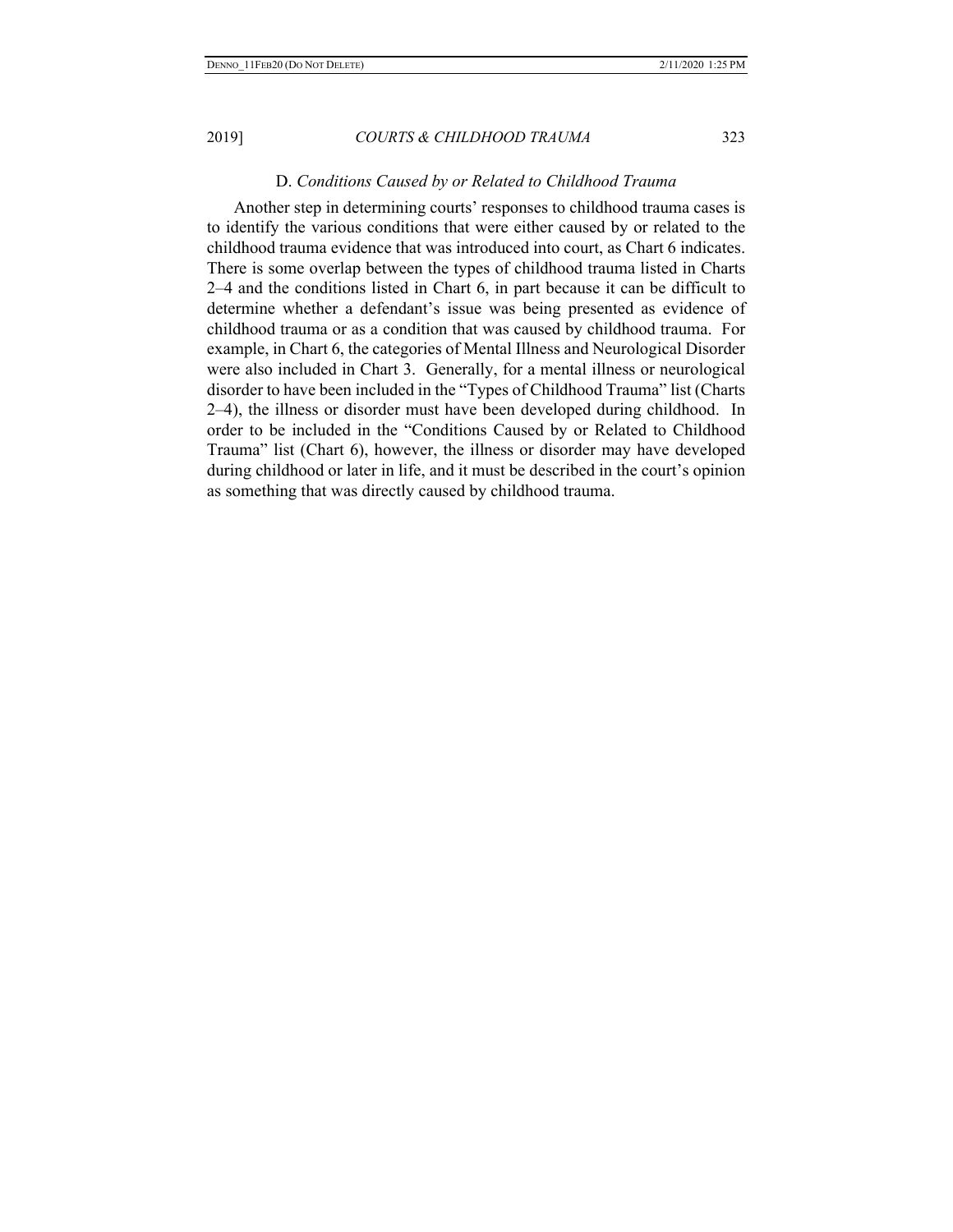

| IAR'<br>г |
|-----------|
|-----------|

As Chart 6 shows, most conditions caused by or related to childhood trauma pertain to some kind of mental illness or psychiatric symptoms or problems in school, followed by neurological impairment or disorder, low IQ, or learning disability. The least frequent conditions relate to a limited education, PTSD, or a physical handicap.

*Pike v. State*<sup>102</sup> exemplifies a defendant who experienced several different types of childhood trauma including verbal, emotional, and physical abuse, a dysfunctional family life, and other traumatic experiences that resulted in severe behavioral issues and neurological problems. Her claim, however, was

102. No. E2009-00016-CCA-R3-PD, 2011 WL 1544207, \*1 (Tenn. Crim. App. Apr. 25, 2011).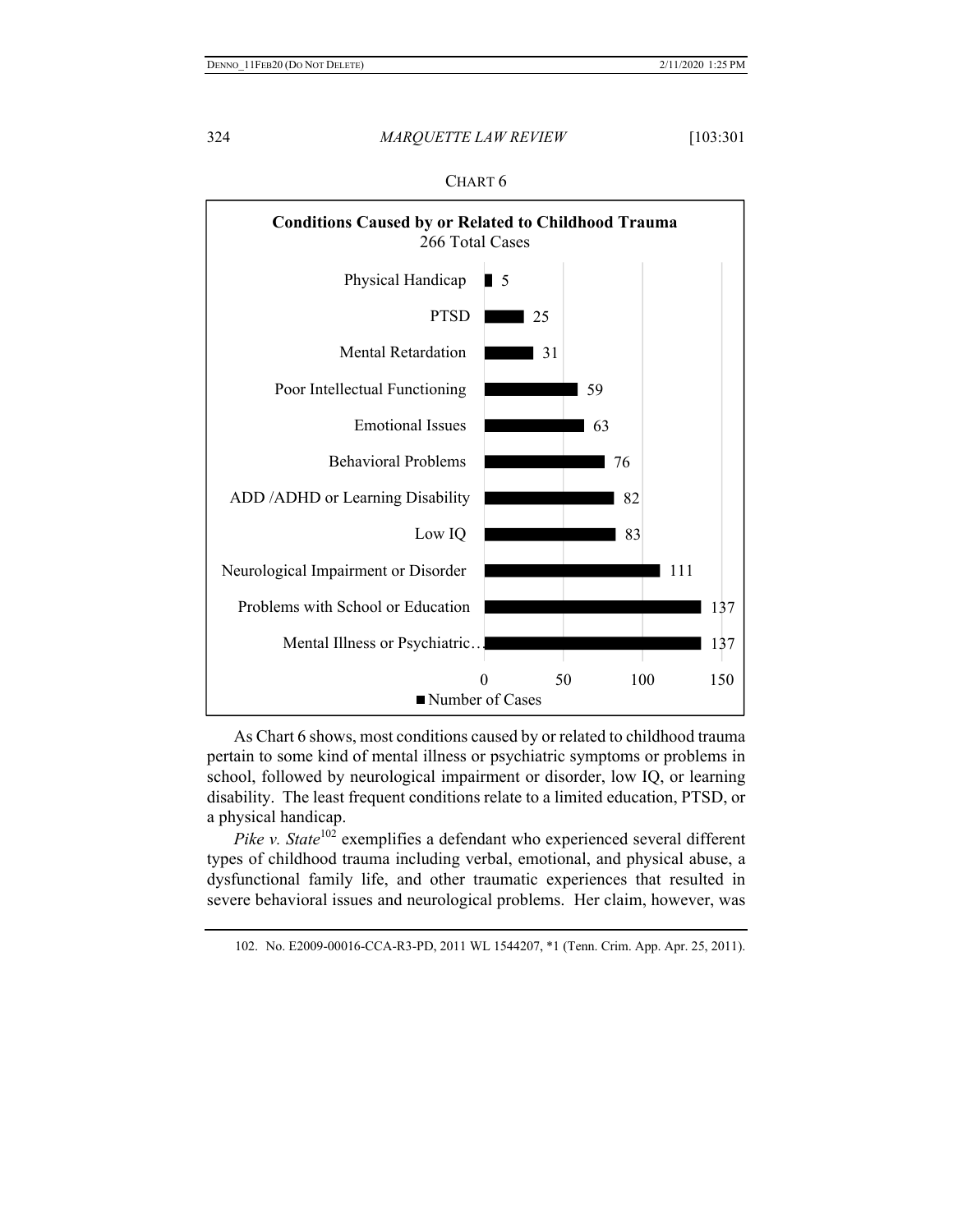that her attorney did not sufficiently investigate evidence of her mental illness and psychiatric symptoms—specifically brain damage and bipolar disorder.<sup>103</sup>

Christa Gail Pike was found guilty of first degree murder and conspiracy to commit first degree murder and was sentenced to death.<sup>104</sup> During the sentencing phase, the defense called Pike's aunt, Carrie Ross, to testify in mitigation.<sup>105</sup> According to Ross, Pike lacked "maternal bonding" because she was premature and raised by her paternal grandmother.<sup>106</sup> Pike's own family had a history of substance abuse and a maternal grandmother who was alcoholic and verbally abusive.<sup>107</sup> When Pike's paternal grandmother died, Pike "was shuffled between her mother and father," experiencing "very dirty" living conditions and few rules, $108$  conditions that led her to attempt to commit suicide after her grandmother's death and engage in problematic behavior.<sup>109</sup> Starting at age nine, Pike was growing marijuana in her home and, at age fourteen, was allowed to have a live-in boyfriend who had been arrested for physically abusing her.<sup>110</sup> Pike also evidenced mental challenges during early childhood and overdosed on Tylenol in the third grade.<sup>111</sup> Additional testimony indicated sexual abuse: Pike's mother reported that Pike had been raped at school and later sexually molested when she was sixteen years old.<sup>112</sup>

According to Pike, her trial counsel was ineffective because he failed to sufficiently investigate evidence that she suffered from brain damage and bipolar disorder and also failed to bring forward an array of lay witnesses who could have bolstered her defense.<sup>113</sup> Pike based her claims on the testimony of two experts who documented her problems—a history of seizures since infancy, an abnormal EEG when she was fourteen months, and a traumatic head injury at age fourteen as well as her mother's alcoholism while she was pregnant with Pike.<sup>114</sup> As Pike stated, "despite all this evidence which suggested brain

103. *Id.* at \*52. 104. *Id.* at \*1. 105. *Id.* at \*8. 106. *Id.*  107. *Id.*  108. *Id.* 109. *Id.* at \*9. 110. *Id.*  111. *Id.* at \*11. 112. *Id.* 113. *Id.* at \*52. 114. *Id.*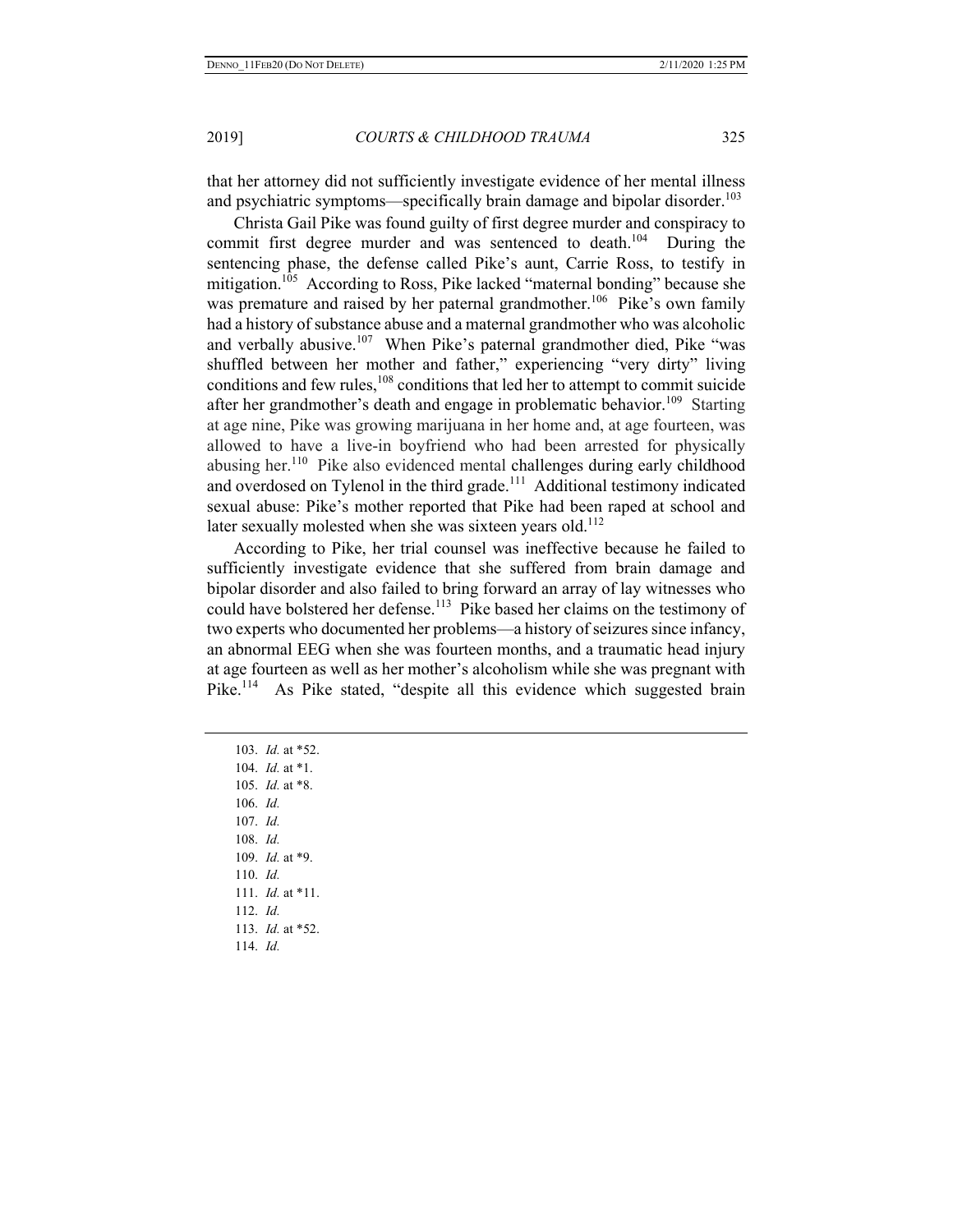damage, the defense team conducted no neurological investigation" and, "[a]s such, counsel failed to discover [Pike's] neurological disabilities, namely, an abnormality in the brain that impairs her impulse control."<sup>115</sup> Pike also argued that her psychological evaluation conducted by one of her experts was insufficient and that her trial diagnosis of borderline personality disorder was incorrect.<sup>116</sup>

The appellate court rejected Pike's claim, however, determining that the ineffective assistance of counsel issue was properly denied because counsel need not know more psychology or neurology than the experts he hired.<sup>117</sup> "Lead counsel was asked at the post-conviction hearing if any of the retained experts had recommended additional testing, and he answered in the negative . . . [and that] if such recommendation had been made, he would have pursued it."<sup>118</sup>

In essence, then, in the court's eyes, Pike's counsel did what he was supposed to do, and the court's denial of ineffectiveness was viewed as understandable. At the same time, a different court could have provided an alternative viewpoint. The issue should not have been whether counsel knew "more *psychology or neurology* than the experts he hired," but rather whether he knew *more law* than his experts—specifically, the bounds of what would be considered acceptable indications of a "strategic decision" for admitting evidence. Experts need information and guidance from the attorneys who hire them—they do not operate in a vacuum. Attorneys must be sufficiently versed in other kinds of disciplines to make sound requests and offer knowledgeable arguments, especially in the wide-ranging area of childhood trauma.

# E. *Tests for Measuring Childhood Trauma*

Cases in the Neuroscience Study relied on a range of different tests to confirm the diagnoses of brain damage and mental illness that comprise components of the definition of childhood trauma in Charts 2–4 as well as the conditions caused by or related to childhood trauma in Chart 6. These tests included imaging and non-imaging techniques, both of which are used in cases, and to beneficial effect, since they can measure different types of damage.<sup>119</sup>

- 118. *Id.*
- 119. Denno, *The Myth*, *supra* note 5, at 505.

<sup>115.</sup> *Id.* 

<sup>116.</sup> *Id.* at \*53.

<sup>117.</sup> *Id.* at \*54.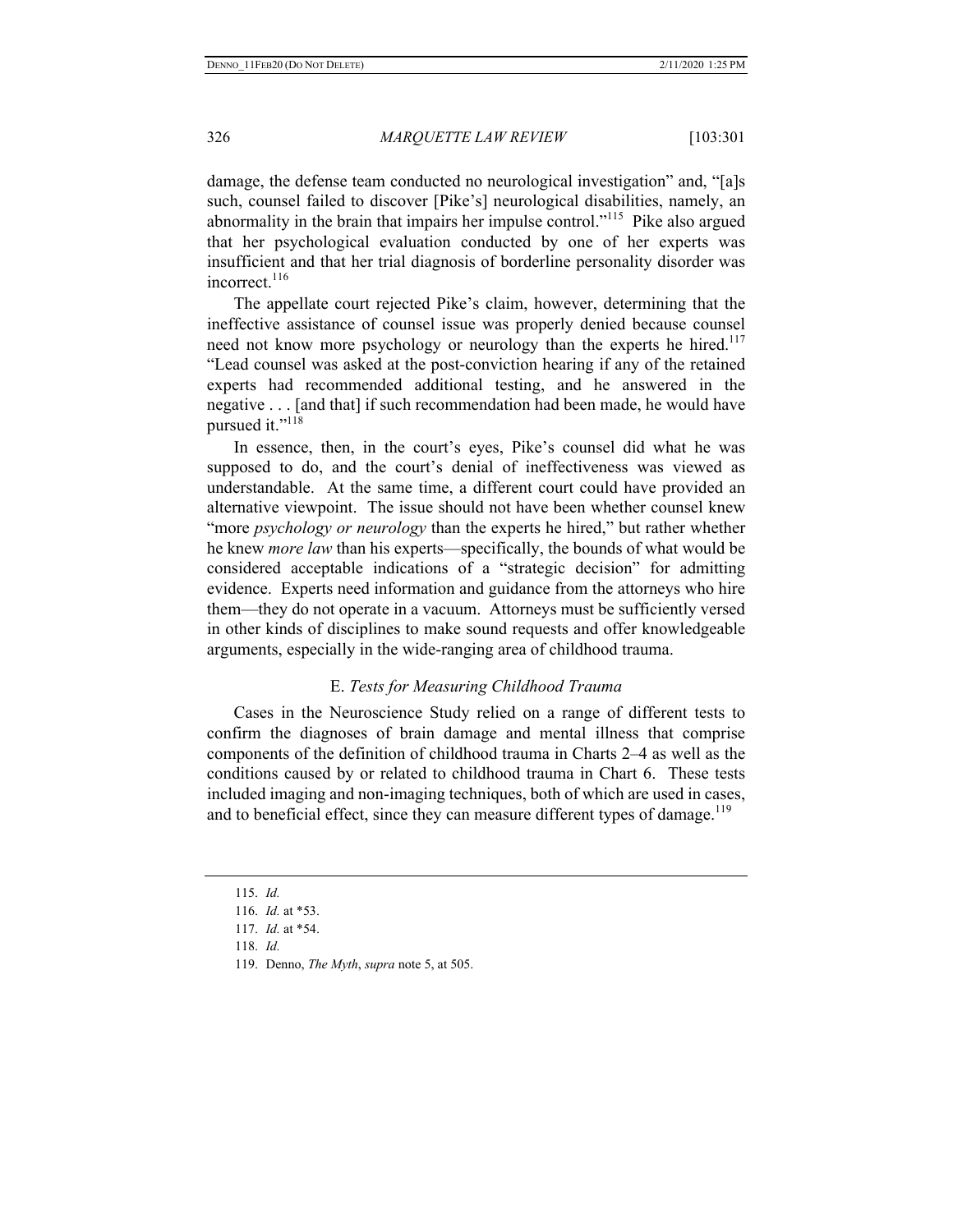



| ъ. |  |
|----|--|
|----|--|

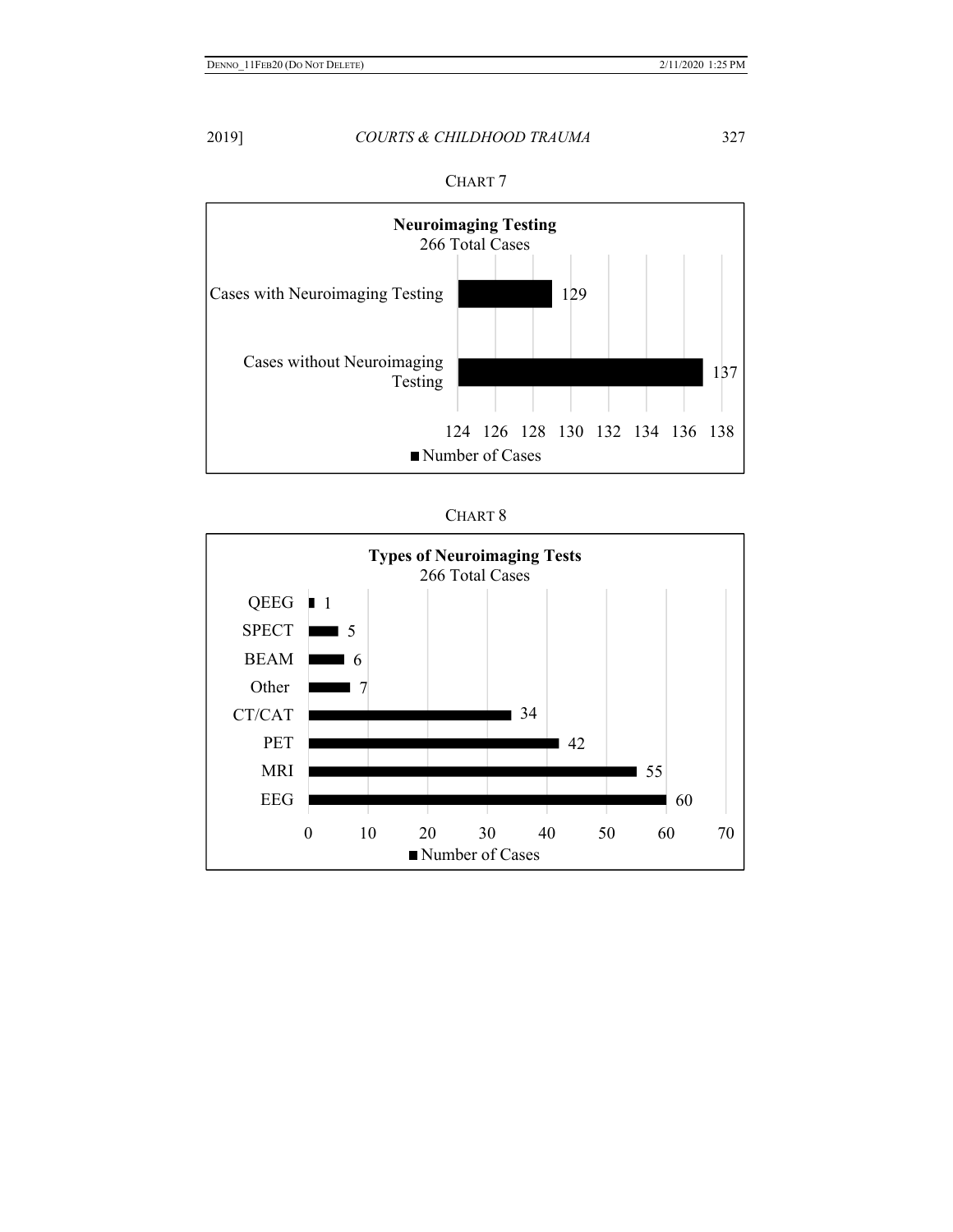These techniques are also reflected in the subsample of 266 childhood trauma cases, as Charts 8 and 9 demonstrate. The techniques are not mutually exclusive, and a number of different types of tests can be applied to evaluate one defendant. As Chart 7 shows, at least one type of brain imaging test was used in nearly half of the cases (129 cases or 48.50%), although, on the whole, most major tests were represented: the CT scan, PET scan, MRI, and EEG. Likewise, as Chart 9 shows, some cases involved a substantially broader range of non-neuroimaging tests. Such expansiveness is not surprising since neuroimaging tests are a relatively recent phenomenon and non-imaging tests measure additional facets of brain activity as well as an array of disorders, ranging from low IQ, to tests for impaired fine and gross motor skills, to clinical tests for psychiatric disorders and so on.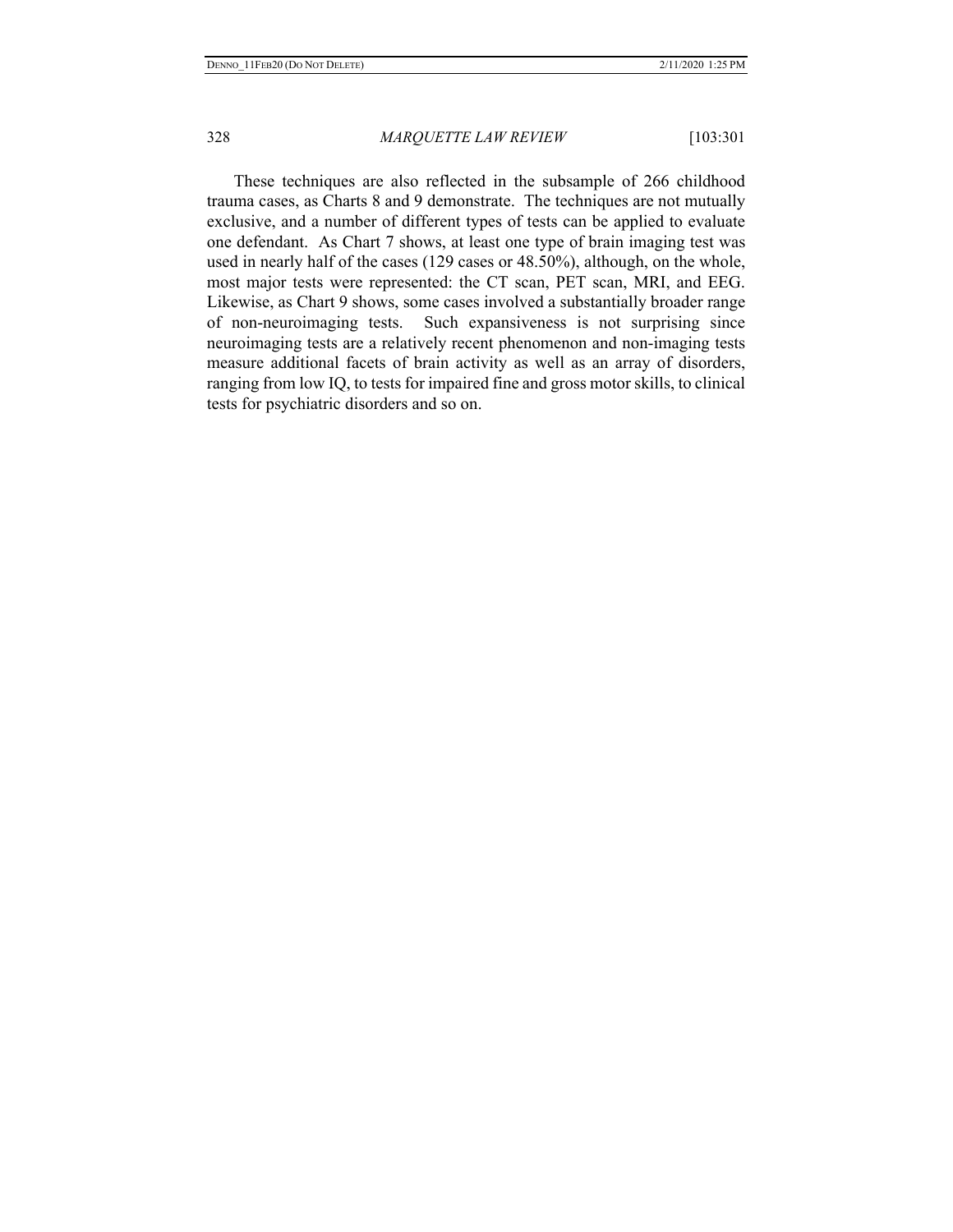| <b>Types of Non-Neuroimaging Tests</b>    | 266 Total Cases   |      |    |     |    |     |     |
|-------------------------------------------|-------------------|------|----|-----|----|-----|-----|
| Unspecified Psychological Testing         |                   |      |    |     |    |     | 103 |
| IQ Test                                   |                   |      |    |     |    | 101 |     |
| Other                                     |                   |      |    | -61 |    |     |     |
| <b>MMPI</b>                               |                   |      | 30 |     |    |     |     |
| WAIS-III                                  |                   | 15   |    |     |    |     |     |
| WAIS                                      |                   | -14  |    |     |    |     |     |
| <b>Bender Gestalt Test</b>                |                   | -11  |    |     |    |     |     |
| Rorschach Test                            |                   | - 10 |    |     |    |     |     |
| MMPI-2                                    | $\blacksquare$ 6  |      |    |     |    |     |     |
| WAIS-R                                    | $\blacksquare$ 6  |      |    |     |    |     |     |
| Halstead-Reitan Battery                   | $\blacksquare$ 4  |      |    |     |    |     |     |
| Wisconsin Card Sorting Test               | $\blacksquare$ 5  |      |    |     |    |     |     |
| <b>Categories Test</b>                    | $\blacksquare$ 4  |      |    |     |    |     |     |
| Personality Assessment Screener           | $\blacksquare$ 3  |      |    |     |    |     |     |
| Test for Memory Malingering               | $\blacksquare$ 3  |      |    |     |    |     |     |
| Stroop Color-Word Test                    | $\blacksquare$ 3  |      |    |     |    |     |     |
| Thematic Apperception Test                | $\blacksquare$ 3  |      |    |     |    |     |     |
| <b>Trail Making Test</b>                  | $\blacksquare$ 3  |      |    |     |    |     |     |
| Wide Range Achievements Test              | $\blacksquare$ 3  |      |    |     |    |     |     |
| Vineland Adaptive Behavior Scales Test    | $\blacksquare$ 3  |      |    |     |    |     |     |
| Adaptive Behavior Assessment System II    | $\overline{2}$    |      |    |     |    |     |     |
| <b>Benton Visual Retention Test</b>       | $\overline{2}$    |      |    |     |    |     |     |
| Carlson Psychological Survey              | $\blacksquare$ 2  |      |    |     |    |     |     |
| House–Tree–Person Test                    | $\blacksquare$ 2  |      |    |     |    |     |     |
| Luria Two-Step and Three-Step Pattern     | $\overline{2}$    |      |    |     |    |     |     |
| Millon Clinical Multiaxial Inventory Test | $\overline{2}$    |      |    |     |    |     |     |
| Shipley Institute of Living Scale         | $\overline{2}$    |      |    |     |    |     |     |
| Stanford-Binet                            | $\blacksquare$ 2  |      |    |     |    |     |     |
| Trails-B Sequencing Test                  | $\blacksquare$ 2  |      |    |     |    |     |     |
| <b>WRAT</b>                               | $\blacksquare$ 2  |      |    |     |    |     |     |
|                                           | 0                 | 20   | 40 | 60  | 80 | 100 | 120 |
|                                           | ■ Number of Cases |      |    |     |    |     |     |

| v<br>1 A |  |
|----------|--|
|----------|--|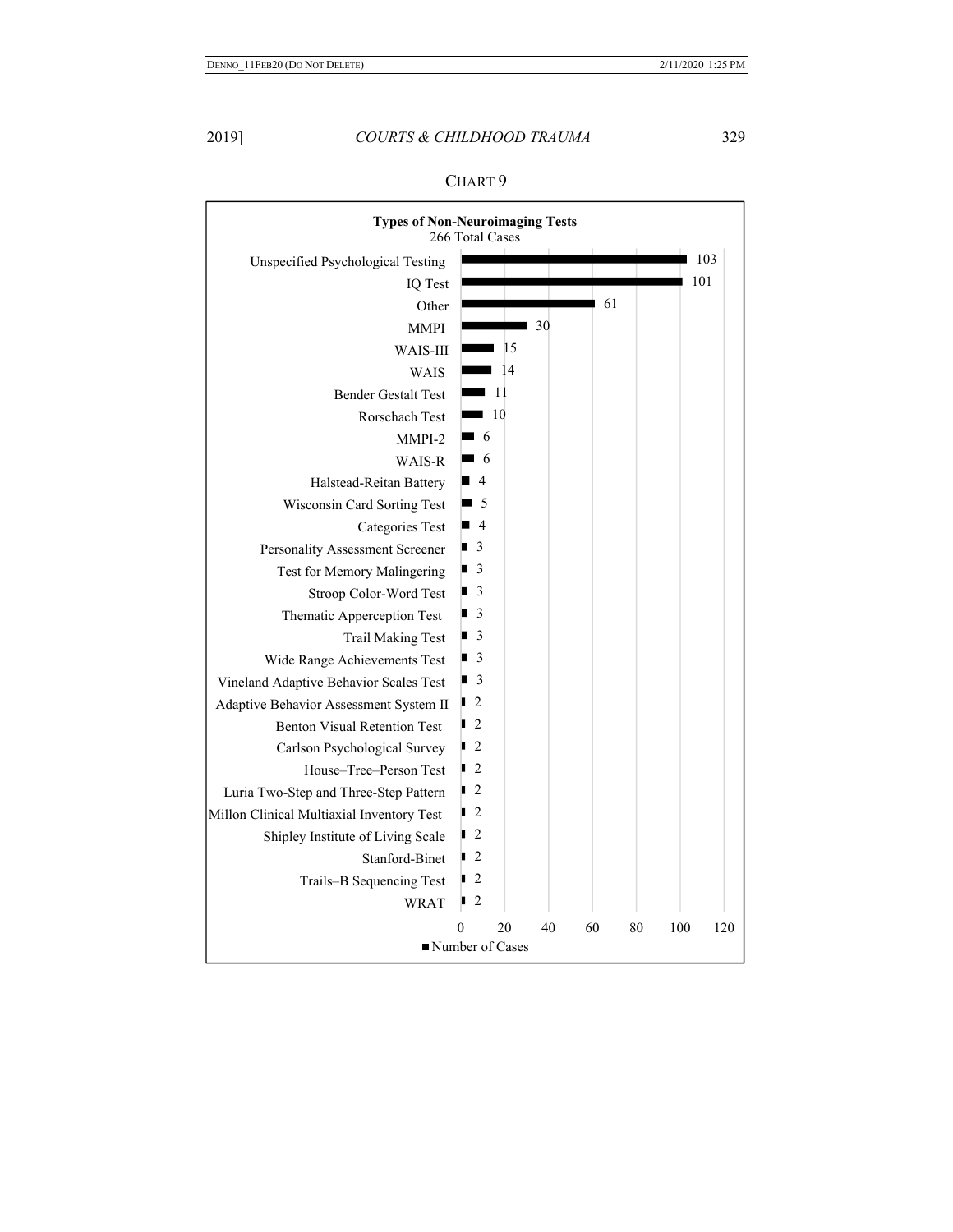Overall, then, the Neuroscience Study shows that courts admit many different types of neuroscientific evidence in cases involving childhood trauma. In addition, attorneys representing either the prosecution or the defense must learn about medical and psychiatric conditions and the cutting-edge techniques that experts use to measure them. Chart 10 indicates that, unsurprisingly, there is a wide variety of experts who testify and provide evidence in childhood trauma cases. The witnesses are dominated by mental health experts psychologists and psychiatrists—yet, many of the other kinds of experts who are listed could cover mental health issues as well, including physicians and pediatricians. These latter two categories are overlapping, of course. While the Neuroscience Study errs on the side of presenting as much detail as possible and abides by the designation provided by courts so as to not read in broader (and possibly erroneous) interpretations, readers can combine Chart 10's categories to get a sense of the extent to which mental health experts control these cases.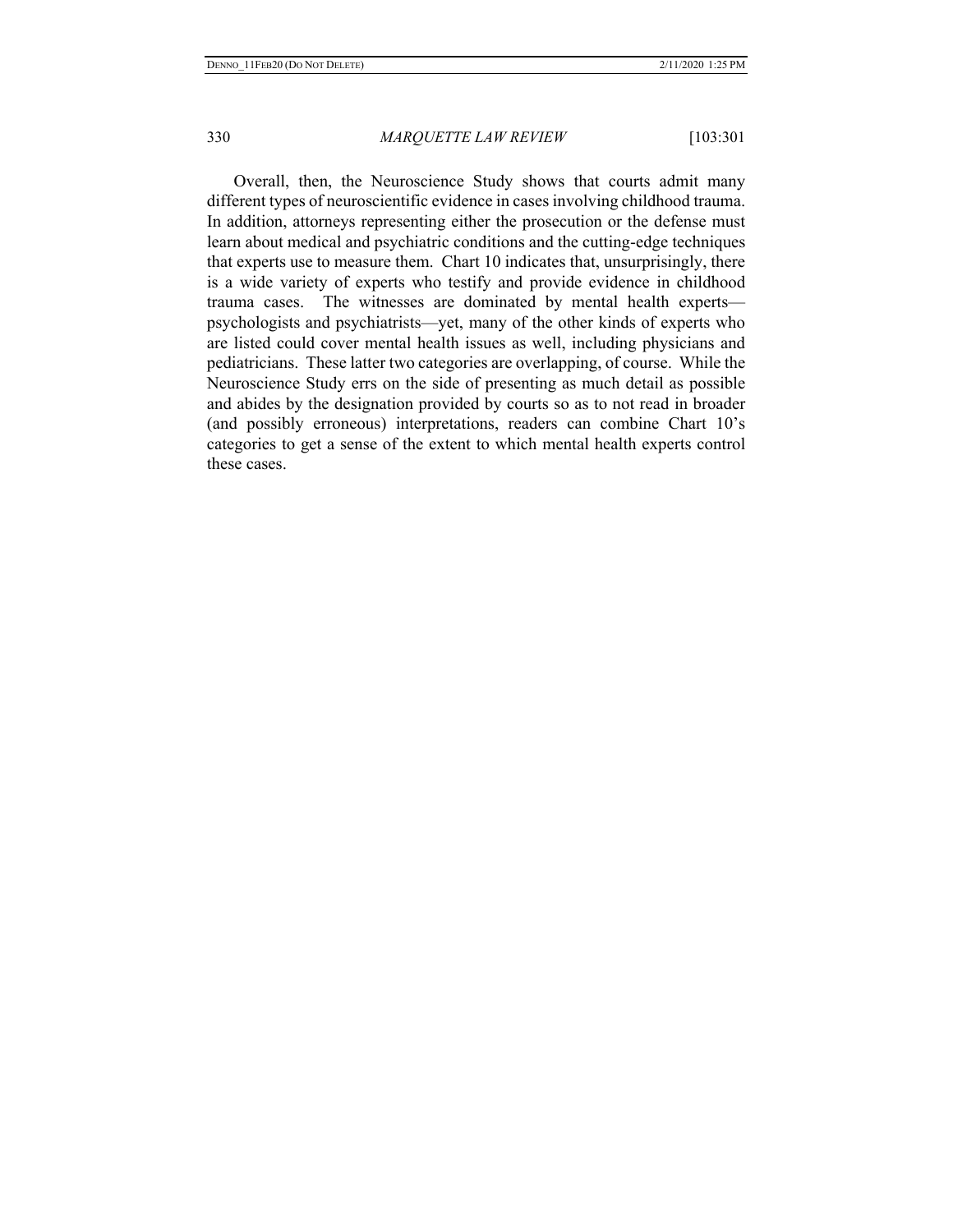

CHART 10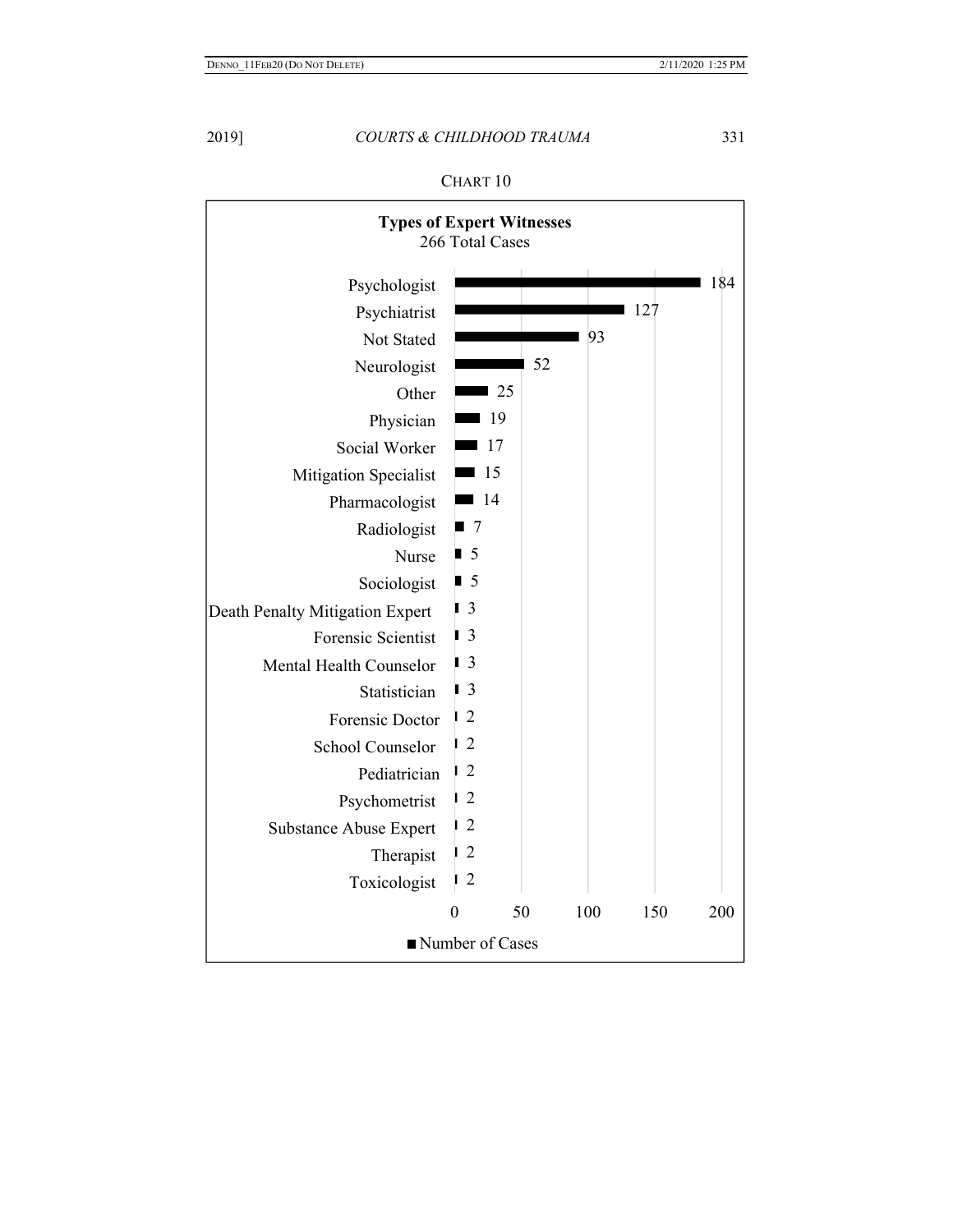Charts 11 and 12 indicate why there are advantages to retaining specific types of experts to assist in the defense's case. As would be expected, Chart 11 shows that mitigation evidence is the most widely used category in which attorneys relied on experts in court. At the same time, Charts 11 and 12 together demonstrate that neuroscientific evidence is incorporated for numerous types of arguments and purposes. Some of these purposes are strategic; for example, to support or rebut a claim of ineffective assistance of counsel or to support or rebut the use of a brain scan (Chart 11). But the breadth of a claim of childhood trauma covers many different kinds of injuries and disorders, as Chart 12 lays out—spanning from broad categories, such as a history of childhood abuse or trauma and mental illness or disorder, to far more specific categories, such as fetal alcohol syndrome or a suicide attempt.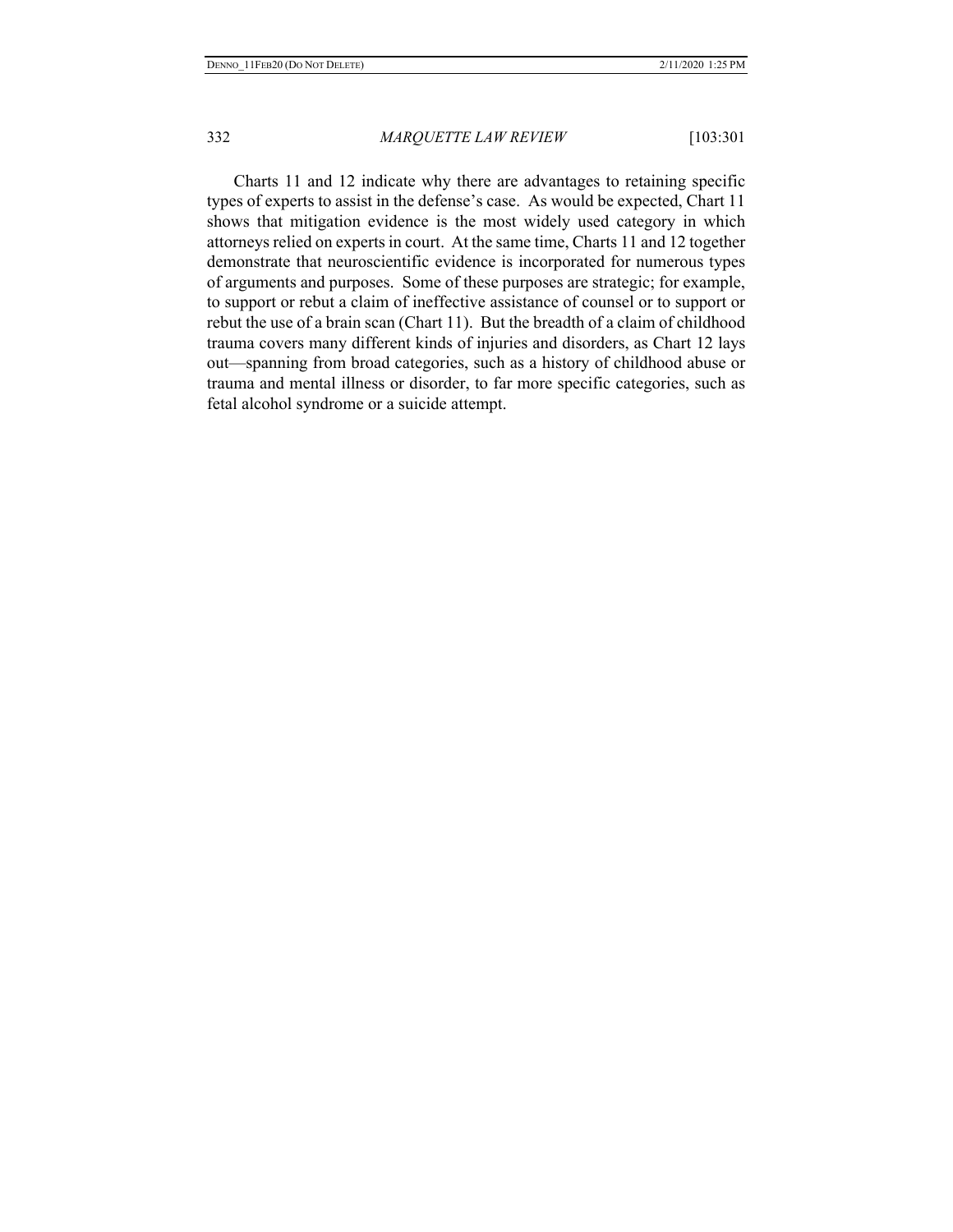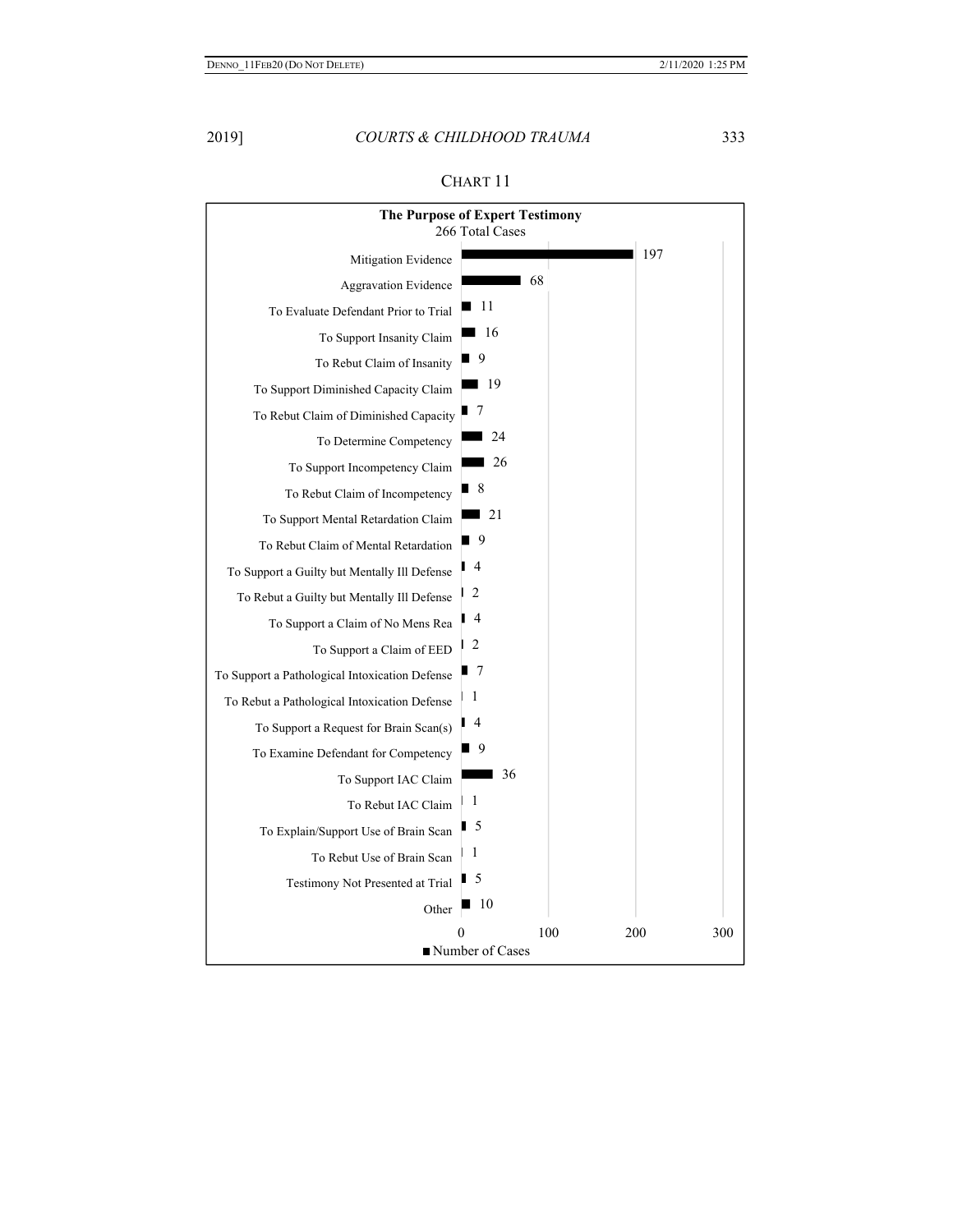

# CHART 12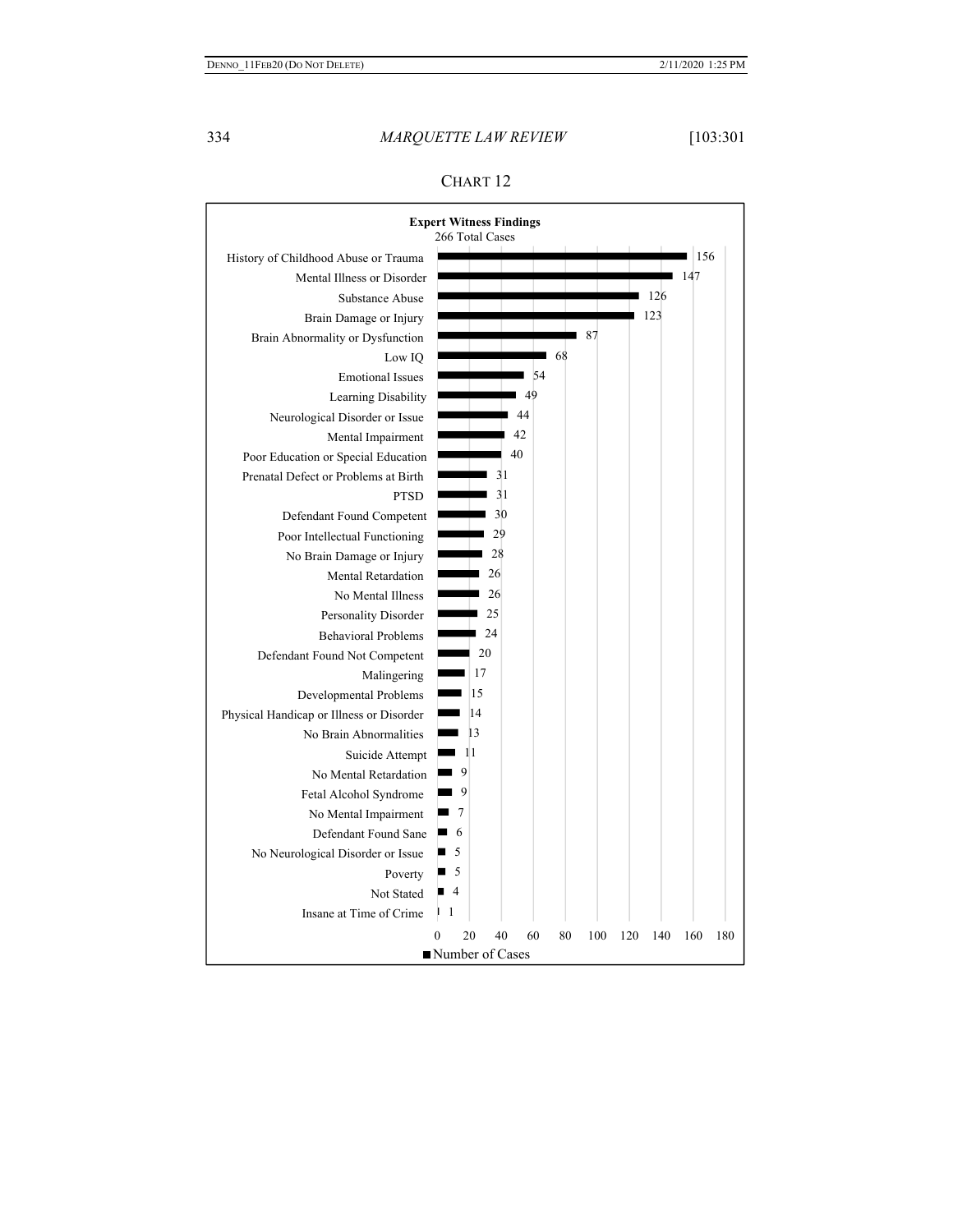Charts 11 and 12 also reveal that the evidence is presented by both sides the defense's efforts to indicate a disorder or claim of ineffective assistance of counsel and the prosecution's efforts to rebut such arguments entirely. The use of experts and the different types of abnormalities about which they testify will become further apparent in the following accounts of the cases and arguments that attorneys make when presenting such evidence in court.

# IV. PRESENTATION OF CHILDHOOD TRAUMA EVIDENCE AND COURTS' **RESPONSES**

Attorneys incorporate childhood trauma evidence in a broad range of ways in criminal proceedings, which correspond with the many types of conditions that children suffer. In criminal cases, childhood trauma evidence is often used for death penalty mitigation in an effort by defendants to attempt to reduce a potential death sentence to a lesser sentence.<sup>120</sup> Death penalty defendants have a constitutional right to present mitigating evidence, and the jury may not refuse to consider mitigating evidence during their deliberations.<sup>121</sup>

#### A. *How Attorneys Use Childhood Trauma as Mitigation Evidence*

Most cases evaluating childhood trauma evidence for purposes of mitigation relied on many of the factors listed in Charts 2–4; therefore, part of the courtroom battle over evidentiary or mitigation issues in individual cases would apply to some factors more than others. In *United States v. Hammer*,<sup>122</sup> for example, the jury was presented with several possible mitigating factors to consider, including the following five: (1) "Mr. Hammer suffers from cognitive deficits;" (2) "Mr. Hammer is the product of a violent, abusive and chaotic childhood;" (3) "As a child, Mr. Hammer was a victim of sexual abuse;" (4) "As a young person, Mr. Hammer attempted to seek help for mental difficulties;" and (5) "Mr. Hammer presently suffers from a major mental disease or defect."<sup>123</sup>

All twelve jurors found by a preponderance of the evidence that mitigating factors (2) and (4) existed, and six found that mitigating factor (3) existed.<sup>124</sup> Eleven jurors concluded that Hammer failed to prove mitigating factor (1), and

<sup>120.</sup> *See* Crocker, *supra* note 3, at 1156.

<sup>121.</sup> *Id.* at 1150.

<sup>122. 404</sup> F. Supp. 2d 676 (M.D. Pa. 2005).

<sup>123.</sup> *Id.* at 685.

<sup>124.</sup> *Id.* at 686.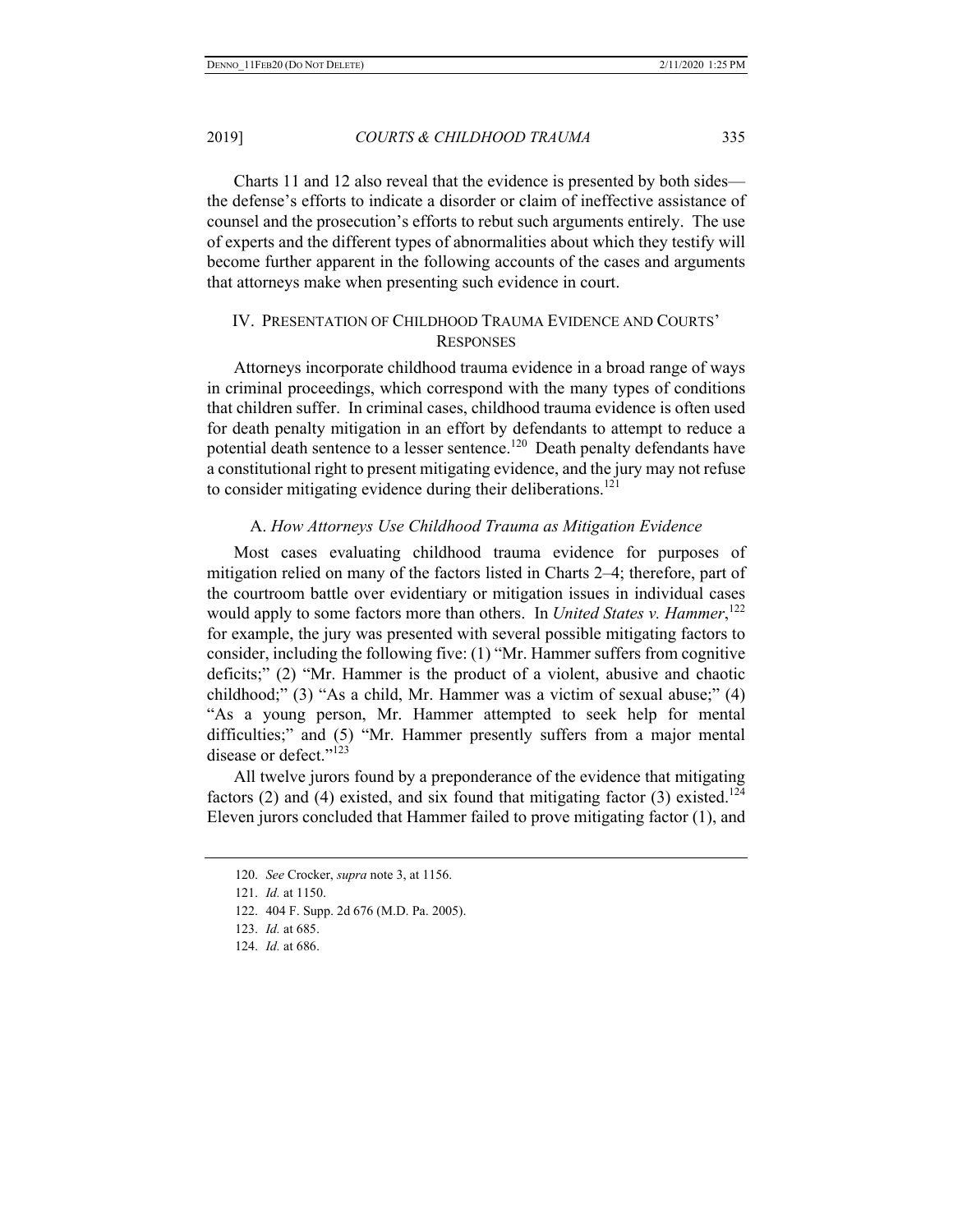all twelve jurors concluded that Hammer failed to prove mitigating factor  $(5)$ .<sup>125</sup> The jury determined, however, that the aggravating factors outweighed the mitigating factors and recommended a death sentence for Hammer for the first degree murder of his cellmate while he was incarcerated.<sup>126</sup>

Hammer appealed, making several claims, including a claim of erroneous findings relating to mitigating circumstances.<sup>127</sup> For example, during closing arguments, the prosecution asserted that "Mr. Hammer has no cognitive disorders"; yet there was no evidence presented that rebutted the expert's testimony stating that Hammer demonstrated "cognitive disorders or deficits."<sup>128</sup> In addition, although the prosecution never rebutted evidence presented at the trial showing that Hammer was sexually abused as a child, six jurors determined that Hammer failed to prove by a preponderance of the evidence that he was a child abuse victim.<sup>129</sup>

In this appeal, the court engaged in very detailed findings of fact which included an extensive look at the evidence of childhood trauma that was presented at trial. One defense expert testified, for example, that "Hammer's family history includes a history of alcoholism, depression, prescription drug abuse, seizures and Attention Deficit Disorder. Instability was also a family trademark throughout Mr. Hammer's childhood evidenced in part by the fact that he attended many different schools before dropping out at the tenth grade."130 Hammer told the expert of several instances of abuse, including times when his mother used to give him enemas with hot sauce, genitally molest him, and inflict extreme physical and emotional abuse.<sup>131</sup> The expert diagnosed Hammer with PTSD with dissociative symptoms and Borderline Personality Disorder.<sup>132</sup> Another expert also testified for the defense and determined that, based on MRI results, the abnormally small size of Hammer's brain was the result of dystrophy, "consistent with organic causes such as pre-natal maternal alcohol use and failure to thrive, as well as external causes, such as abuse and neglect."<sup>133</sup>

125. *Id.* at 685–86. 126. *Id.* at 680, 686. 127. *Id.* at 790–91. 128. *Id.*  129. *Id.* at 791. 130. *Id.* at 716. 131. *Id.* at 716–17. 132. *Id.* at 718. 133. *Id.* at 723.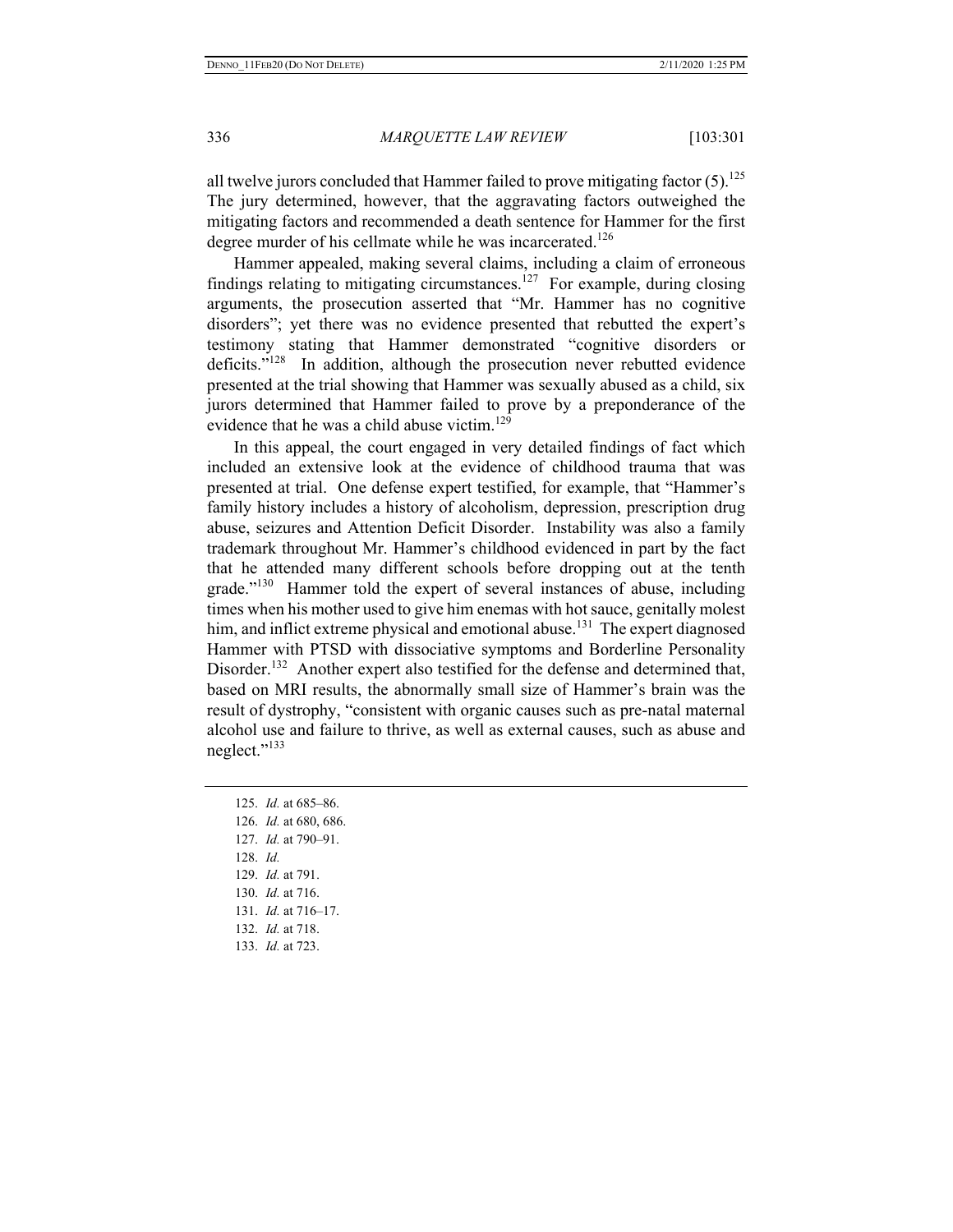With regard to Hammer's erroneous findings related to mitigating circumstances, the court determined that, "many of the jury's findings relating to mitigating circumstances . . . are erroneous, including the finding of 12 jurors that at the time of trial Mr. Hammer did not suffer from a major mental disease or defect, the finding of 11 jurors that he did not suffer from cognitive deficits, and the finding of 6 jurors that as a child he was not the victim of sexual abuse."<sup>134</sup> Based on this determination, the court concluded that Hammer was justified in receiving a new penalty-phase trial.<sup>135</sup>

In *Hammer*, it appears significant that the primary appellate court battle concerned a range of childhood trauma evidence including, most particularly, brain trauma evidence. The next Section on ineffective assistance of counsel accentuates the importance of this multiplicity of approaches in terms of the numbers of factors and conditions that are examined.

# B. *Standards for Ineffective Assistance of Counsel*

Central to the arguments presented in the Neuroscience Study's 266 childhood trauma cases are claims that a defense attorney was ineffective because of a failure to present mitigation evidence or to present it sufficiently. The U.S. Supreme Court has stated that an attorney's performance is determined by a standard of "prevailing professional norms,"136 which, for capital cases, entails a "thorough investigation"<sup>137</sup> of "all reasonably available mitigating evidence<sup>"138</sup> relevant to a defendant's history and circumstances.<sup>139</sup> The Court has stressed repeatedly that a key part of this mitigation inquiry requires attorneys to investigate defendants' cognitive and intellectual deficiencies because such evidence has a particularly pronounced impact on mitigation, especially in death penalty cases. $140$ 

139. *Porter*, 558 U.S. at 39.

140. These deficiencies cover a broad span. *See* Sears v. Upton, 561 U.S. 945, 946 (2010) (frontal lobe damage); *Porter*, 558 U.S. at 36 (brain damage and cognitive defects in reading, writing, and memory); Rompilla v. Beard, 545 U.S. 374, 392 (2005) (organic brain damage and significant cognitive impairments); Tennard v. Dretke, 542 U.S. 274, 287 (2004) (impaired intellectual

<sup>134.</sup> *Id.* at 800.

<sup>135.</sup> *Id.* 

<sup>136.</sup> Strickland v. Washington, 466 U.S. 668, 688 (1984).

<sup>137.</sup> Porter v. McCollum, 558 U.S. 30, 39 (2009) (quoting Williams v. Taylor, 529 U.S. 362, 396 (2000)).

<sup>138.</sup> Wiggins v. Smith, 539 U.S. 510, 524 (2003) (emphasis omitted) (quoting AM. BAR ASS'N, ABA GUIDELINES FOR THE APPOINTMENT AND PERFORMANCE OF COUNSEL IN DEATH PENALTY CASES 11.4.1(C) (1989)).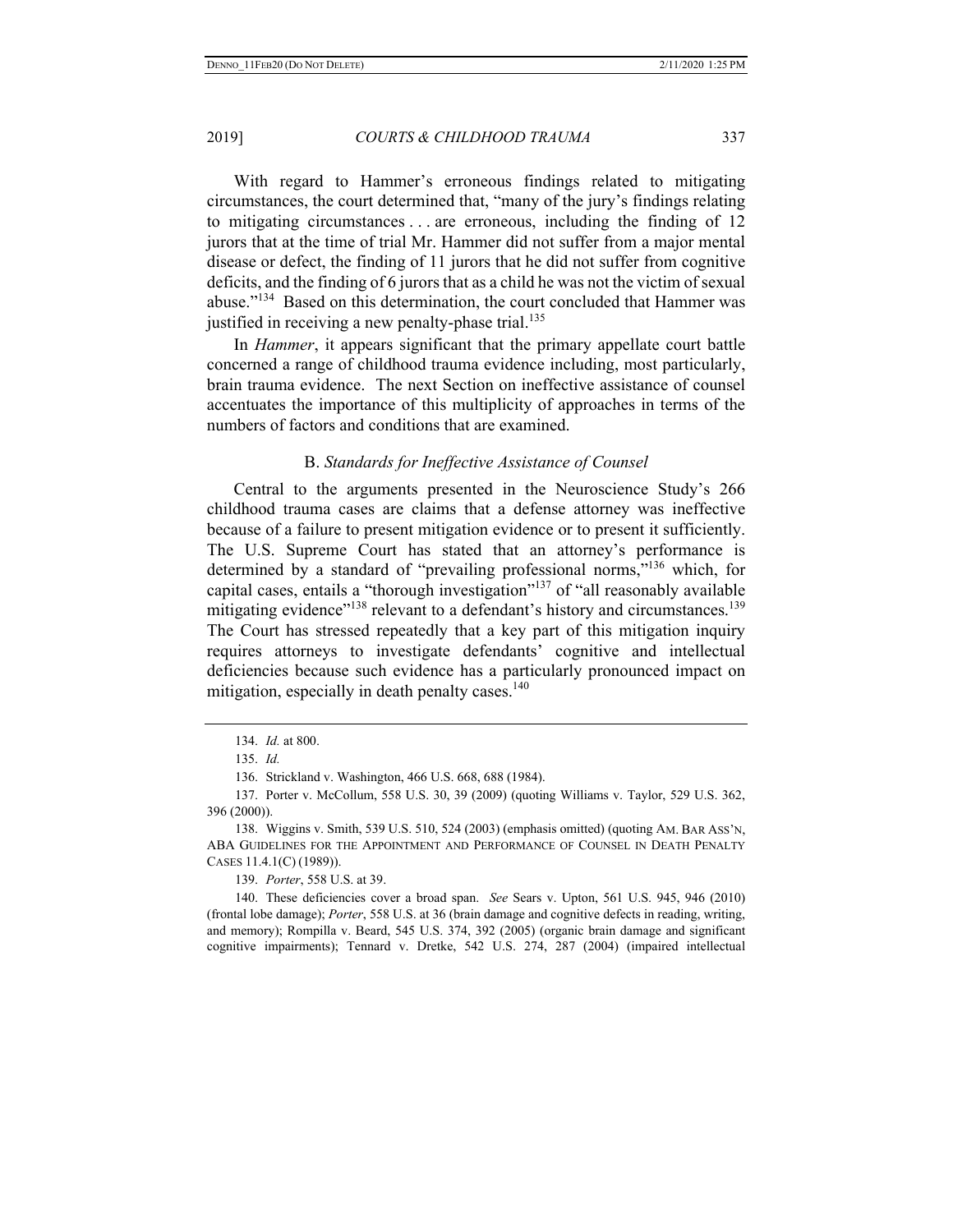According to the Court, an attorney's failure to conduct such an investigation hinders the attorney's ability to make reasonable strategic decisions about how and when to present evidence that may benefit their client.<sup>141</sup> Furthermore, those attorneys open themselves up to defendants' appeals claiming prejudicially deficient counsel in violation of the Sixth Amendment, known as an "ineffective assistance of counsel" (IAC) or *Strickland* claim.<sup>142</sup>

In 1984, the U.S. Supreme Court established a two-pronged test to assess the validity of ineffective assistance of counsel challenges in *Strickland v. Washington*.<sup>143</sup> First, counsel's performance must actually be "deficient," and second, this deficient performance must have "prejudiced" the defendant.<sup>144</sup> To be "prejudiced," counsel must not only be of poor quality but must also be the "but for" cause of the resulting conviction.<sup>145</sup> The Neuroscience Study revealed that defendant-petitioners who met the *Strickland* standard were often provided relief in three primary ways: a new penalty phase, a new trial (based on a reversal of their conviction), or a new evidentiary hearing (based on a remand). $146$ 

141. *See Sears*, 561 U.S. at 954 (quoting *Williams*, 529 U.S. at 396) ("We rejected any suggestion that a decision to focus on one potentially reasonable trial strategy . . . [can be] 'justified by a tactical decision' when 'counsel did not fulfill their obligation to conduct a thorough investigation of the defendant's background.'").

142. *See* Strickland v. Washington, 466 U.S. 668, 687–92 (1984) (establishing and discussing the *Strickland* test for ineffective assistance of counsel).

- 145. *Id.* at 694.
- 146. Denno, *The Myth*, *supra* note 5, at 506–07.

functioning); *Wiggins*, 539 U.S. at 535 (diminished mental capacities); *Williams*, 529 U.S. at 396 (borderline mental retardation). The American Bar Association Guidelines also advise attorneys to conduct an investigation into a defendant's neurological history as part of a death penalty defendant's mitigation claim. Specifically, the comment to Guideline 4.1 states: "Counsel must compile extensive historical data, as well as obtain a thorough physical and neurological examination. Diagnostic studies, neuropsychological testing, appropriate brain scans, blood tests or genetic studies, and consultation with additional mental health specialists may also be necessary." Am. Bar Ass'n, *ABA Guidelines for the Appointment and Performance of Defense Counsel in Death Penalty Cases*, 31 HOFSTRA L. REV. 913, 956 (2003). Indeed, scholars have suggested that the ABA's guidelines provide more protection for defendants than the *Strickland* test. *See* Ellen G. Koenig, *A Fair Trial: When the Constitution Requires Attorneys to Investigate Their Clients' Brains*, 41 FORDHAM URB. L.J. 177, 204 (2013) ("[U]nder the ABA Guidelines approach, neuroscience evidence should be a real part of counsel's reasonable investigation, and, specifically in capital cases, defense counsel may be ineffective for failing to comply with this duty.").

<sup>143.</sup> *Id.* at 687.

<sup>144.</sup> *Id.*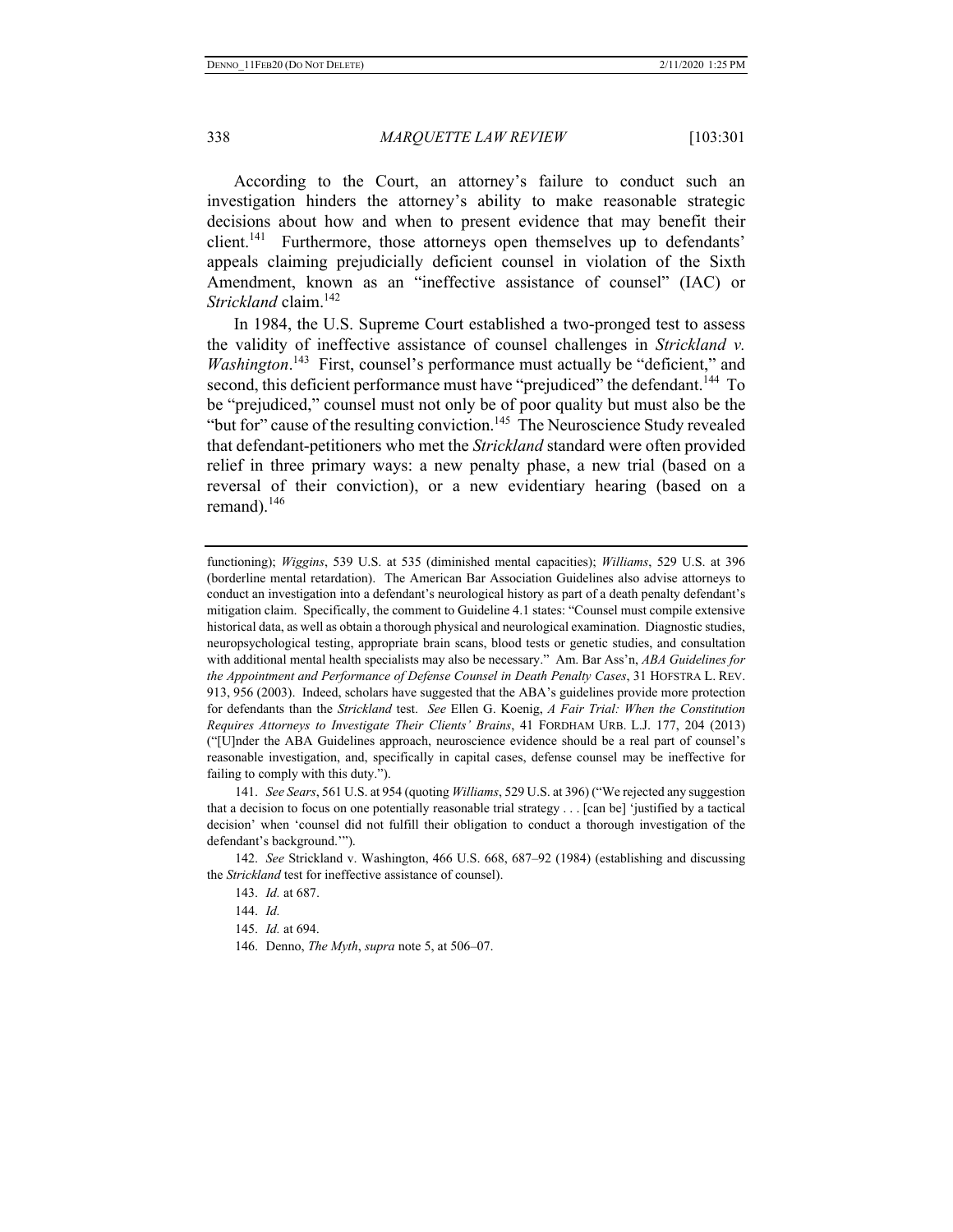As commentators have long noted, however, the *Strickland* standard "is notoriously difficult for defendants to meet," and the percentage of successful claims is small.<sup>147</sup> Overwhelmingly, courts presume that attorneys are adequate, and even if defendants can surmount this presumption with a show of an attorney's deficiency, defendants can still fall short of meeting the prejudice prong.<sup>148</sup>

Yet *Strickland* claims are particularly significant when neuroscientific evidence is at issue, given the U.S. Supreme Court's emphasis on the mitigating value of neuroscientific evidence in criminal cases. Indeed, earlier analyses of the Neuroscience Study demonstrated that nearly all of the successful *Strickland* claims derived from an attorney's failure to properly investigate, collect, or comprehend neuroscientific evidence."<sup>149</sup>

The 266 childhood trauma cases that this Article discusses were based on the Neuroscience Study's Defendant Cases and, therefore, already have a more heightened likelihood than is typical of being ineffectively represented. In addition, research on childhood trauma reveals the extent of the effect of all sorts of trauma on brain functioning, either directly or indirectly. The following Sections discuss the Neuroscience Study's findings concerning how attorneys present childhood trauma evidence in court, the strengths and weaknesses of their arguments, and how courts respond to such arguments and evidence.

# C. *How Attorneys Present Childhood Trauma Evidence*

In the great majority of the Neuroscience Study's 266 cases (92.48%), childhood trauma evidence was used by the defense for mitigation purposes in a death penalty case, as Chart 13 indicates. In nearly two-thirds of the cases (161 cases or 60.53%), the evidence was also introduced to suggest that an attorney was ineffective for not presenting it. The other reasons for introducing the evidence were far less common—to show that the defendant suffered from a cognitive deficiency (what the courts still label as "mental retardation"), that

<sup>147.</sup> Carissa Byrne Hessick, *Ineffective Assistance at Sentencing*, 50 B.C. L. REV. 1069, 1074 (2009); Stephanos Bibas, *The Psychology of Hindsight and After-the-Fact Review of Ineffective Assistance of Counsel*, 2004 UTAH L. REV. 1, 1 (2004).

<sup>148.</sup> *See* Hessick, *supra* note 147, at 1074 (discussing *Strickland* claims generally and observing historical criticisms of the prejudice prong as overly difficult to satisfy); s*ee also* Nancy J. King, *Enforcing Effective Assistance After* Martinez, 122 YALE L.J. 2428, 2431 (2013) (noting that prior to the U.S. Supreme Court's decision in *Martinez v. Ryan*, 132 S. Ct. 1309 (2012), "less than 1% of noncapital habeas petitions were granted for *any* claim" and that *Martinez* will be unlikely to alter this outcome).

<sup>149.</sup> Denno, *The Myth*, *supra* note 5, at 507.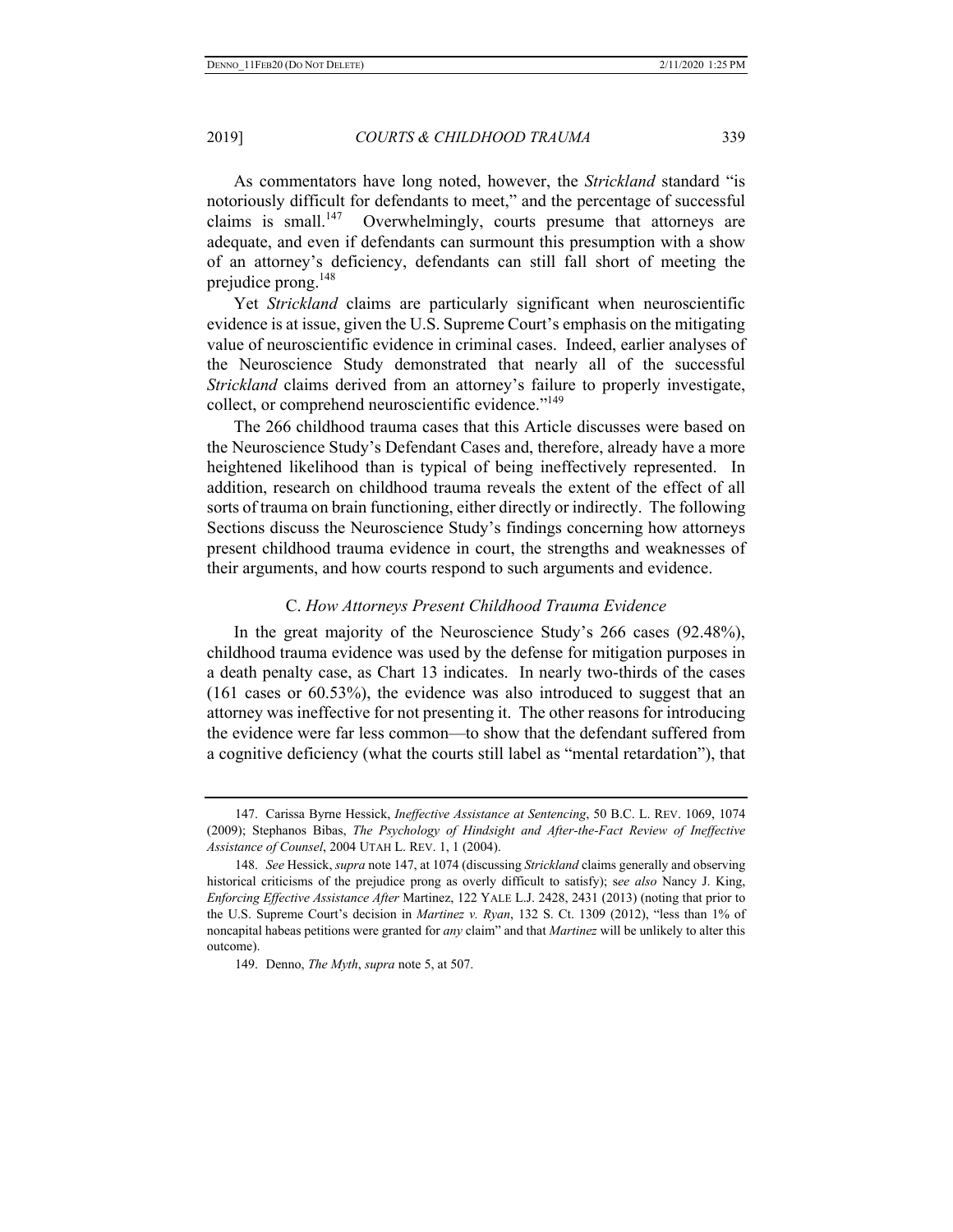the evidence was related to a request for funding, or, for thirty-three cases, that the evidence was admitted to support a defense.





Chart 14 examines in more detail these thirty-three cases in which childhood trauma evidence was used to support a defense. Many cases (13 cases or 40%) suggest that the defendant was incompetent to stand trial, while nearly one-third of the cases (10 cases or 30%) support an insanity defense. The evidence is used less commonly still for associated arguments (such as claims of diminished capacity or mental illness).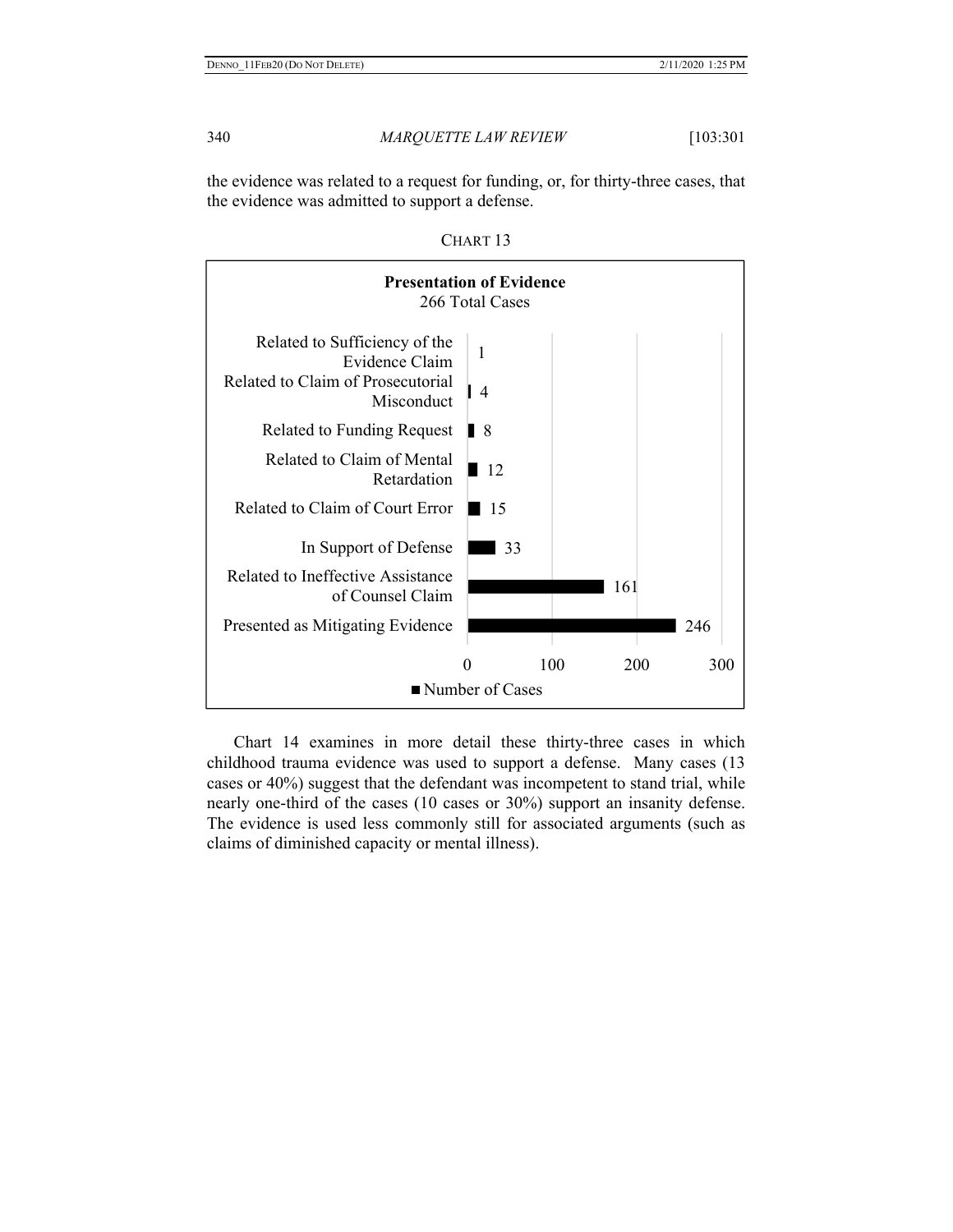

Chart 15 focuses on how courts respond to the presentation of this evidence. Notably, while Charts 13 and 15 show that childhood trauma evidence was part of a defendant's ineffective assistance of counsel claim in close to two-thirds of the cases (161 cases or 60.53%), Chart 15 further reveals the breakdown of wins and losses. Strikingly, among those 161 cases, the defendant's claim was successful over one-third of the time (57 cases or 35.40%). My prior research has shown that neuroscientific evidence generally is a bonus in claims of ineffective assistance of counsel, and cases involving childhood trauma evidence are no different.

CHART 14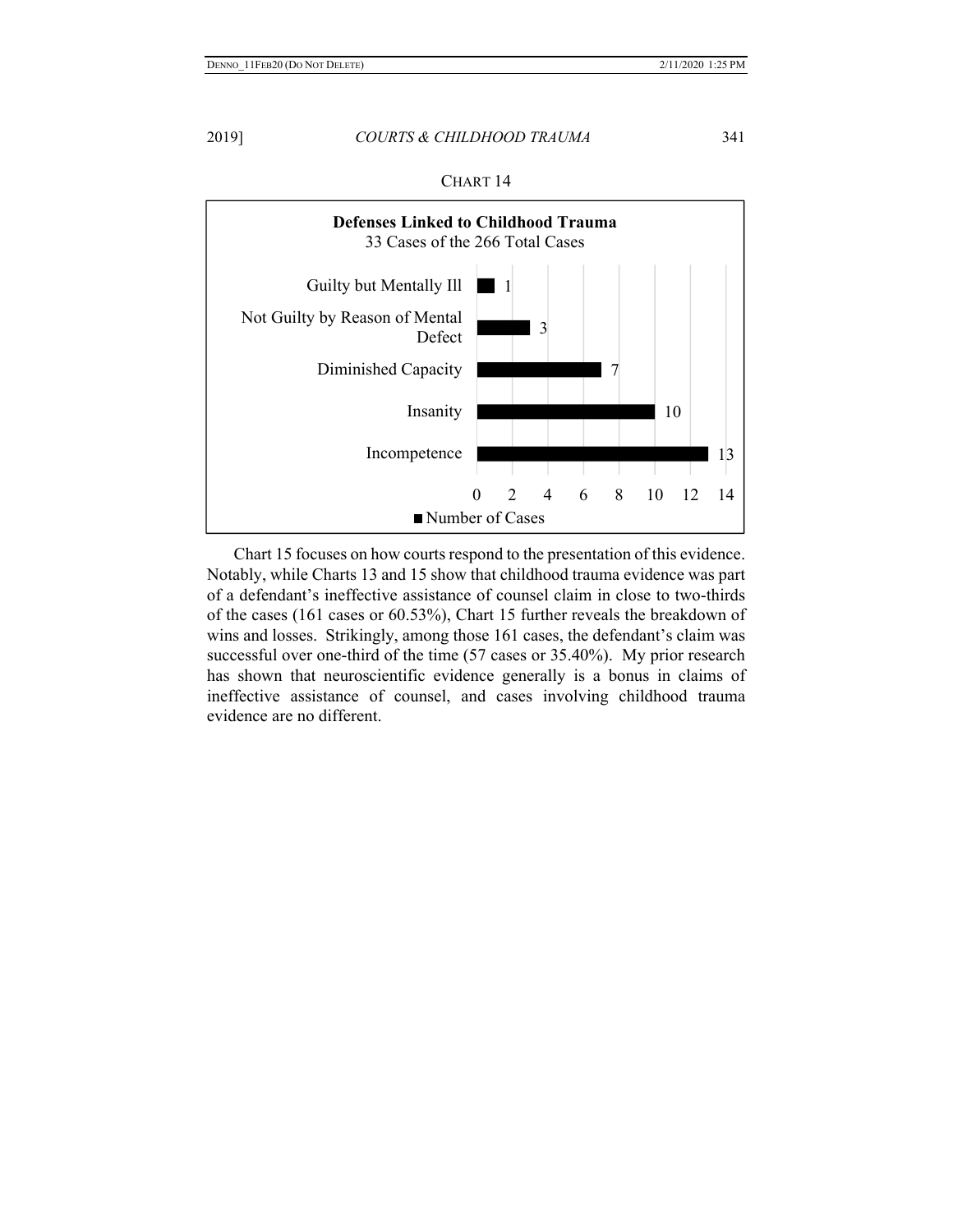

CHART 15

In addition, Chart 15 indicates the willingness of courts to accept childhood trauma evidence. While some or all of the childhood trauma evidence was rejected by the court in one-third of the cases (90 cases or 33.83%), some or all of such evidence was accepted by the court in the great majority of the cases (246 cases or 92.48%). Therefore, courts were willing to accept at least some of this evidence the great majority of the time.

# D. *How Attorneys Are Failing the* Strickland *Test*

An attorney's representation will often be found ineffective if they neglect their duty to investigate a defendant's background. In several cases in the Neuroscience Study, the attorney did not attempt any meaningful investigation, even though multiple instances of childhood trauma could have easily been discovered.<sup>150</sup>

<sup>150.</sup> *See, e.g.*, Jackson v. Calderon, 211 F.3d 1148, 1162–64 (9th Cir. 2000) (vacating defendant's death sentence because counsel's failure to present evidence of defendant's physical abuse from both parents, defendant's father's absence during his upbringing, and defendant's diagnosis of schizophrenia, could have impacted the outcome); Loyd v. Whitley, 977 F.2d 149, 154–57, 161 (5th Cir. 1992) (granting the requested writ of habeas corpus after determining that counsel failed to develop and present evidence of the defendant's pre-natal issues, history of abuse and head injuries, and childhood behavioral problems); Hurst v. State, 18 So. 3d 975, 1009–11, 1013 (Fla. 2009) (vacating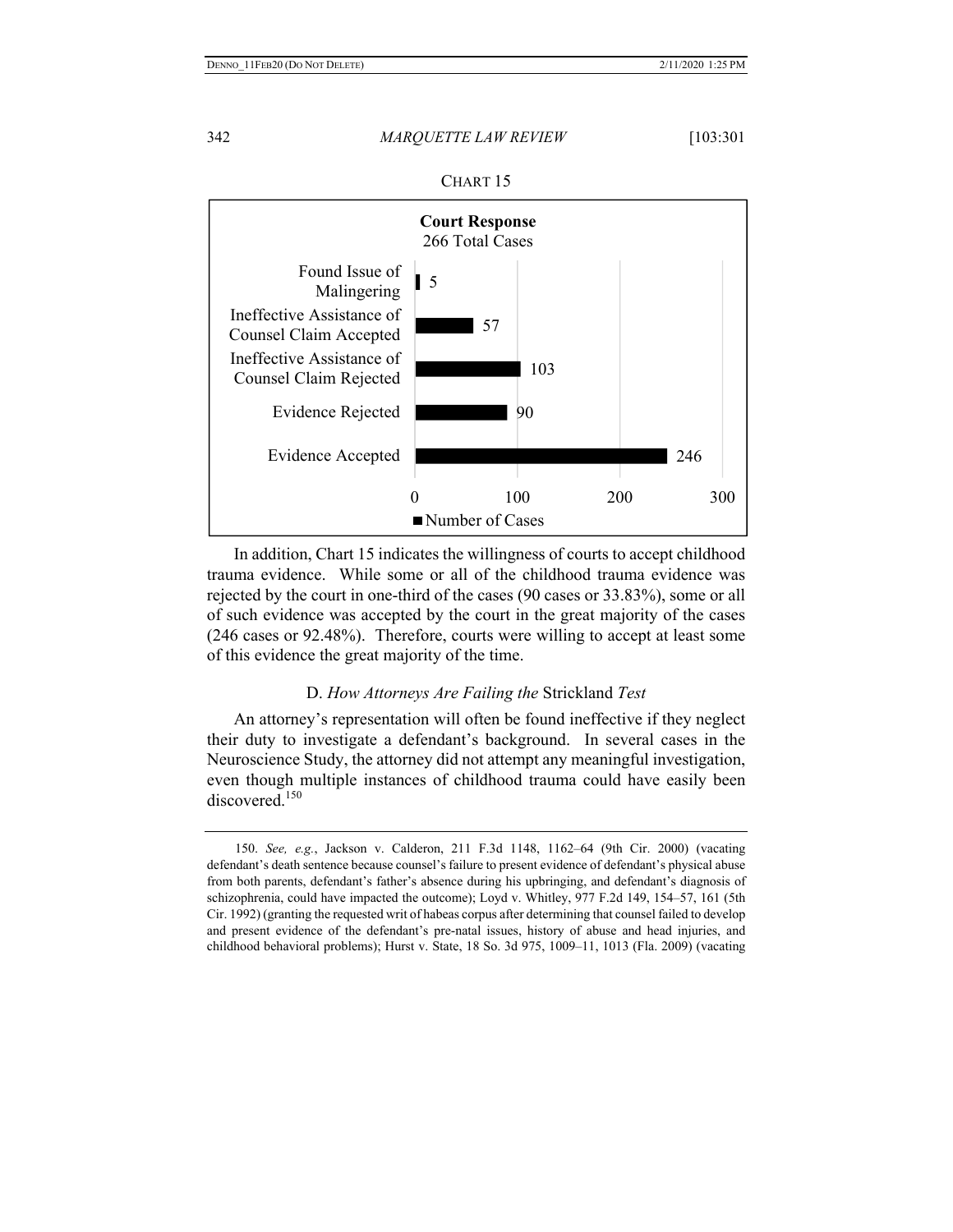Attorneys can also be rendered deficient for failing to work with defendants, lay witnesses, or experts to fully develop and present evidence. For example, in *Commonwealth v. Keaton*, the attorney's performance was found deficient because he neglected to question family members about the defendant's childhood and did not adequately prepare them for their testimony at trial.<sup>151</sup>

In addition, an attorney's failure to understand the long-term effects of childhood trauma and its impact on future behavior can have a detrimental influence on the defendant's case, especially if the attorney neglects to draw connections between past trauma and the crimes committed. For example, in *Poindexter v. Mitchell*, the court determined that had the defense attorney conducted a thorough investigation, he would have found that the defendant's troubled upbringing and resulting psychological issues were a direct cause of the behavior that resulted in the defendant's triple murder.<sup>152</sup> Lastly, poor investigation or a misunderstanding of the importance of the evidence can prompt an attorney to utilize a misguided strategy at trial or present the evidence in a way that hinders the defendant's case or results in a harsher sentence than the defendant deserves.<sup>153</sup>

There are many challenges attorneys face when dealing with evidence of childhood trauma, however, that may impede their ability to render effective assistance. If a defendant has committed multiple crimes in the same case or has committed the same type of crime several times in the past, a harsh sentence will likely be unavoidable if the court views the sentence as a way to prevent

153. *See, e.g.*, Sinisterra v. United States, 600 F.3d 900, 905 (8th Cir. 2010) (stating that even though counsel was aware of the defendant's childhood head injuries and a neuropsychologist's report stating that the defendant "likely suffered brain damage," counsel chose to follow a pre-trial psychiatrist's determination that defendant had "no mental problems" and, therefore, decided not to introduce any evidence of childhood trauma); Correll v. Ryan, 539 F.3d 938, 944, 956 (9th Cir. 2008) (reversing the denial of the requested writ of habeas corpus after determining that, although defense counsel was aware that potential mitigating evidence existed, including defendant's troubled childhood, counsel did not explore any avenues that might lead to development of that evidence); Smith v. Mullin, 379 F.3d 919, 939 (10th Cir. 2004) (granting the defendant's petition for writ of habeas corpus due to defense counsel's failure to understand "that Mr. Smith's 'borderline mental retardation, mental illness, and organic brain impairment' constituted mitigating evidence to be presented at the penalty stage of Mr. Smith's capital trial").

defendant's death sentence because of counsel's failure to investigate and present evidence of the defendant's poor childhood development, low IQ, intellectual deficiencies, and fetal alcohol syndrome); *see also infra* note 216 and accompanying text.

<sup>151.</sup> *See* 45 A.3d 1050, 1083 (Pa. 2012).

<sup>152.</sup> *See* 454 F.3d 564, 580 (6th Cir. 2006).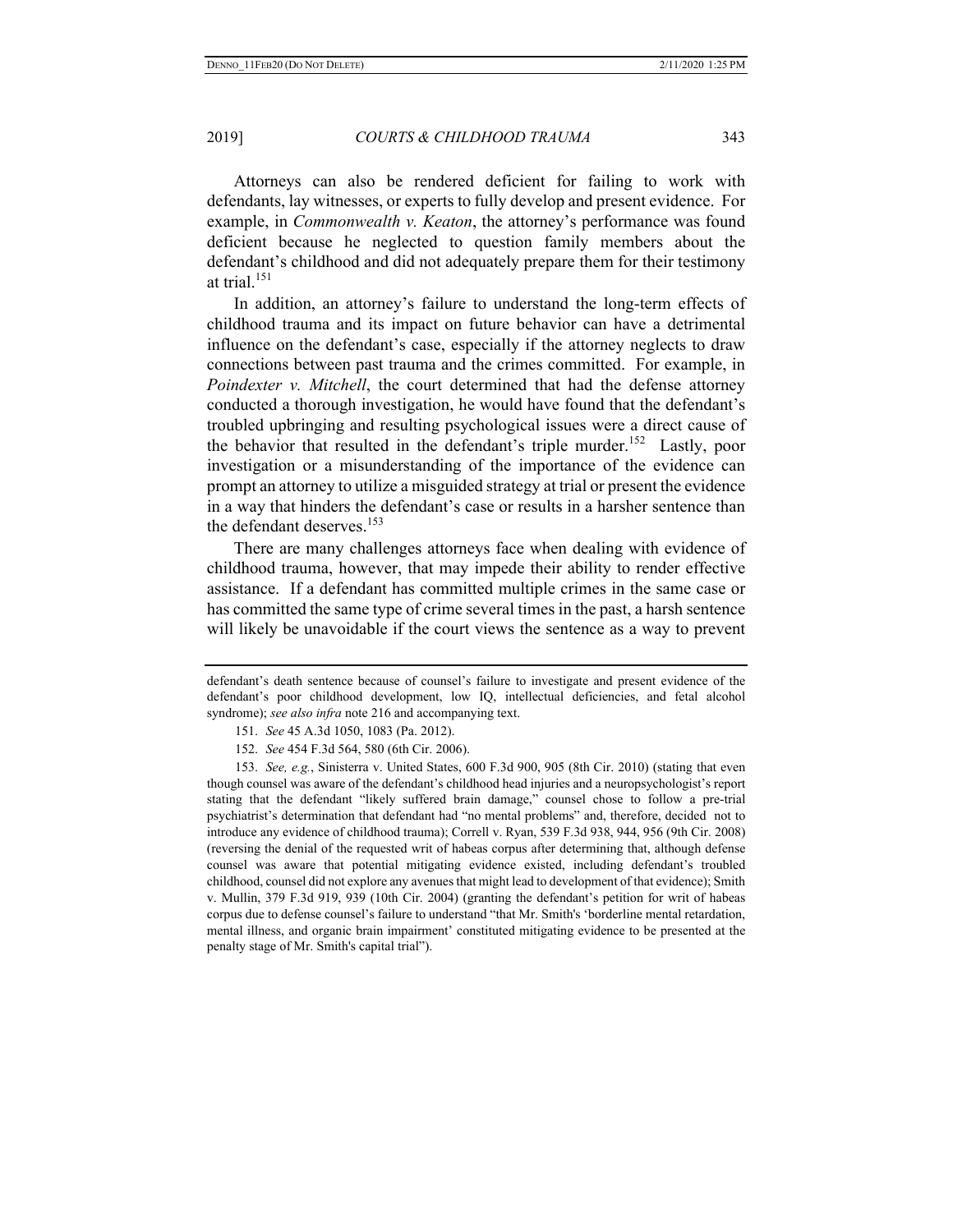future criminal behavior. In some cases, the defendant's crimes are just too heinous to mitigate, at least in the eyes of those determining the sentence. For example, in *Pike v. State*, despite the defendant's history of birth defects, severe child abuse, suicide attempts, and psychological issues, the court found that her torturous and particularly heinous murder of a fellow college student was too aggravating to be overcome.<sup>154</sup>

Sometimes attorneys face a situation where facts about a defendant's childhood trauma are too vague or remote to be considered by the court. If witnesses are unavailable to provide detailed testimony of the trauma or the trauma was minimal or occurred many years in the past, attorneys may find it difficult to fully articulate the evidence to the court or connect it to the crime. For example, in *Stafford v. Saffle*, the court determined that the defendant's weak evidence of childhood trauma was too vague and remote to be considered relevant to the crimes committed when the defendant was age twenty-seven.<sup>155</sup>

In addition, defendants who are unable to remember certain childhood events or have repressed traumatic events can be challenging to an attorney's representation. In some instances, defendants do not want their attorney to investigate their background out of fear of potentially humiliating evidence being presented at trial.<sup>156</sup>

Attorneys can also face difficulties when dealing with witnesses who provide conflicting accounts of the defendant's history or are unwilling to cooperate. In one case, the defendant's family only wanted to present evidence that the defendant was from a good and loving family, even though the evidence showed that as a child, the defendant suffered from learning disabilities, substance abuse and neurological problems, poverty, and had a father in prison for homicide.<sup>157</sup>

Lastly, a defense attorney's case can be threatened by strong or convincing arguments presented by the prosecution. If certain mitigating evidence has a double-edged sword nature,<sup>158</sup> the prosecution can use it to support their case in aggravation or to open the door to other aggravating evidence.<sup>159</sup> These circumstances occur infrequently, but attorneys must be aware of them.

<sup>154.</sup> *See* Pike v. State, No. E2009-00016-CCA-R3-PD, 2011 WL 1544207, at \*1 (Tenn. Crim. App. Apr. 25, 2011).

<sup>155.</sup> *See* Stafford v. Saffle, 34 F.3d 1557, 1565 (10th Cir. 1994).

<sup>156.</sup> *See, e.g.*, Simmons v. State, 105 So. 3d 475, 507, 509 (Fla. 2012).

<sup>157.</sup> *Id.* at 504–09.

<sup>158.</sup> For a discussion of the meaning, strength, and significance of "double-edged sword" arguments, see Denno, *The Myth*, *supra* note 5, at 596–97.

<sup>159.</sup> *See, e.g.*, Evans v. Sec'y, Dep't of Corr., 681 F.3d 1241, 1268–69 (11th Cir. 2012).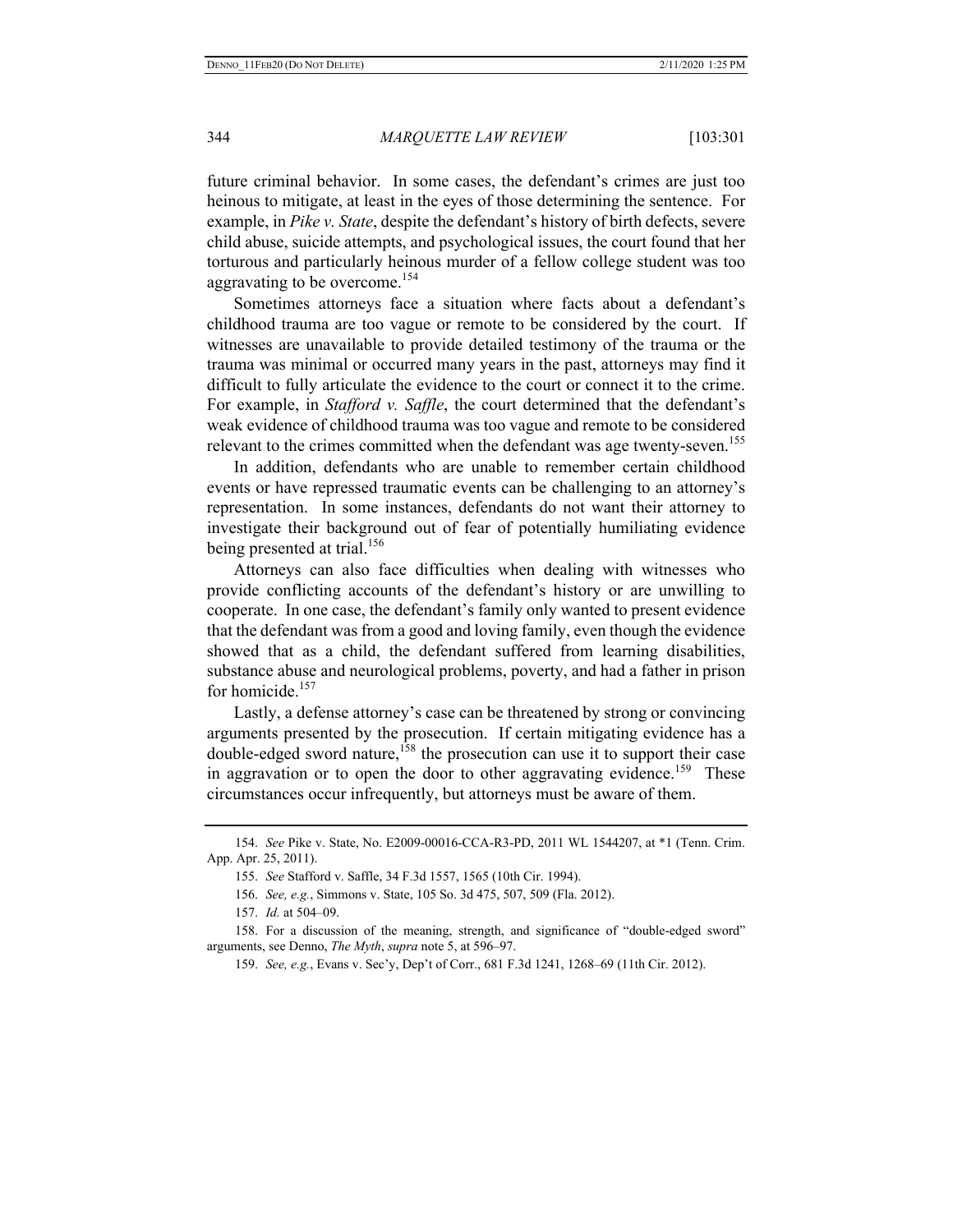# E. *Reasons for Successful Ineffective Assistance of Counsel Claims*

In an effort to more closely examine the fifty-seven childhood trauma cases involving successful claims of ineffective assistance of counsel, it was helpful to divide these cases into smaller groups based on their court responses. When analyzing this group, I looked at the reasons the claims were successful, the trial attorney's defense or reasoning regarding why their performance was deficient, as well as several other important aspects of these claims.

As Chart 16 shows, all but one of the fifty-seven cases were based on an attorney's failure to present mitigating evidence. Additional reasons pertained primarily to counsel's neglect in handling experts properly, either not presenting a defense expert at all or not obtaining necessary neurological or psychological testing. Likewise, some counsel neglected to call additional witnesses to testify or failed to consult with and prepare an expert properly. Clearly, courts expect attorneys to have a certain standard of expertise and preparation when introducing childhood trauma evidence.



CHART 16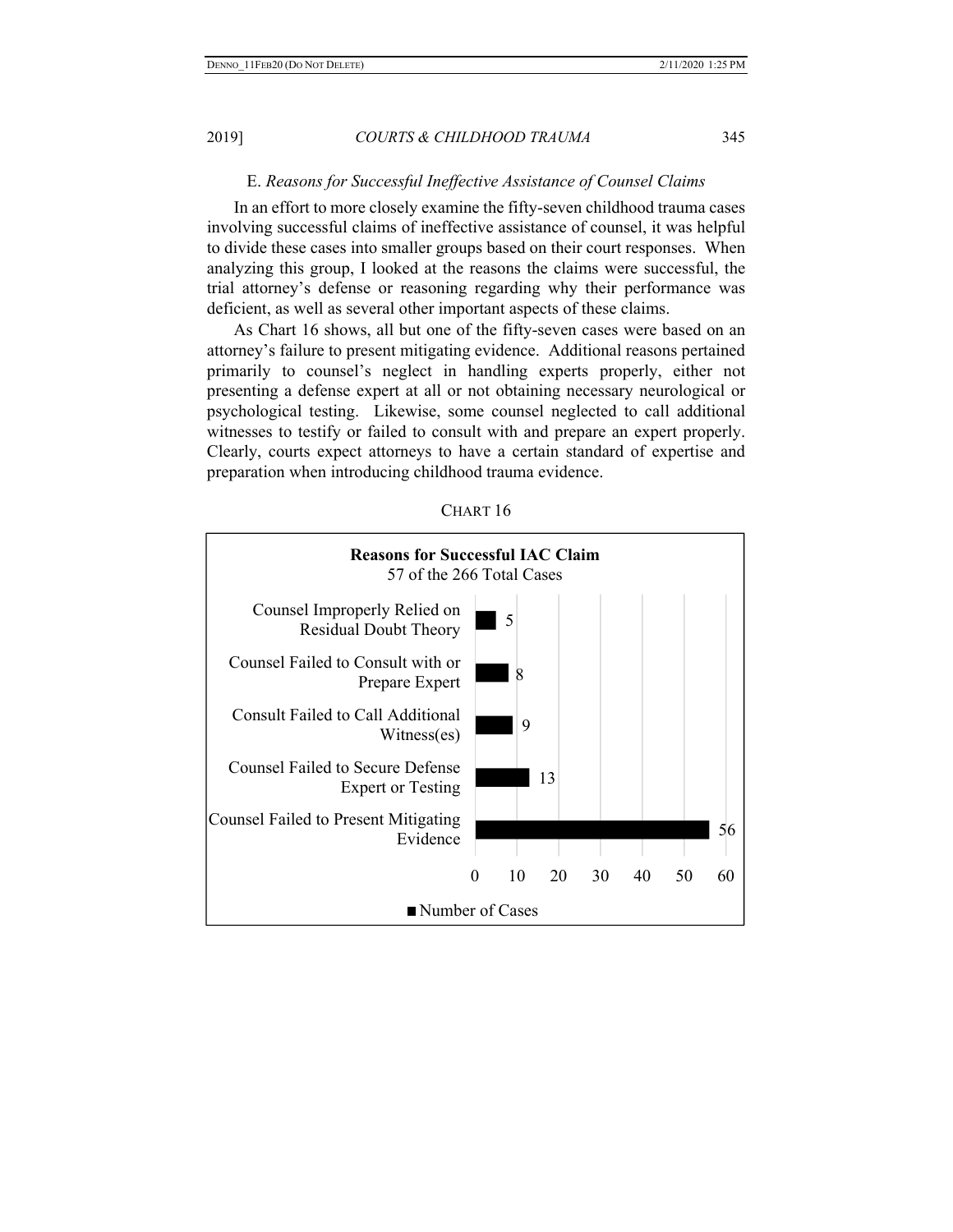Chart 17 lists the various defenses or reasoning counsel provided to explain why the allegedly deficient performance occurred. In the majority of cases (40 cases or 70.17%), counsel explained that neglecting to introduce evidence or handling experts in the way that they reported was a "reasonable trial strategy" under *Strickland* and therefore acceptable in their eyes. "Reasonable trial strategy" can often be a successful defense in cases where the court determines the attorney was not deficient, since courts are prone to give great deference to an attorney's strategic choices.160 Seemingly, then, in the Chart 17 cases, the court viewed the attorney's conduct as particularly egregious. Other errors pertained to the mishandling of evidence or ignorance about it, incompetence, inexperience, or ignorance about the law, and, in a lesser number of cases, episodes where the client hindered the investigation.



CHART 17

Chart 18 details more specifically how attorneys damaged their cases. For most cases (52 cases or 91.23%), counsel failed to investigate the multiple types of trauma that a defendant had experienced. In a majority of cases (40 cases or 70%), counsel "actively" damaged their cases in the sense that they chose not

<sup>160.</sup> *See* Strickland v. Washington, 466 U.S. 668, 690–91 (1984).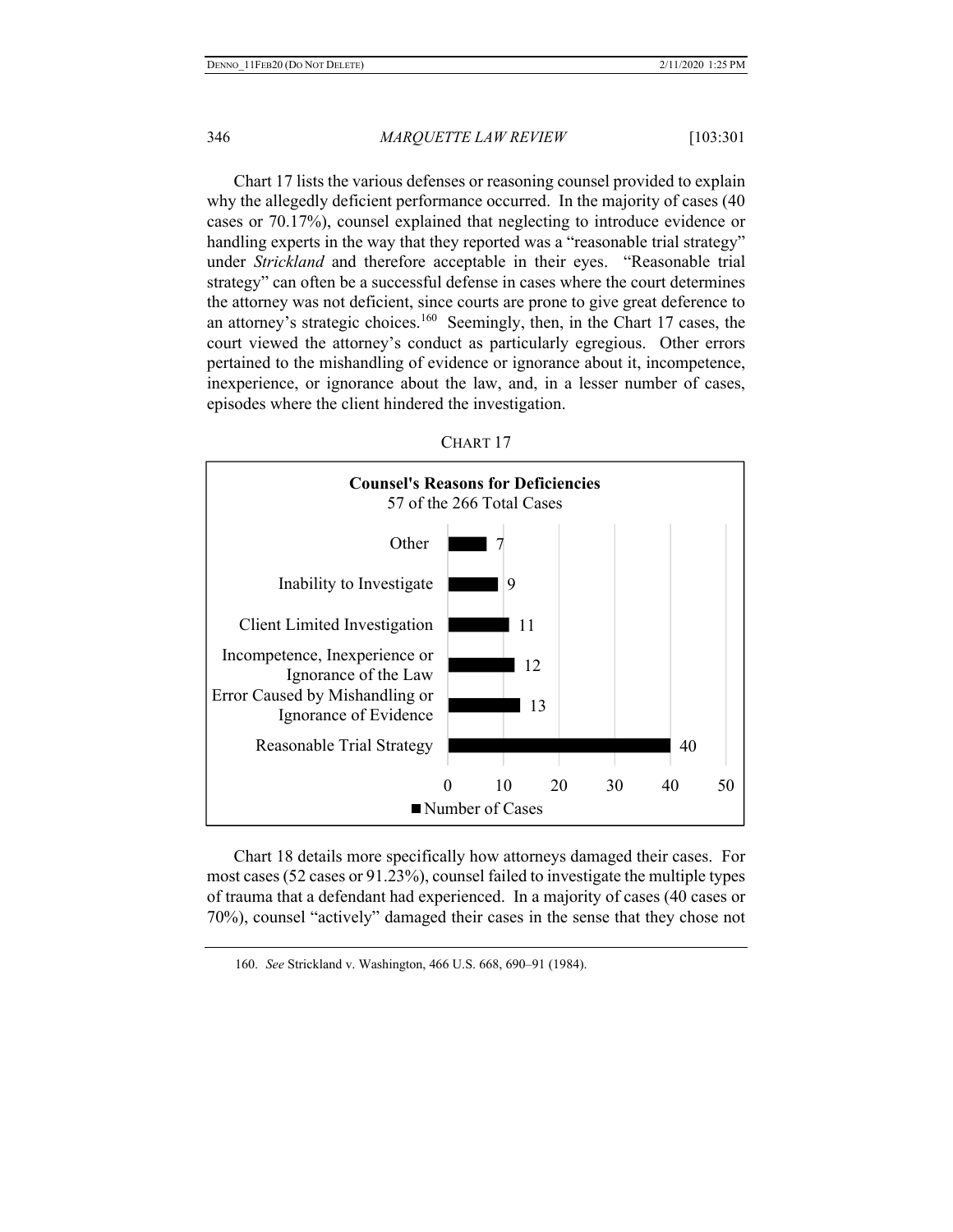to pursue an investigation or claimed that not presenting evidence was a "strategic decision." In turn, in nearly the same number of cases (39 cases or 68%), counsel did not present any evidence of childhood trauma. Likewise, in other cases (24 cases or 42.10%), counsel "passively" damaged their cases in the sense that counsel was not aware that certain evidence existed or did not actively choose to disregard a defendant's background evidence. In the remaining circumstances in Chart 18, counsel simply did not perform an adequate job of presenting or preparing the evidence that they did decide to submit on their client's behalf.



# CHART 18

# V. CASE STUDIES OF EFFECTIVE AND INEFFECTIVE USES OF CHILDHOOD TRAUMA EVIDENCE

The Neuroscience Study provides empirical results indicating how courts assess attorney performance as well as the varying approaches that attorneys take toward childhood trauma evidence. The data suggests that such evidence is not as impactful in the courtroom as might be expected given the existence of extensive medical and psychological research on the lasting effects of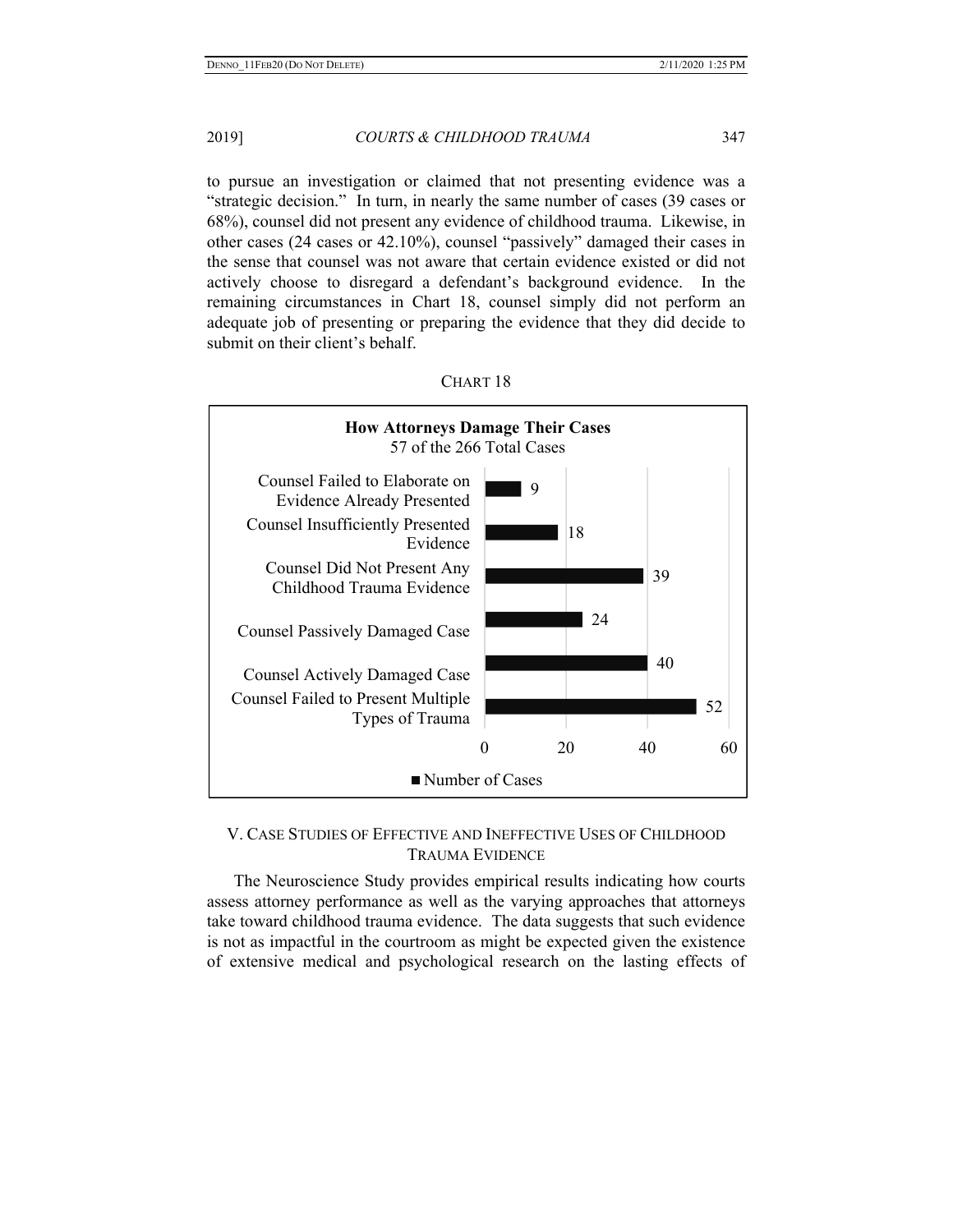childhood trauma. This Part presents individual case studies to further contextualize these findings, emphasizing in particular the complexity of the cases' procedural histories and the long-term multi-traumatic nature of defendants' backgrounds.

### A. *Case Studies of Successful Claims of Ineffective Assistance of Counsel*

There are innumerable factors that affect whether a court will conclude that trial counsel provided ineffective assistance of counsel and, if so, change a defendant's original sentence. While Section B examines a range of unsuccessful cases hindered by the strict requirements of both of *Strickland*'s prongs, this Part briefly discusses six case studies of successful claims. The focus is on the kinds of connections attorneys have created to make a difference in terms of a defendant's final sentence.

# 1. Steven James

Steven James and a co-defendant were tried in separate cases for the murder of a man in Arizona in 1981.<sup>161</sup> James was found guilty and sentenced to death.<sup>162</sup> The court determined that defense counsel was ineffective for failing to conduct even the most basic investigation into James's childhood, drug history, and mental illness, $163$  noting that there were "obvious indications that James had suffered emotional and psychological trauma during his childhood."164 James's attorney possessed hard evidence of James's mental illness and disturbed childhood, and one expert alerted the attorney to scars on James's wrists from James's past suicide attempts.<sup>165</sup>

Despite this evidence, the defense attorney did not investigate James's past and was therefore unfamiliar with the large amount of mitigating information that could have been presented.<sup>166</sup> The court stated that, "[t]he meager mitigation evidence presented at sentencing bore no resemblance to the detailed narrative of James's life and mental health constructed by habeas counsel,"<sup>167</sup> and found it reasonably probable that, if presented with this powerful mitigating

- 165. *Id.* at 808–10.
- 166. *Id.* at 810.
- 167. *Id.* at 815.

<sup>161.</sup> James v. Ryan, 679 F.3d 780, 785 (9th Cir. 2012).

<sup>162.</sup> *Id.* at 786.

<sup>163.</sup> *Id.* at 815.

<sup>164.</sup> *Id.* at 808.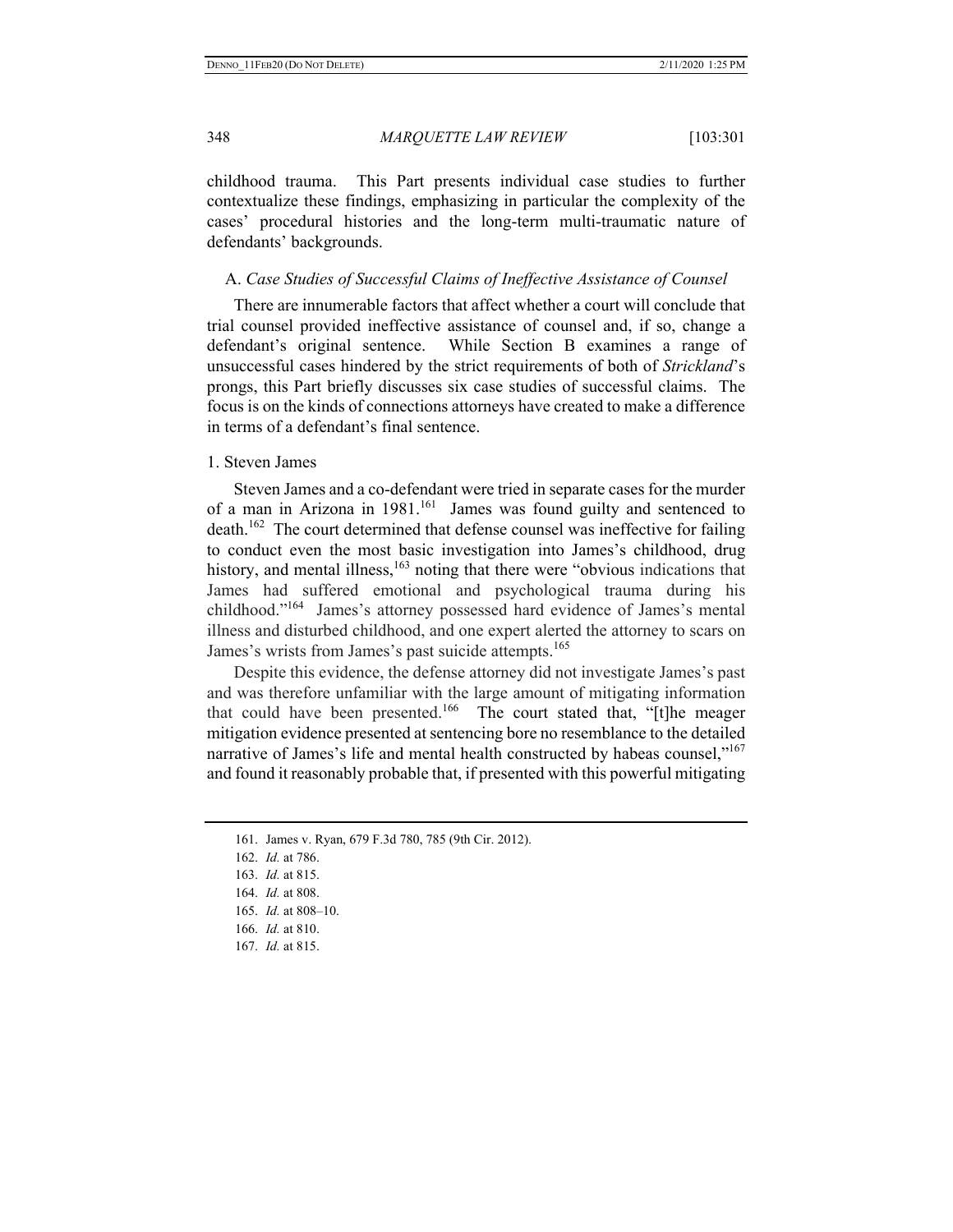evidence, a sentencing court would not have returned a death sentence.<sup>168</sup> (The end result was that the court reversed the lower court's denial of James's habeas corpus petition.)<sup>169</sup>

2. Samuel Morgan

Samuel Morgan was convicted of the murder of two men, and the kidnapping and rape of one woman, and was sentenced to death.<sup>170</sup> At trial, Morgan's defense counsel did not present any mitigation evidence, despite being aware of its existence.<sup>171</sup> The trial court judge noted that imposing the death penalty in this case was "very distasteful" but that he was obligated by state law to sentence Morgan to death since no sufficient mitigation factors were found. $172$ 

On appeal, Morgan argued that his defense counsel was ineffective for failing to investigate and introduce evidence of the brain damage he experienced after being afflicted with encephalitis at twenty months old, as well as a history of being abused as a child.<sup>173</sup> Morgan presented the testimony of two experts who stated that there was a definite link between Morgan's brain damage and his criminal conduct.<sup>174</sup> The court determined that Morgan's defense counsel was ineffective for failing to present evidence of this link and therefore vacated Morgan's death sentence, noting in particular the trial judge's statement that the death penalty was solely imposed due to the lack of mitigating evidence. $175$ 

3. Wydell Evans

Shortly after being released from prison, Wydell Evans shot and killed his brother's girlfriend during an argument stemming from her alleged unfaithfulness to Evans's brother.<sup>176</sup> Evans was convicted of murder and sentenced to death.<sup>177</sup> On appeal, Evans claimed his counsel failed to

169. *Id.* at 821.

171. *Id.* at 704.

- 176. Evans v. Sec'y, Dep't of Corr., 681 F.3d 1241, 1244 (11th Cir. 2012).
- 177. *Id.* at 1245.

<sup>168.</sup> *Id.* at 820.

<sup>170.</sup> People v. Morgan, 719 N.E.2d 681, 686–87 (Ill. 1999).

<sup>172.</sup> *Id.* at 708.

<sup>173.</sup> *Id.* at 710–11.

<sup>174.</sup> *Id.* at 711.

<sup>175.</sup> *Id.* at 708, 712.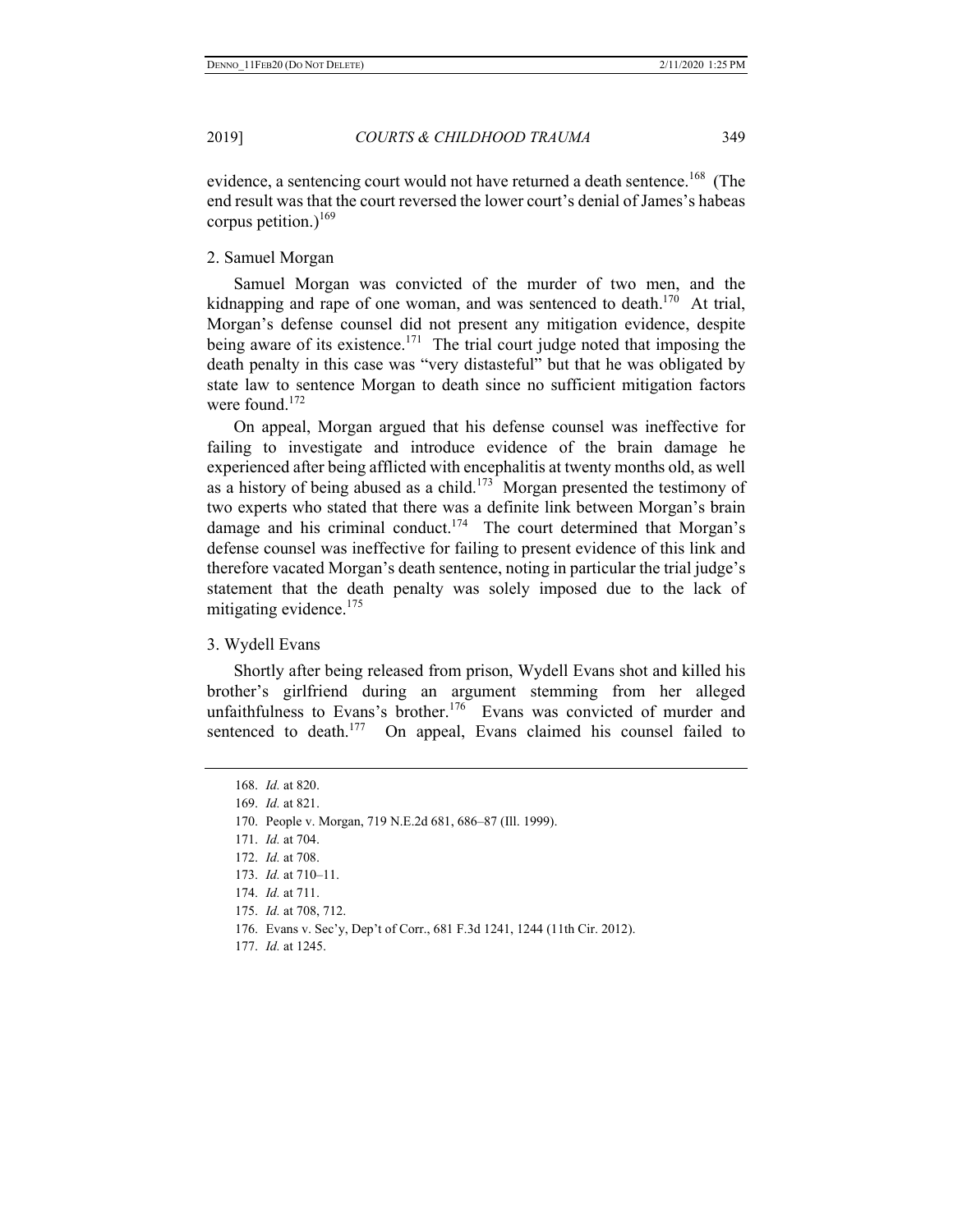investigate his troubled background and brain damage.<sup>178</sup> Evans had suffered a closed-head injury at the age of three, had several developmental and learning disabilities, and engaged in alcohol abuse and violent behavior as a teenager.<sup>179</sup>

The court determined that while some of this evidence, including Evans's teenage behavior, may have been a double-edged sword, evidence of Evans's brain damage and developmental problems would have been more helpful than harmful if presented.<sup>180</sup> The court concluded that Evans's trial counsel was ineffective since this missing evidence was undisputed by the prosecution and would have painted a strikingly different picture of Evans to the jury.<sup>181</sup> (The court reversed the lower court's denial of Evans's habeas corpus petition.)<sup>182</sup>

### 4. Anthony Bean

In this case, the defendant, Anthony Bean, was convicted of the first-degree murder, robbery, and burglary of two women, on separate occasions, in their homes.<sup>183</sup> He was sentenced to death.<sup>184</sup> On appeal, Bean argued that he received ineffective assistance of counsel at the sentencing phase of his trial.<sup>185</sup> To support this claim, Bean introduced abundant new mental health evidence showing that he was mentally disabled, suffered from PTSD caused by childhood experiences, and had brain damage.<sup>186</sup>

The court noted that Bean's penalty-phase defense was "disorganized and cursory" and that counsel ignored for months two experts' strong recommendations for further neuropsychological testing.<sup>187</sup> The court found counsel ineffective, noting that: "The jury which committed Bean to death had no knowledge of the indisputably sadistic treatment Bean received as a child, including repeated beatings which left a permanent indentation in his head."<sup>188</sup> In addition, the court stressed that, "[a]long with numerous other potentially mitigating factors, his developmental delays, including placement in classes for

188. *Id.* at 1081.

<sup>178.</sup> *Id.* at 1250. 179. *Id.* at 1248–49, 1255. 180. *Id.* at 1269. 181. *Id.* at 1270. 182. *Id.*  183. Bean v. Calderon, 163 F.3d 1073, 1074–76 (9th Cir. 1998). 184. *Id.* at 1074–75. 185. *Id.* at 1078. 186. *Id.* at 1079.

<sup>187.</sup> *Id.* at 1078.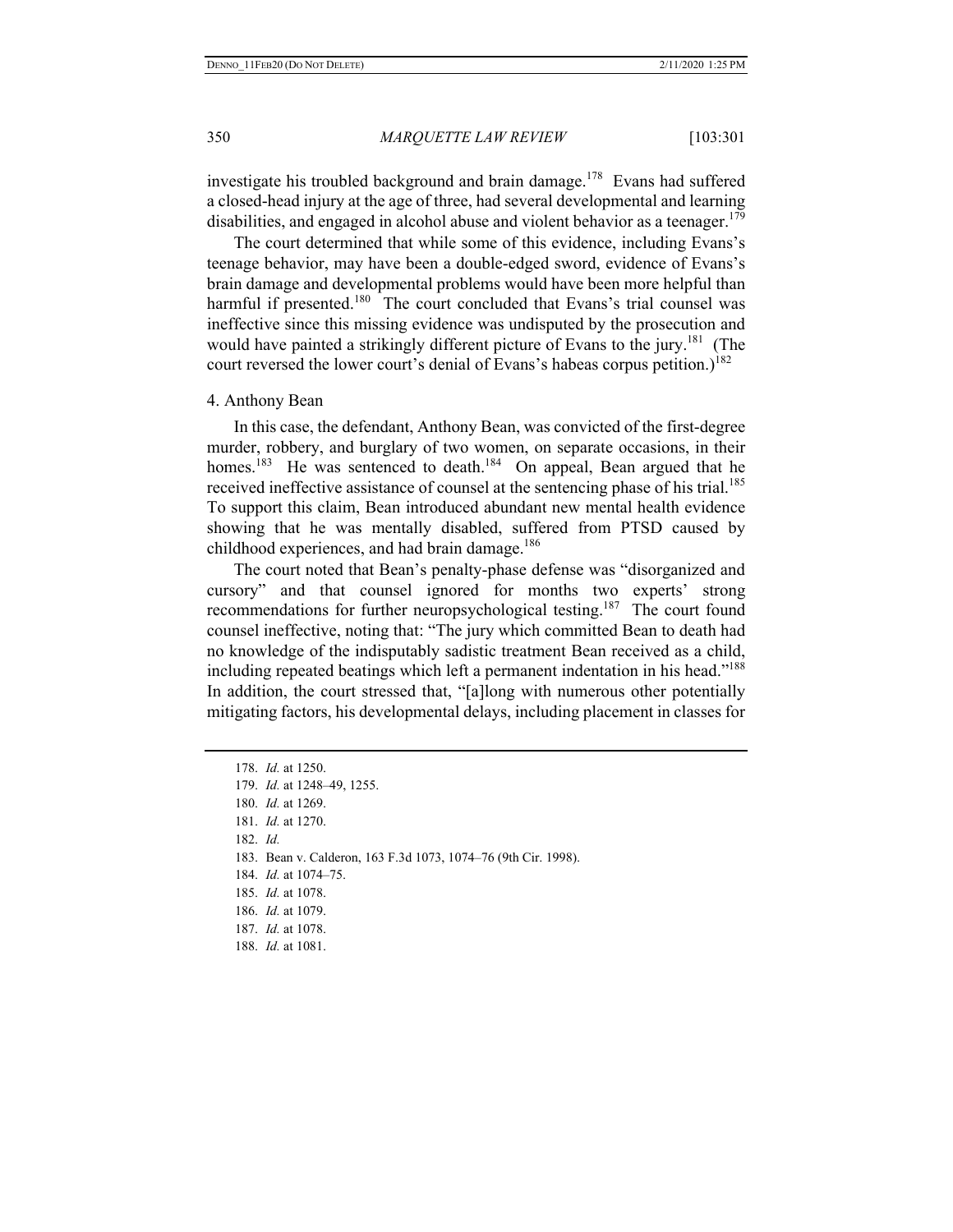the 'educable mentally retarded,' were reported to the jury only in the vaguest of terms."189 (Thus, the court remanded the case and affirmed the lower court's grant of Bean's habeas relief.)<sup>190</sup>

# 5. Eric Simmons

Eric Simmons was convicted of the kidnapping, sexual battery, and murder of a woman who was found dead in a wooded area in Sorrento, Florida.<sup>191</sup> Simmons claimed that his trial counsel never introduced evidence of his history of being abused as a child, brain damage from loss of oxygen as a toddler, poor intelligence, and substance abuse problems.<sup>192</sup> School records revealed that Simmons suffered learning disabilities and began using marijuana at age nine.<sup>193</sup> By high school, Simmons was drinking about a dozen beers a day and this level of substance abuse continued into his adult years.<sup>194</sup> Experts believed that his criminal behavior as an adult resulted from the extensive brain damage he suffered in his early childhood, which impaired his ability to learn and function socially.<sup>195</sup>

At trial, Simmons's attorney decided to humanize Simmons by presenting only positive mitigation evidence.<sup>196</sup> Jurors heard "almost nothing" about Simmons's troubled childhood.<sup>197</sup> The court determined that this trial strategy was ineffective and that counsel neglected to conduct a thorough investigation of Simmons's background.198 The court rejected counsel's explanation that Simmons requested that no embarrassing or negative evidence about him be presented to the jury,  $199$  stating that counsel should have advised Simmons of the importance of presenting such evidence rather than accept his uninformed request.<sup>200</sup> (The court vacated Simmons's death sentence.)<sup>201</sup>

191. Simmons v. State, 105 So. 3d 475, 483 (Fla. 2012).

193. *Id.* at 505.

194. *Id.* 

195. *Id.* 

196. *Id.* at 507.

197. *Id.* 

198. *Id.* 

199. *Id.* at 508.

200. *Id.* 

201. *Id.* at 503–04.

<sup>189.</sup> *Id.*

<sup>190.</sup> *Id.* at 1081, 1087.

<sup>192.</sup> *Id.* at 504–05.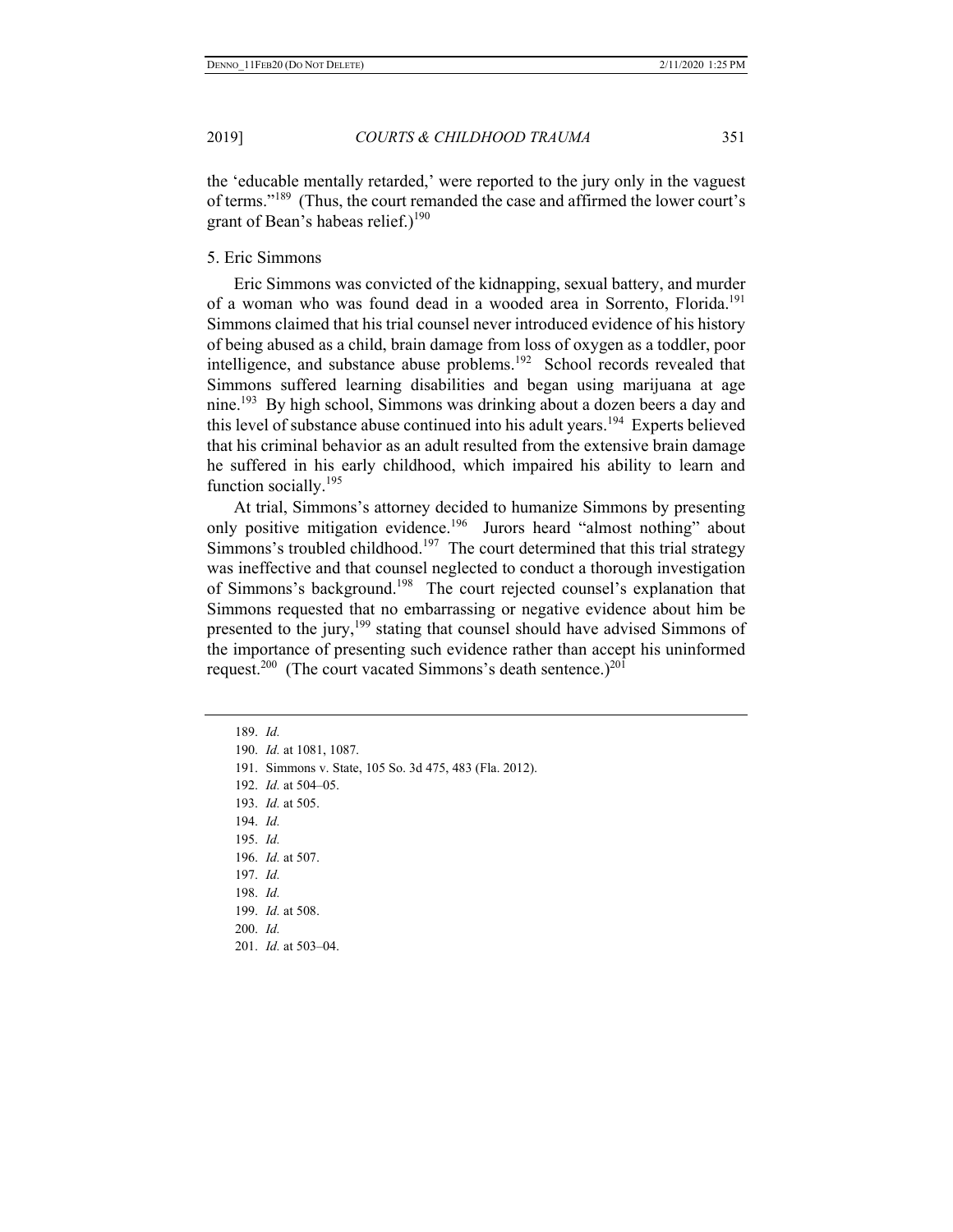### 6. Angela Johnson

Angela Johnson was convicted of five counts of capital murder after she aided and abetted her boyfriend in the brutal murder of three adults and two children who witnessed her boyfriend's drug trafficking activities.<sup>202</sup> In 2005, Johnson received a death sentence which, at the time, made her the first woman to be sentenced to death by a federal jury since the  $1950s$ .<sup>203</sup> On appeal, Johnson claimed that her trial counsel neglected to present mitigation evidence that would have explained her mental state during the crime.<sup>204</sup>

The court reviewed the evidence presented during the penalty phase and noted that Johnson's attorney did present evidence of Johnson's dysfunctional family, history of abuse, drug use, and mental impairments.<sup>205</sup> However, the court found that counsel failed to connect Johnson's troubled history to her conduct at the time of the offense<sup>206</sup> and ignored defense experts' reports of such a connection.<sup>207</sup> According to the court, "[t]his is not just a case of failure to present additional mental health evidence that was merely cumulative, or a case in which counsel reasonably declined to provide further documentation to support and explain trial experts' opinions."<sup>208</sup> Rather, the court considered it evidence "of substantial failure to present a viable mental health mitigation case that was different in scope, content and *connection* to the offenses."209 (The court vacated Johnson's death sentence.) $2^{10}$ 

# B. *The Two Prongs of Ineffective Assistance of Counsel: A Closer Look*

I have noted elsewhere that the Neuroscience Study's data set of cases contained an unusually high number of successful ineffective assistance of counsel claims regarding the omission or misuse of neuroscientific evidence.<sup>211</sup> Childhood trauma cases reflect a similar trend. To review, in total, there was

<sup>202.</sup> Johnson v. United States, 860 F. Supp. 2d 663, 663 (N.D. Iowa 2012).

<sup>203.</sup> Trish Mehaffey, *Prosecutors Give Up Pursuit of Death Penalty for Angela Johnson*, THE GAZETTE (Dec. 17, 2014), https://www.thegazette.com/subject/news/prosecutors-give-up-pursuit-ofdeath-penalty-for-angela-johnson-20141217 [https://perma.cc/9GBM-FMJB].

<sup>204.</sup> *Johnson*, 860 F. Supp. 2d at 881.

<sup>205.</sup> *Id.* at 887.

<sup>206.</sup> *Id.*

<sup>207.</sup> *Id.* 

<sup>208.</sup> *Id.* at 891.

<sup>209.</sup> *Id.*

<sup>210.</sup> *Id.* at 920.

<sup>211.</sup> *See* Denno, *The Myth*, *supra* note 5, at 508.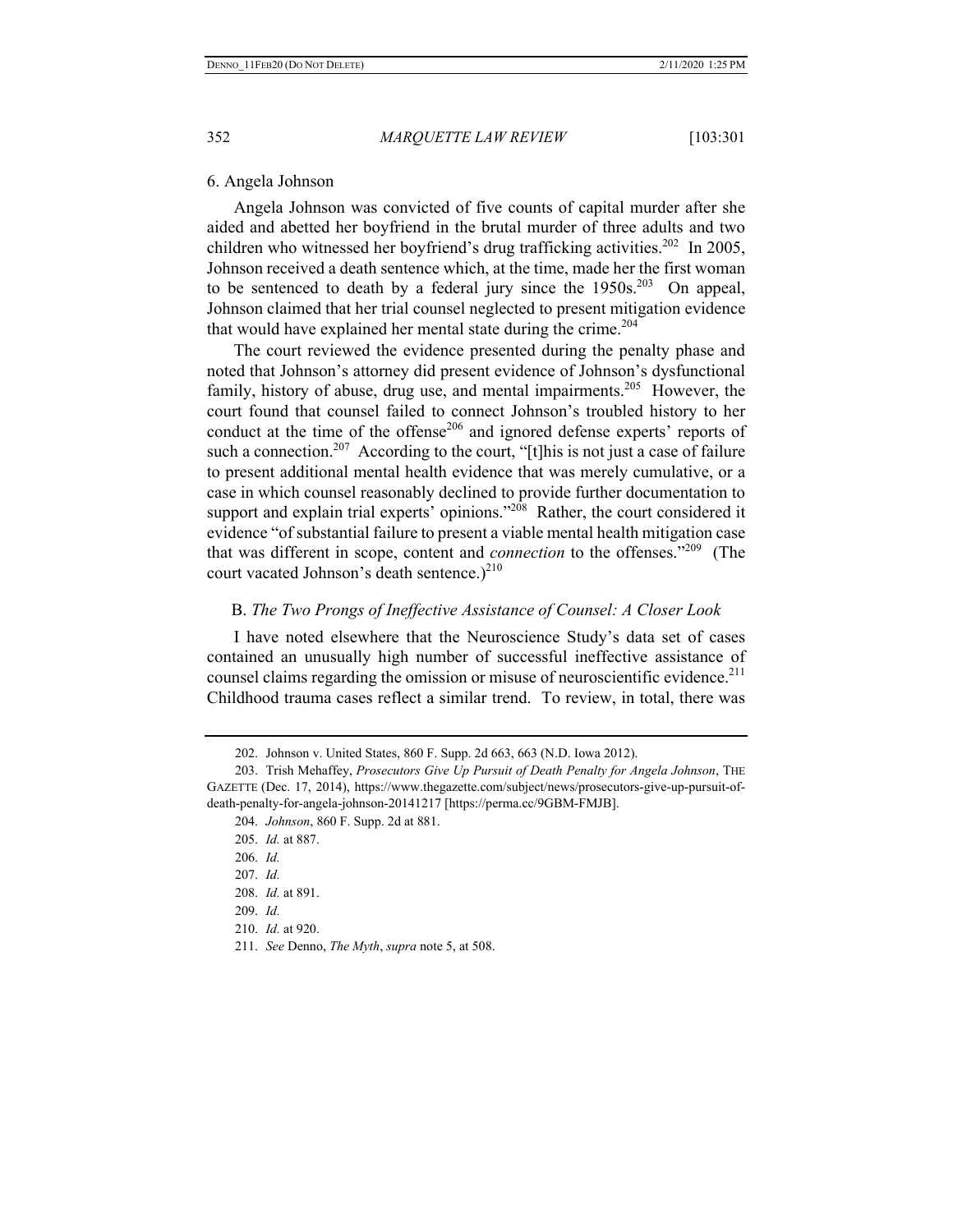an ineffective assistance of counsel claim regarding childhood trauma evidence in 161 (60.53%) of the 266 cases. In about one-third of those cases (57 cases, 35.40%), the defendant's ineffective assistance of counsel claim was successful. This Section examines more precisely the different prongs of an ineffective assistance of counsel claim and provides examples of its use and effect in the context of childhood trauma evidence.

### 1. *Strickland* Prongs 1 and 2

Courts evaluate cases based upon the two-prong *Strickland* test.<sup>212</sup> First, defendants must show that their trial counsel's performance falls short of an objective standard of reasonableness.<sup>213</sup> Second, defendants must show that the deficient performance prejudiced their defense such that the resulting sentence was unreliable. $214$ 

The Neuroscience Study found a substantial number of instances where both prongs of the *Strickland* standard were satisfied by counsel's lack of introduction of, or investigation into, childhood trauma evidence during the penalty phase of trial. This outcome was especially prevalent in cases where the attorney did little or nothing to uncover evidence that, during childhood, defendants experienced significant physical and emotional abuse by parents or guardians.215 Courts tend to deem such mitigating evidence necessary to provide the sentencing judge with a more complete picture of the defendant's life.

For example, in *Jackson v. Calderon*, the trial court was never provided evidence that the defendant was repeatedly beaten by both parents during childhood, that the defendant's father was absent during much his life growing up, and that the defendant once was diagnosed with schizophrenia.<sup>216</sup> The Ninth Circuit noted that the trial court "would have been presented with a different medical picture of Jackson's state of consciousness than the one [it]

<sup>212.</sup> Strickland v. Washington, 466 U.S. 668, 687 (1984).

<sup>213.</sup> *Id.* at 687–88.

<sup>214.</sup> *Id.* at 687.

<sup>215.</sup> *See, e.g.*, Cooper v. State, 739 So. 2d 82, 84–86 (Fla. 1999) (vacating the death penalty sentence when trial counsel failed to present evidence of severe childhood abuse inflicted by the defendant's father—including head trauma, whipping with a gun, and verbal threats); *see also* Correll v. Ryan, 539 F.3d 938, 952–56 (9th Cir. 2008) (holding that evidence of childhood abuse, substance abuse during childhood, and time spent in state institutions are weighty mitigating circumstances during the penalty phase of trial).

<sup>216.</sup> Jackson v. Calderon, 211 F.3d 1148, 1162–64 (9th Cir. 2000).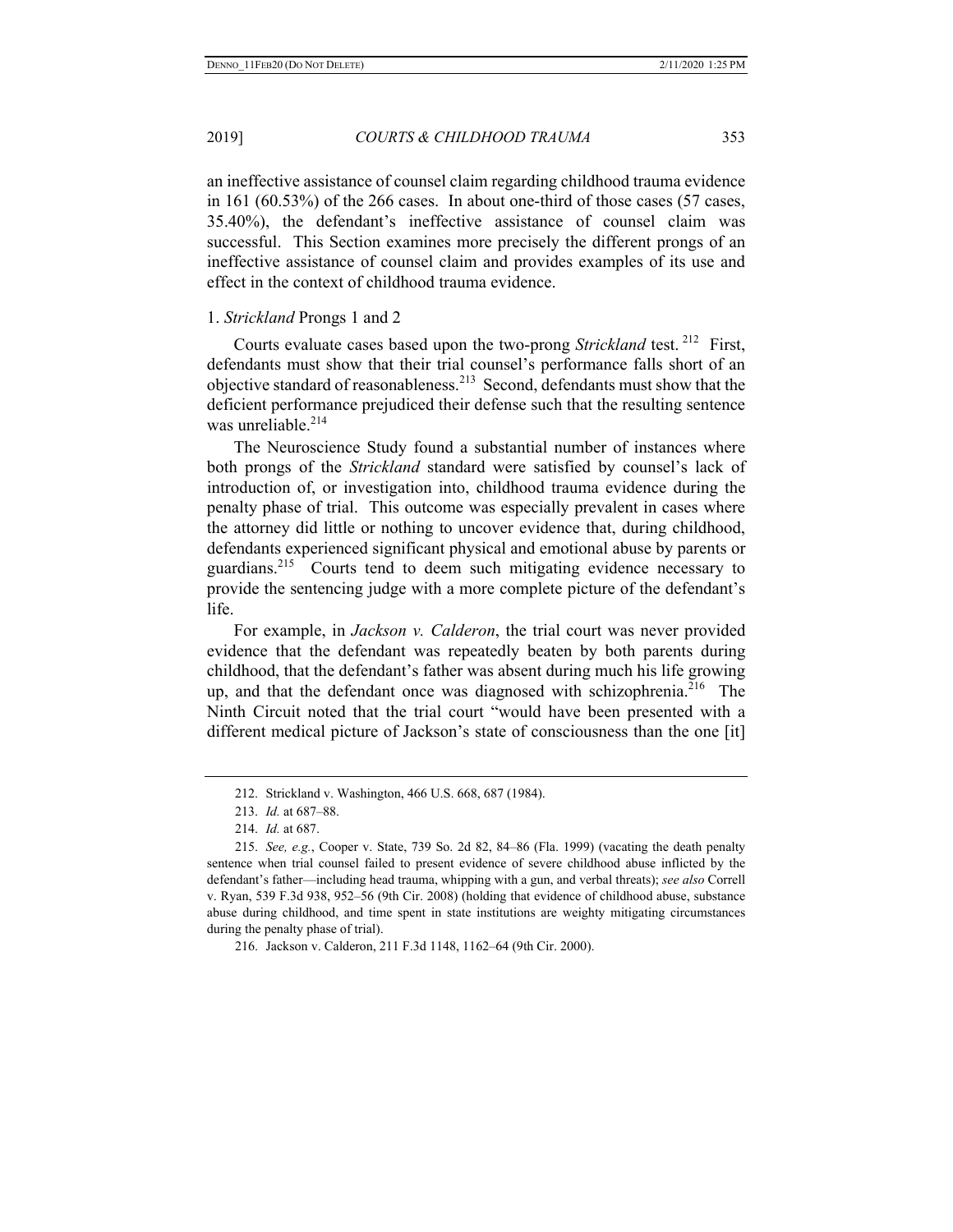received, which was no picture at all."217 Likewise, in *Sinisterra v. United States*,<sup>218</sup>, the court concluded that a remand was required in order to determine whether counsel was ineffective based on counsel's omission and apparent unawareness of a wide range of factors that could have had a bearing on the defendant's life trajectory: defendant's parents were illiterate and violent, his father abandoned the family, four teenagers gang-raped him and his brother sexually abused him, he never learned to read or write, and he experienced two head injuries.<sup>219</sup> Counsel also ignored the assessment of a neuropsychologist who concluded that the defendant "had a low range of intellectual abilities" and "likely suffered brain damage and was at risk for poor judgment and impulsivity," choosing instead to follow a pre-trial psychiatrist's determination that defendant had "no mental problems."<sup>220</sup>

Of course, childhood mitigation evidence will not always influence the sentencing judge or jury.<sup>221</sup> The degree to which courts consider evidence of childhood trauma to be mitigating varies significantly from case to case. At the same time, the extent to which attorneys can connect childhood trauma evidence to their clients' crimes appears to affect the likelihood that courts may find both prongs of *Strickland* to be satisfied. While childhood trauma mitigation evidence can provide a compelling narrative which could sway a sentencing judge or jury, trial counsel can also follow numerous paths that do not meet the *Strickland* standard.<sup>222</sup>

- 218. 600 F.3d 900 (8th Cir. 2010).
- 219. *Id.* at 905, 912.
- 220. *Id.* at 905.

221. A judge or a jury may decide, for example, that aggravating factors far outweigh nonstatutory mitigating factors like an abusive childhood. *See* Baker v. State, 71 So. 3d 802, 812, 823 (Fla. 2011) (upholding the trial court's determination that, despite expert testimony that defendant's parents were neglectful and physically abusive towards him and that his mother used drugs and alcohol during pregnancy, such evidence was insufficient to vacate the death penalty sentence); *see also* McLaughlin v. State, 378 S.W.3d 328, 352–53 (Mo. 2012) (holding that there was no basis to think that additional evidence of defendant's troubled and abusive childhood would have made a difference at trial).

222. *See, e.g.*, *In re* Visciotti, 926 P.2d 987, 1001 (Cal. 1996) (noting that, while trial counsel was put on notice of possible family discord, presentation of a "family sympathy" defense was

<sup>217.</sup> *Id.* at 1164; *see also* Perkins v. Hall, 708 S.E.2d 335, 342–44 (Ga. 2011) (vacating defendant's death sentence because of counsel's failure to present evidence of defendant's rape by a neighbor at age eight as well as physical abuse from defendant's father, including giving defendant bottles of Jack Daniels and marijuana at age thirteen and urinating on him; the court concluded that there was a reasonable probability that the jury would have reached a different outcome in the sentencing phase).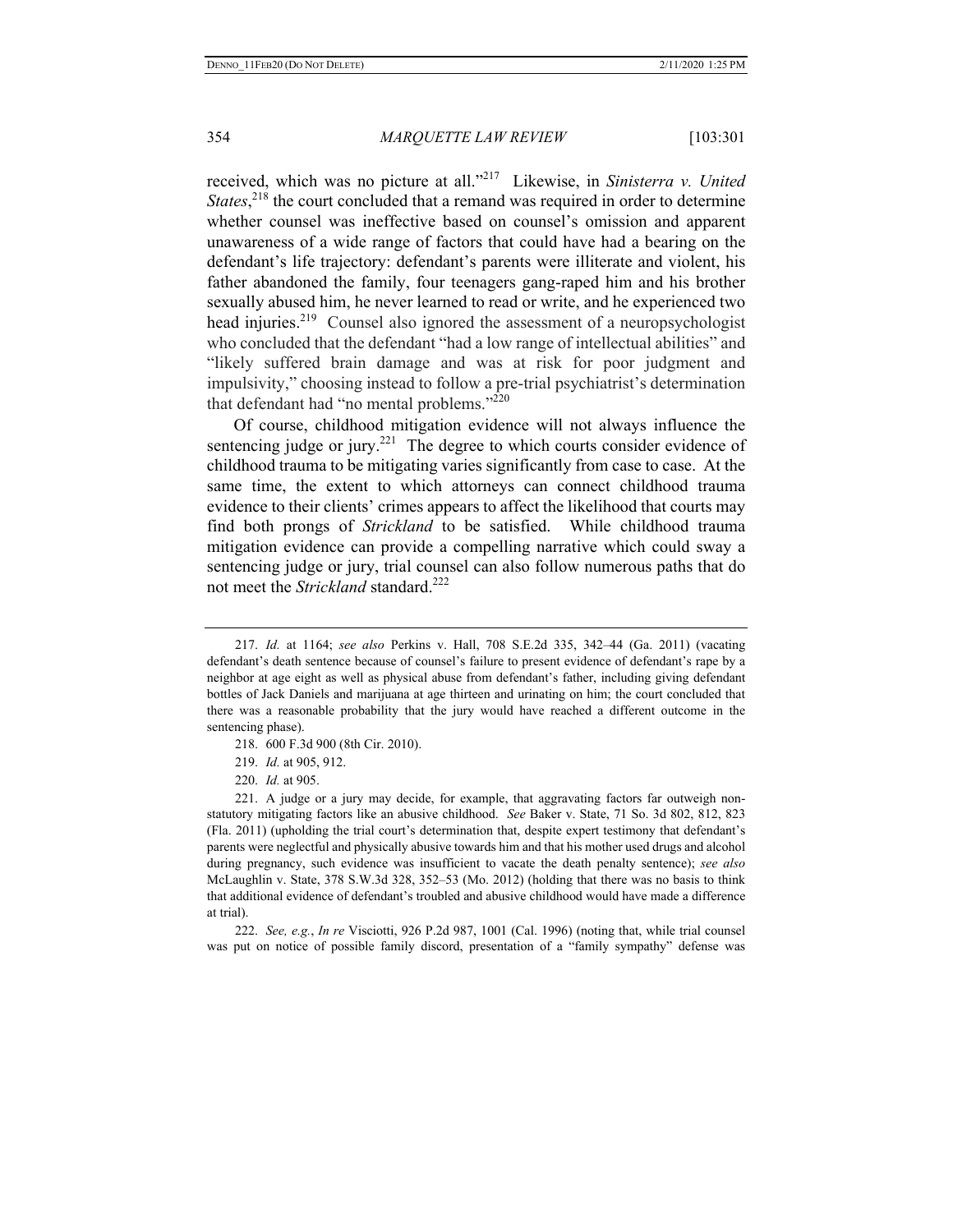### 2. *Strickland* Prong 1 Cases: Performance

As would be expected, the Neuroscience Study generally found that the first prong of *Strickland* is not satisfied if the court determines that the attorney's investigation into the defendant's background is sufficient. For example, in *Fleenor v. Farley*, the court was satisfied that "[t]he trial lawyers interviewed several family members and presented testimony tending to show a troubled childhood in terms of physical abuse."223 Similarly, in *Commonwealth v. Lesko*, the court held that trial counsel's investigation was reasonable and extensive presentation of social history was sufficient; the court emphasized that the jury was aware of the defendant's childhood trauma due to the testimony of a forensic social worker and found it to be mitigating, but still voted for death.<sup>224</sup>

Courts have determined that the first prong of *Strickland* is not satisfied in cases where the defendant made it difficult for counsel to obtain mitigating information or insisted that certain information not be presented. In *Davis v. Greer,* the court found that although counsel wanted to present testimony of Davis's mental illness starting in childhood and a head injury that resulted in brain damage, after being informed of his options, Davis chose not to have the evidence provided to the jury.<sup>225</sup> The question of whether the defendant made an informed decision appears to be pivotal.

The first prong of *Strickland* is not satisfied when the court holds that counsel made a strategic decision not to present mitigating evidence of childhood trauma. The court in *Edwards v. Ayers* disagreed with Edwards that counsel was ineffective in failing to introduce evidence that Edwards began suffering from mental illness in childhood: "counsel's investigation discover[ed] little that is helpful and much that is harmful" and therefore "reasonably decide[d] to forego presenting evidence of the defendant's background."226 Similarly, in *Smith v. Workman*, the court held that counsel "was understandably reluctant to . . . open the door to Petitioner's lifetime propensity for fighting," also noting that "the question is not whether [counsel] could have done more, but rather whether [counsel's] decision not to do more

- 225. 13 F.3d 1134, 1139 (7th Cir. 1994).
- 226. 542 F.3d 759, 772 (9th Cir. 2008).

preferable over mitigating evidence); *see also* Turner v. State, 953 So. 2d 1063, 1075 (Miss. 2007) (finding that trial counsel's decision not to present good character evidence, in order to avoid risking cross-examination about bad character proof, was justified).

<sup>223. 47</sup> F. Supp. 2d 1021, 1043 (S.D. Ind. 1998).

<sup>224. 15</sup> A.3d 345, 381 (Pa. 2011).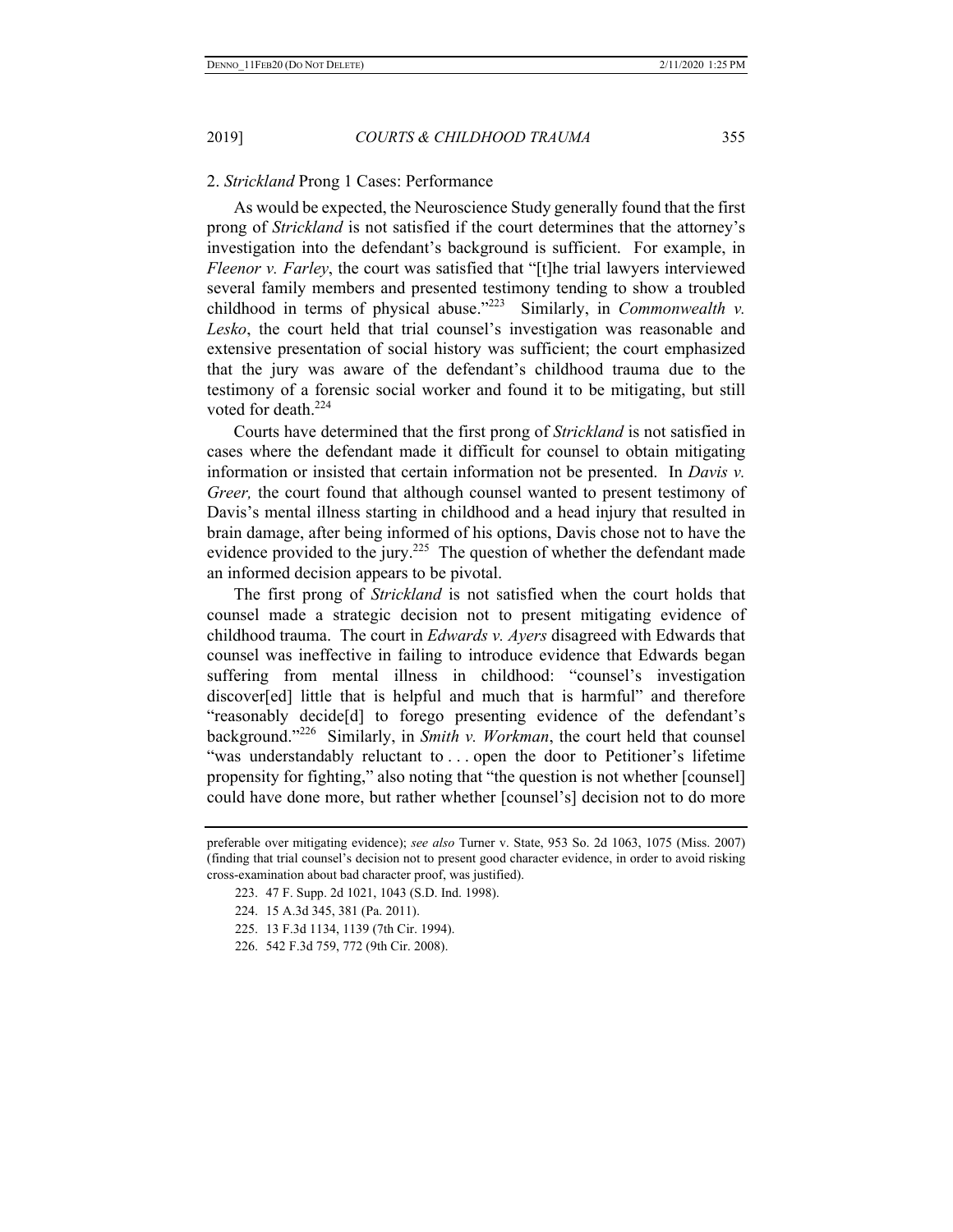was objectively reasonable, applying heavy deference to the counsel's judgments."<sup>227</sup>

The first prong of *Strickland* is normally satisfied, however, if counsel failed to investigate the defendant's background or if the investigation was so minimal that any mitigating evidence that was discovered and presented is inadequate compared to what a reasonable investigation would have revealed.228 In *Morales v. Mitchell*, the court agreed with Morales that evidence of childhood trauma, which was not presented by counsel, was "significant and not cumulative."<sup>229</sup> This evidence included alcohol consumption starting at an early age, a "mentally retarded" brother, the suicide of his sister, abuse by his brother, lack of supervision by his parents, and pressure from his community to drink alcohol.<sup>230</sup> According to the court in *Hamblin v. Mitchell*, the fact that "counsel does not know what an investigation will reveal is no reason not to conduct the investigation."231 Thus, the court held that "[c]ounsel was obligated

Trial counsel testified that he chose not to present certain mental health records because he believed they contained detrimental information. . . . Moreover, the records contain a report that tends to refute Miller's claim that he was remorseful after his first murder, and they indicate that Miller's recounting of his childhood and possible sexual abuse was inconsistent. Trial counsel was concerned that the introduction of these records would have opened the door to damaging crossexamination and possible rebuttal witnesses. Finally, trial counsel was confident that by presenting family members, he was able to present mitigating evidence regarding Miller's dysfunctional family, including physical abuse, and also to present testimony regarding the deaths of close family members.

*Id.*; *see also* Montez v. Czerniak, 239 P.3d 1023, 1032–33 (Or. Ct. App. 2010) (finding that defense counsel's decision not to pursue evidence of sexual abuse and brain injury was reasonable in light of the fact that defendant failed to disclose a history of sexual abuse and a neurological screening revealed no signs of brain injury).

228. Similarly, in *Laird v. Horn*, Laird argued that potentially mitigating circumstances were not discovered. 159 F. Supp. 2d 58, 109 (E.D. Pa. 2001). These included "his traumatic childhood" and "severe childhood physical and sexual abuse." *Id.* The court agreed with Laird, holding, "[t]here is no evidence that trial counsel conducted any inquiry into petitioner's background and medical history in connection with the penalty phase." *Id.* at 115.

229. 507 F.3d 916, 933 (6th Cir. 2007).

- 230. *Id.* at 932–33.
- 231. 354 F.3d 482, 492 (6th Cir. 2003).

<sup>227. 550</sup> F.3d 1258, 1271 (10th Cir. 2008). In *Miller v. State,* Miller argued that trial counsel did not present his psychological history which incorporated information about child abuse. This abuse included "Miller witnessing his cousins raping his sisters and his father beating him for reporting what he had witnessed, as well as his emotional deprivation from his father's alcoholism and his mother's withdrawal." 926 So. 2d 1243, 1251 (Fla. 2006). The court found counsel's decisions to be reasonable. *Id.* In articulating its decision, the court stated: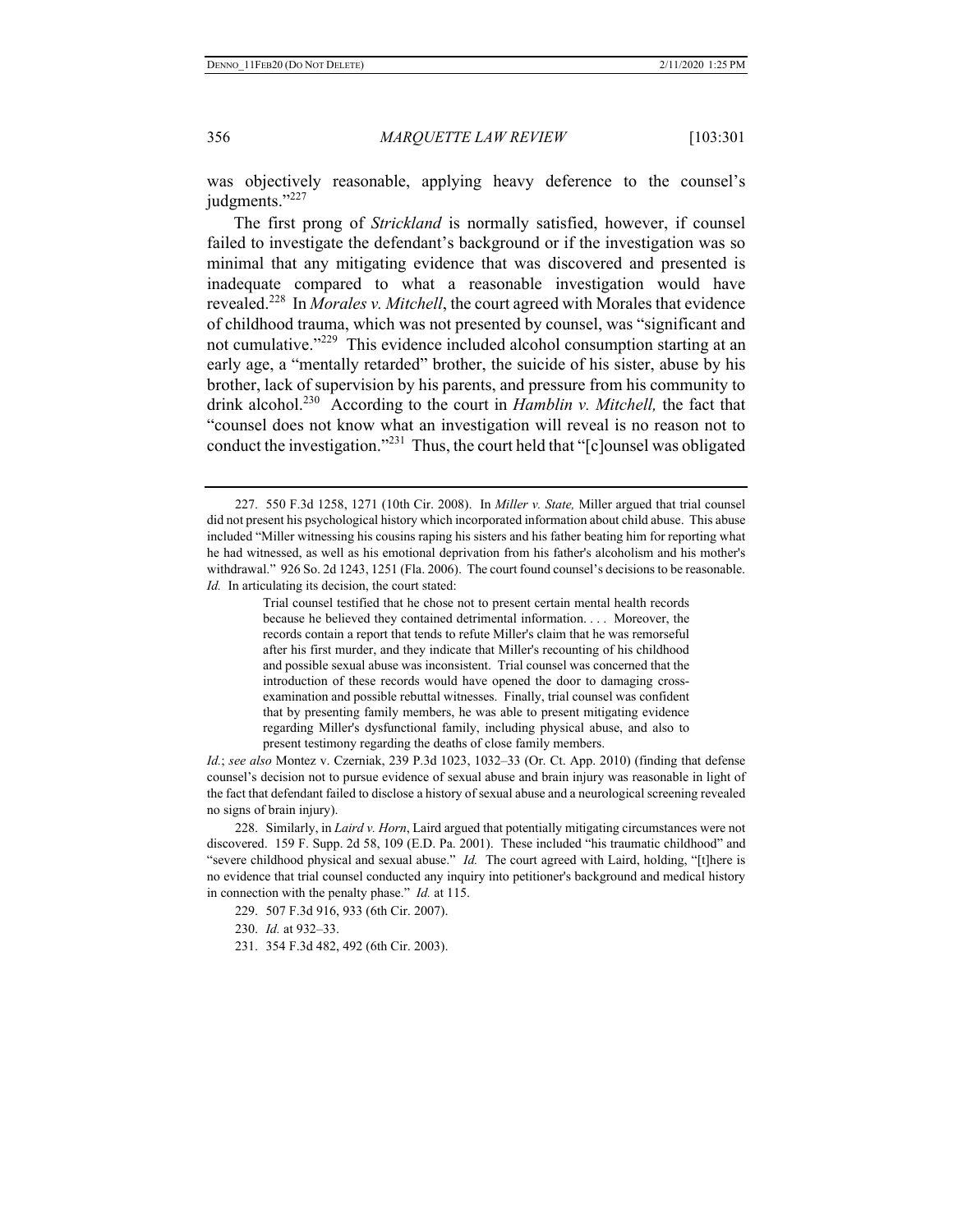to find out the facts, not to guess or assume or suppose some facts may be adverse."232

Counsel in *Williams v. Taylor* did not request juvenile and social services records because they mistakenly believed such information was not allowed by state law.<sup>233</sup> The Court held, however, that "[w]hether or not those omissions were sufficiently prejudicial to have affected the outcome of sentencing, they clearly demonstrate that trial counsel did not fulfill their obligation to conduct a thorough investigation of the defendant's background."<sup>234</sup>

# 3. *Strickland* Prong 2 Cases: Prejudice

If counsel's performance was found to be ineffective, the court then considers whether this deficient performance prejudiced the defendant. If the court does not believe that the introduction of childhood trauma evidence could have resulted in a different outcome, then the defendant has not established prejudice. For example, in *Bible v. Ryan*, the court concluded that any evidence of childhood trauma was "speculative" and held that its confidence in the outcome of the sentencing hearing was not undermined.235 In *Samayoa v. Ayers*, counsel was found to be likely ineffective for not conducting a proper inquiry into potentially mitigating evidence, including the defendant's

*Id.* at 395. The first prong of *Strickland* can also be satisfied even if the defendant resisted having certain information presented although this circumstance is typically persuasive only when the defendant was not informed of their options. In *Stafford v. Saffle*, for example, there was evidence "that Stafford had been physically abused as a child, been locked in a closet by his father for days at a time, shot his father in the stomach to stop him from beating his mother, spent time in juvenile facilities, and had a tumor removed from his brain." 34 F.3d 1557, 1563 (10th Cir. 1994). Although Stafford insisted that his childhood evidence be withheld, the court determined that it was the attorney's "responsibility to advise Stafford that the mitigating evidence of his personal background was not inconsistent with his claim that he did not commit the murders." *Id.* Likewise, in *Walker v. State*, the court held that "even if Walker was resistant to defense counsel's efforts, defense counsel's failure to *attempt* to collect background records and testimony from available family members and friends supports the conclusion that counsel's performance was deficient." 88 So. 3d 128, 141 (Fla. 2012).

235. 571 F.3d 860, 872 (9th Cir. 2009).

<sup>232.</sup> *Id.*

<sup>233. 529</sup> U.S. 362, 373 (2000).

<sup>234.</sup> *Id.* at 396. The Court noted that if counsel had conducted an investigation, the jury would have learned that Williams' parents had been imprisoned for the criminal neglect of Williams and his siblings, that Williams had been severely and repeatedly beaten by his father, that he had been committed to the custody of the social services bureau for two years during his parents' incarceration (including one stint in an abusive foster home), and then, after his parents were released from prison, had been returned to his parents' custody.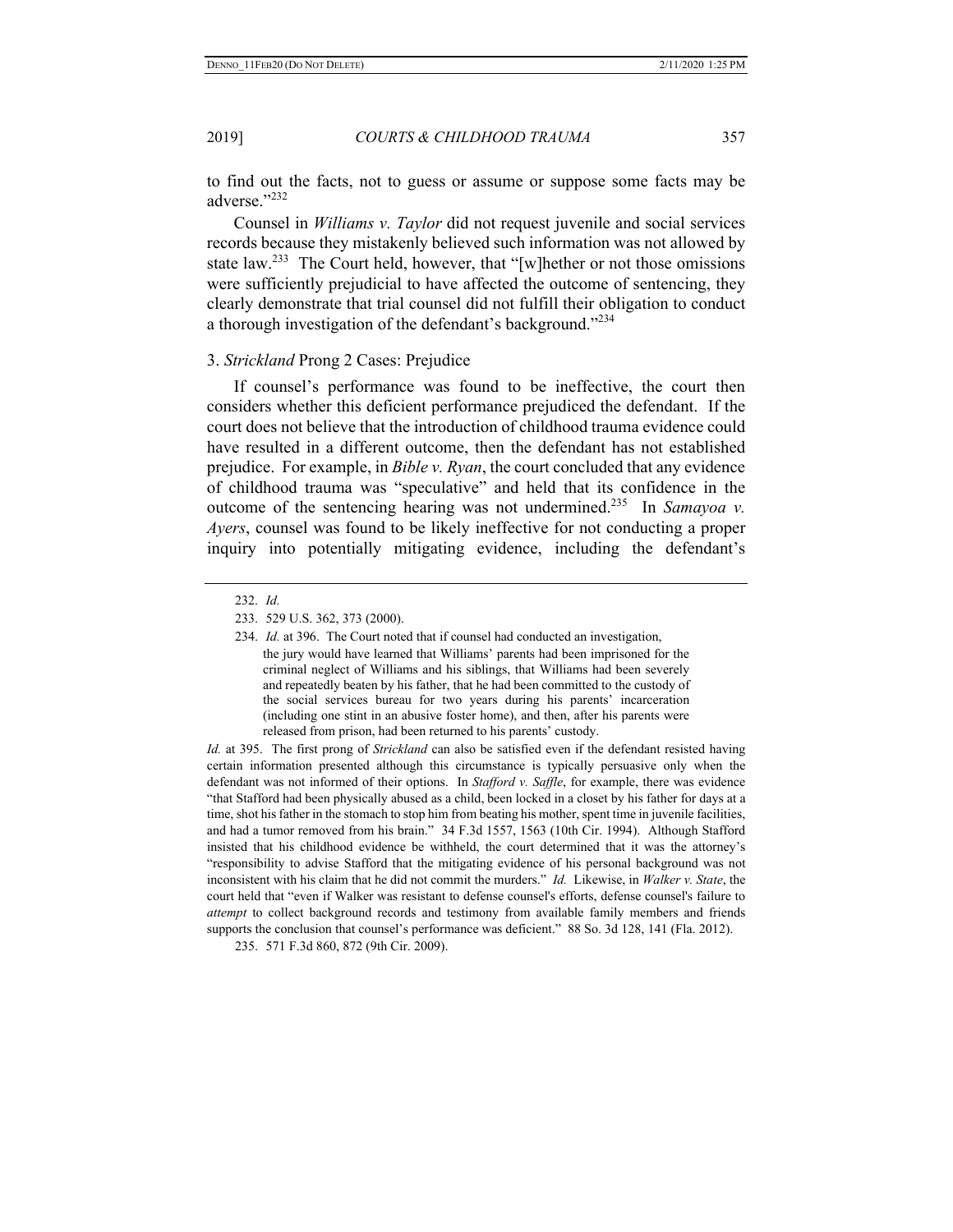numerous head injuries and physical, emotional, and sexual abuse in childhood.<sup>236</sup> However, given the brevity of jury deliberations, the court doubted that the mitigation evidence might have convinced a juror to "[strike] a different balance between life and death."<sup>237</sup>

Similarly, in *Sochor v. State*, Sochor argued that counsel was ineffective for failing to investigate and present mitigating background evidence, especially of severe beatings by both parents.<sup>238</sup> While the court determined that counsel's performance was deficient, it still held that "Sochor failed to show a reasonable probability that absent counsel's errors, he would not have been sentenced to death."239 Furthermore, "even if defense counsel had adequately investigated Sochor's background and prepared for the penalty phase, he would not have been able to present at the penalty phase any evidence significantly different from the evidence actually presented."240 As the court concluded, "Sochor has not demonstrated that but for counsel's deficient performance the result of the penalty phase would have been different."<sup>241</sup>

The second prong of *Strickland* is also not satisfied when the court states that the aggravating circumstances outweigh any mitigating circumstances, including evidence of childhood trauma.242 In *People v. Ray,* for example, Ray presented evidence of childhood trauma during the penalty phase of trial. $^{243}$ Ray's parents were both alcoholics and fought often.<sup>244</sup> While Ray's father was absent from his life, Ray's mother worked as a prostitute, brought customers into the room where she and her children slept, and had Ray steal money from

242. *See, e.g.*, *In re* Visciotti, 926 P.2d 987, 1005 (Cal. 1996) (concluding that it was not probable that, in the eyes of the jury, evidence of Visciotti's troubled family background would have outweighed the aggravating evidence presented by the state); *see also* Turner v. State, 953 So. 2d 1063, 1076–77 (Miss. 2007) (finding that the aggravating factors involved, including the brutal and gruesome nature of the crime, outweighed the mitigating evidence of the defendant's dysfunctional childhood and mental illness and warranted a death sentence).

243. 914 P.2d 846, 854–55 (Cal. 1996).

244. *Id.* at 855.

<sup>236. 649</sup> F. Supp. 2d 1102, 1132–33 (S.D. Cal. 2009).

<sup>237.</sup> *Id.* at 1135.

<sup>238. 883</sup> So. 2d 766, 771 (Fla. 2004).

<sup>239.</sup> *Id.* at 774.

<sup>240.</sup> *Id.*

<sup>241.</sup> *Id.* at 784; *see also* Wiles v. Bagley*,* 561 F.3d 636, 639 (6th Cir. 2009) (finding that the defendant did not show that there was a reasonable probability that, but for his counsel's deficient performance, the result of his mitigation hearing would have been different).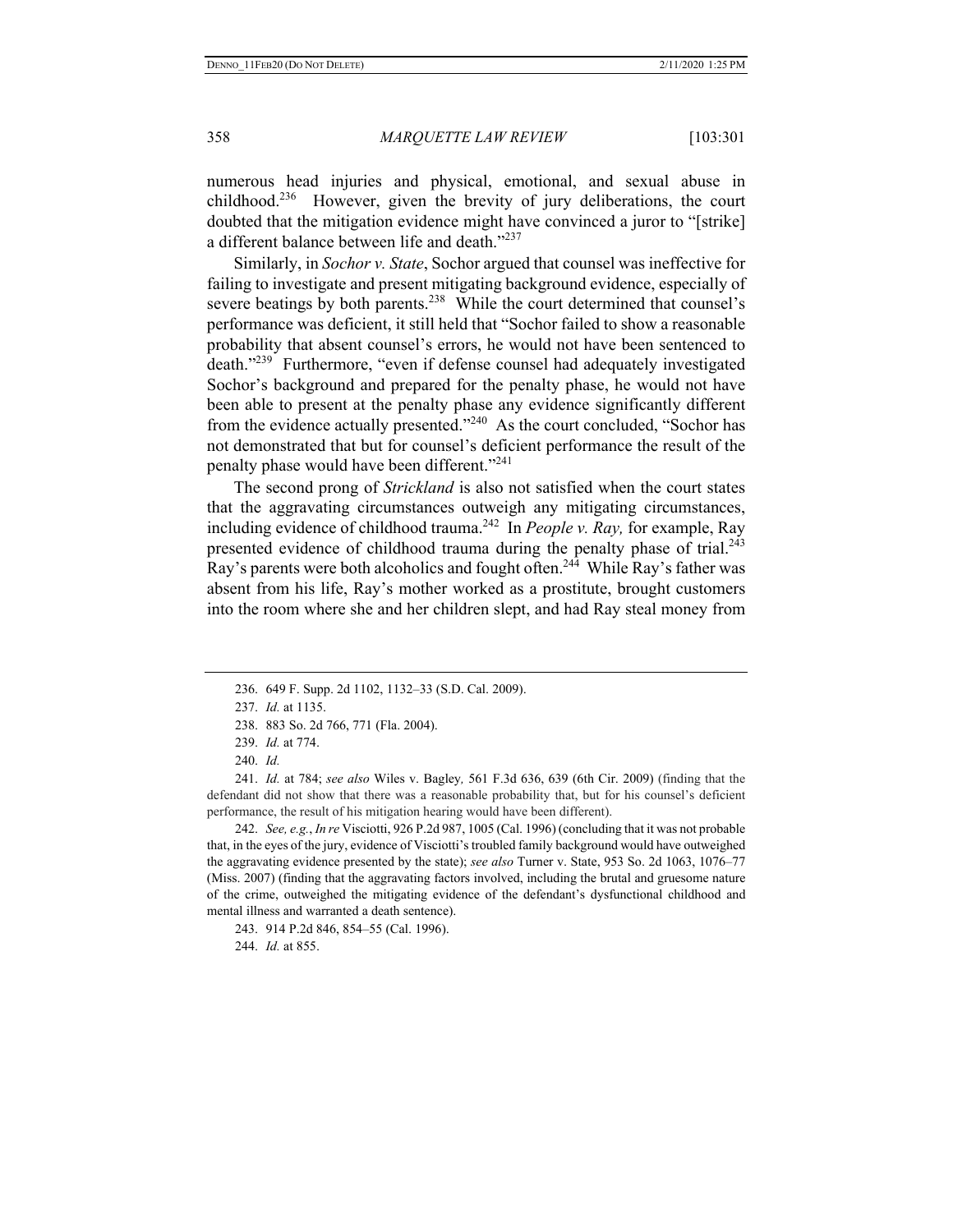her customers.<sup>245</sup> His mother also physically abused him.<sup>246</sup> A psychiatrist determined that Ray suffered from "fetal alcohol syndrome" and "severe parental deprivation, including likely sexual abuse."<sup>247</sup> Nevertheless, the court affirmed the judgment of the trial court that "any sympathetic inferences that could be drawn from evidence of defendant's troubled childhood, mental defects, and religious conversion were far 'outweighed' by the calculated nature of the capital crimes and by his extensive criminal history."<sup>248</sup>

The second prong of *Strickland* is satisfied, however, if the court feels that the potentially mitigating evidence could have resulted in a different outcome. In *James v. Ryan,* evidence of childhood trauma was presented by James's federal habeas counsel.<sup>249</sup> James's biological father was a drug addict, his stepfather was physically abusive, and his biological parents were neglectful and exposed him to dangerous conditions, including extensive time with a child molester.<sup>250</sup> The court noted that the mitigation evidence presented at sentencing did not scratch the surface of what was available and concluded "that there is a reasonable probability that a sentencing court confronted with the powerful mitigating evidence developed by James's habeas counsel would not have returned a death sentence."<sup>251</sup>

250. *Id.* at 810–13.

251. *Id.* at 820; *see also* Libberton v. Ryan*,* 583 F.3d 1147, 1168–69 (9th Cir. 2009); Hamblin v. Mitchell*,* 354 F.3d 482, 490–91 (6th Cir. 2003); Walker v. State, 88 So.3d 128, 140–41 (Fla. 2012); People v. Ruiz*,* 686 N.E.2d 574, 582–83 (Ill. 1997).

<sup>245.</sup> *Id.* 

<sup>246.</sup> *Id.* 

<sup>247.</sup> *Id.* at 856.

<sup>248.</sup> *Id.* at 875. In *San Martin v. State*, San Martin claimed counsel was ineffective for not conducting a proper investigation into his background. 995 So. 2d 247, 255 (Fla. 2008). San Martin pointed to potentially mitigating evidence that his father was a physically abusive alcoholic. *Id.* at 255–56. The court held that, "[g]iven the abundance of aggravation in this case, we find no prejudice. Even assuming counsel was deficient in failing to present the additional mitigation evidence, our confidence in the outcome is not undermined. The additional mitigating evidence would be insufficient to outweigh the significant aggravation." *Id.* at 259. Similarly, in *Stafford v. Saffle*, although counsel's performance was deficient, the court held that Stafford failed to establish prejudice. 34 F.3d 1557, 1565 (10th Cir. 1994). Finally, in *State v. Henretta,* the court held that, "[i]n mitigation of the . . . aggravating circumstances, Mr. Henretta presented evidence that he was abused and neglected during his childhood [and] that he has brain damage. . . . The evidence supports the jury's finding that the aggravating circumstances outweighed these mitigating circumstances beyond a reasonable doubt." 325 S.W.3d 112, 146 (Tenn. 2010).

<sup>249. 679</sup> F.3d 780, 801 (9th Cir. 2012).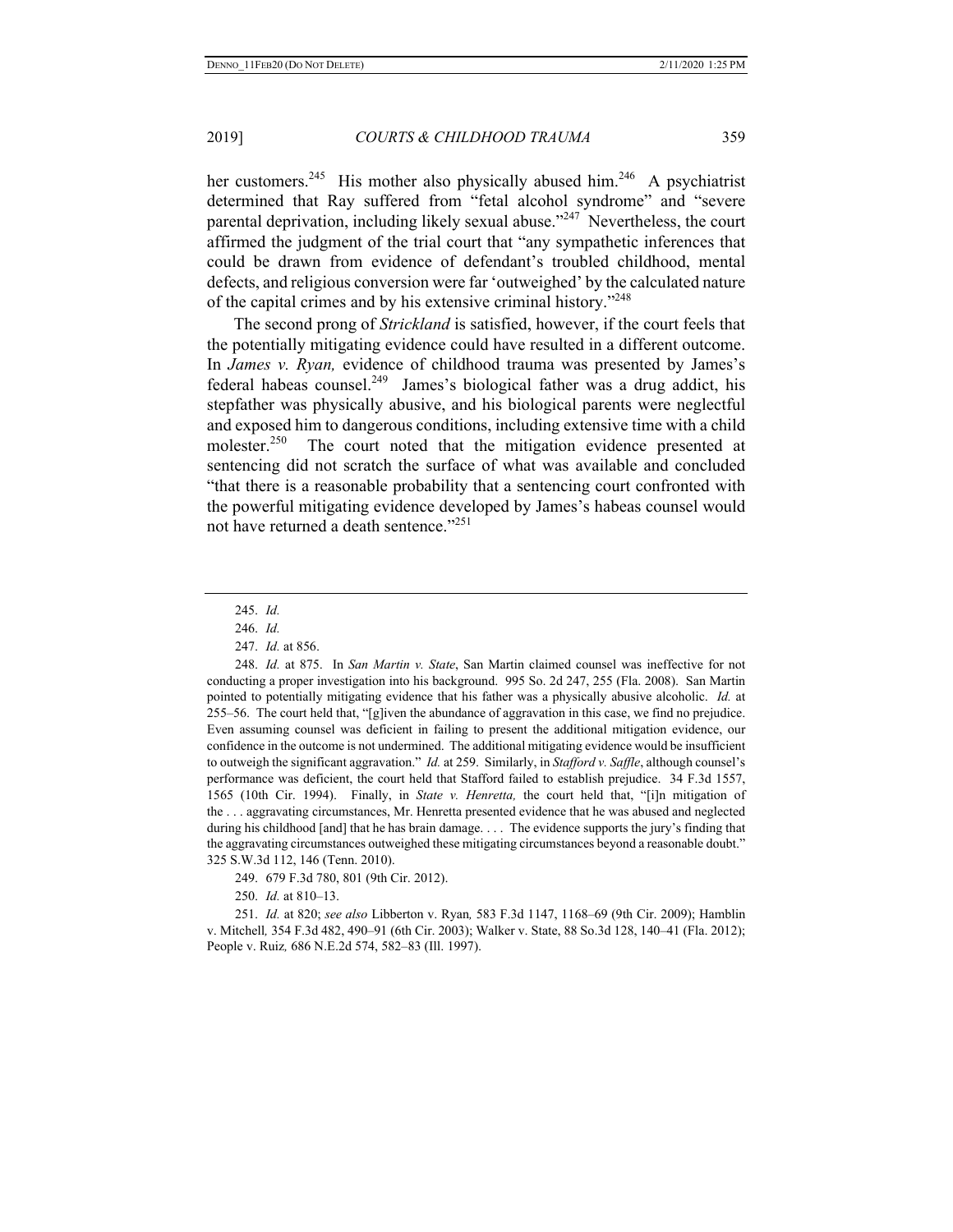#### C. *Courts' Overall Characterization of Childhood Trauma*

In this particular group of cases, there was not a clear indication that any one type of childhood trauma was more persuasive to a court. However, in cases where the trauma was viewed as isolated in time, the court was less likely to find it a persuasive mitigating factor. For example, in *Miller v. State,* Miller claimed he was abused as a child by his father.<sup>252</sup> The trial court gave "no weight" to the child abuse because Miller's father died when Miller was thirteen, and the Supreme Court of Florida found no error.<sup>253</sup> Similarly, in *Stafford v. Saffle*, the court characterized evidence of childhood trauma as "conclusory and remote."254 The court noted that "Stafford was 27 years old at the time of this crime, and these childhood events were remote in time by then. . . . Stafford presented no evidence that these events had any continuing effect on his ability to conform his conduct to noncriminal behavior."<sup>255</sup>

# VI. WHAT SHOULD ATTORNEYS DO IN CHILDHOOD TRAUMA CASES?

While courts often accept evidence of childhood trauma in mitigation arguments, this outcome does not imply such evidence will successfully mitigate or lessen a defendant's sentence. In fact, in most cases in the Neuroscience Study, the court, jury, or both found that this evidence was outweighed by aggravating factors and affirmed the defendant's sentence.

## A. *Drawing Connections*

In general, if childhood trauma evidence is found to be vague, remote, or irrelevant, courts are likely to reject it for the purposes of mitigating a sentence. In *Adanandus v. Johnson*, for example, the defendant argued that his childhood medical records describing head injuries should be included as mitigating evidence.<sup>256</sup> The court, however, was not convinced that the records were relevant, since they did not establish that the defendant's criminal conduct was attributable to the injuries. $257$ 

In addition, courts often assume defendants have personal responsibility, even if this assumption contradicts psychological and medical knowledge about

256. 947 F. Supp. 1021, 1035 (W.D. Tex. 1996).

<sup>252. 926</sup> So. 2d 1243, 1251 (Fla. 2006).

<sup>253.</sup> *Id.* at 1258.

<sup>254.</sup> Stafford v. Saffle, 34 F.3d 1557, 1565 (10th Cir. 1994).

<sup>255.</sup> *Id.* 

<sup>257.</sup> *Id.* at 1052.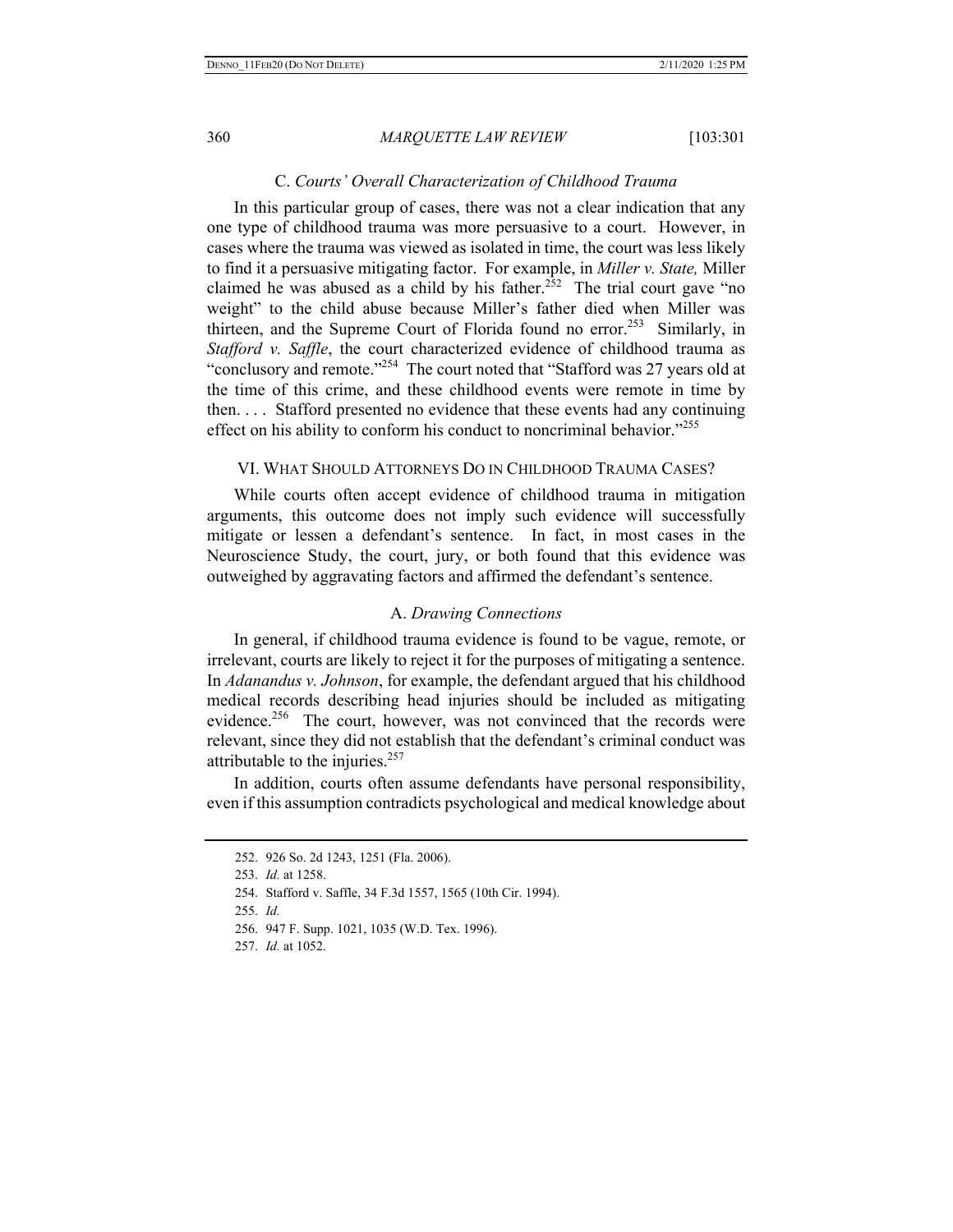the consequences of child abuse.<sup>258</sup> For example, in two cases discussed in another study, *Elledge v. Dugger* and *State v. Steffen*, the courts discounted the long term effects of physical abuse on the defendants when their siblings, who experienced the same abuse, appeared to be unaffected.<sup>259</sup>

That said, defense attorneys should be fulfilling their constitutional duty to thoroughly investigate the defendant's background and family history. Since the U.S. Supreme Court has repeatedly stated that this information is relevant mitigating evidence during capital proceedings, there is no excuse for an attorney to shun it.

Defense attorneys also need to effectively communicate with their clients about the importance of providing such evidence. As mentioned previously, some defendants are wary of presenting evidence about their past out of fear of embarrassment. In these situations, attorneys need to stress that revealing information about the defendant's history may lessen their sentence, a reality that can possibly outweigh a defendant's fears.

Attorneys and judges should seek education regarding the effects of childhood trauma and how such trauma can impact adult behavior and cognition. This knowledge should also be conveyed to juries to allow them to make informed decisions when it comes to convictions and sentencing.

Not only should attorneys investigate and present this evidence, it is vital that they draw connections between childhood trauma and the defendant's offenses and criminal behavior. If juries are made aware of such connections, they will be able to better understand the defendant's actions and decisionmaking processes.

# B. *An Exemplar Case of Drawing Connections*

*Blue v. Cockrell* exemplifies a circumstance where the attorney did make a connection between the defendant's history of trauma and the offense committed in his presentation of mitigating evidence.<sup>260</sup> Michael Lynn Blue was convicted of the robbery and murder of a cab driver in Texas and was sentenced to death. $^{261}$  Blue confessed to hitting the man's head with a claw

<sup>258.</sup> Crocker, *supra* note 3, at 1182.

<sup>259.</sup> *Id.* at 1182 n.160 (first citing Elledge v. Dugger, 823 F.2d 1439, 1447 (11th Cir. 1987); and then citing State v. Steffen, 509 N.E.2d 383, 397 (Ohio 1987)).

<sup>260.</sup> *See* Blue v. Cockrell, 298 F.3d 318, 321 (5th Cir. 2002).

<sup>261.</sup> *Id.* at 319.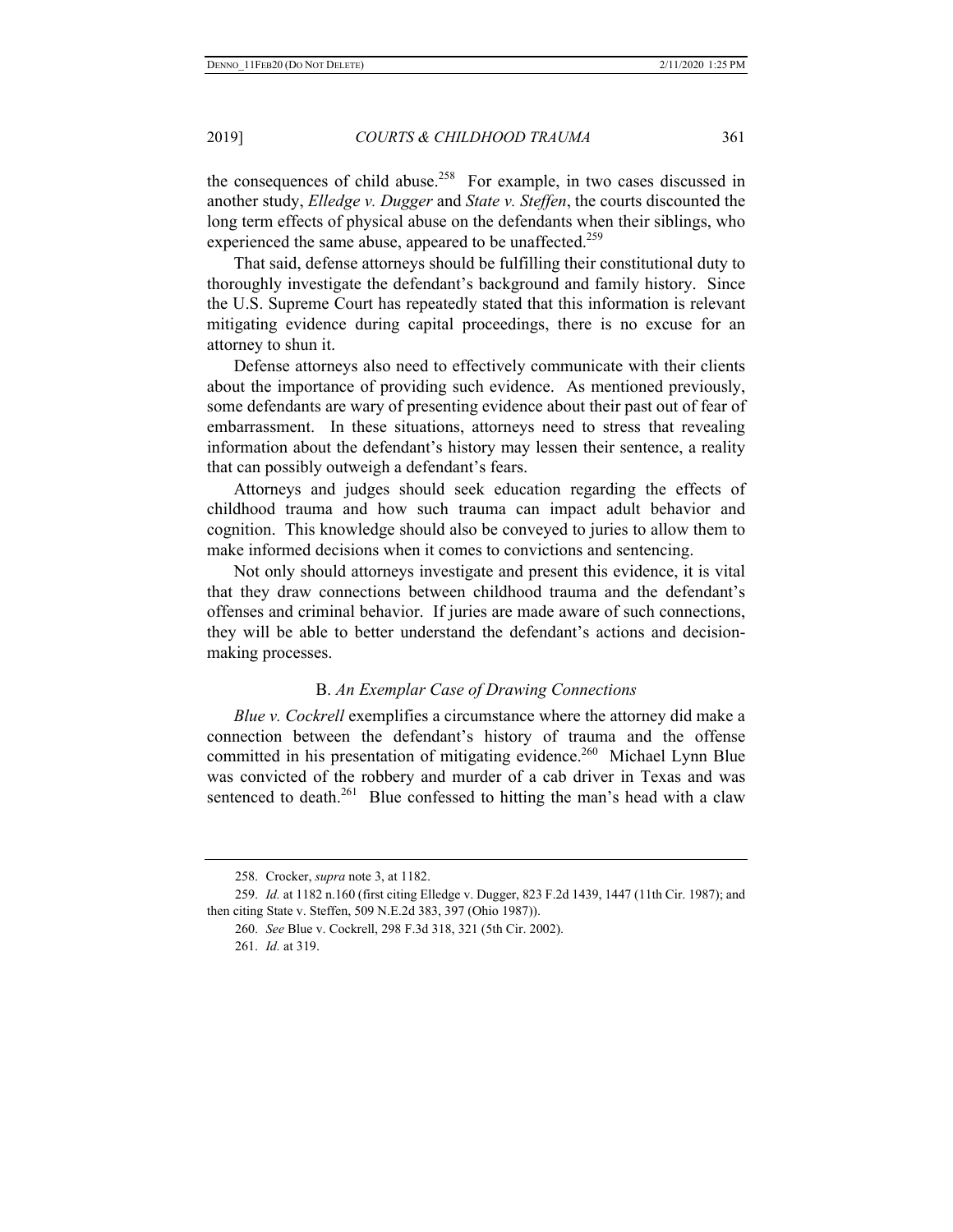hammer and taking his wallet.<sup>262</sup> His accomplice shot the man in the head twice, and the two then burglarized the man's house.<sup>263</sup>

At trial, Blue's attorney presented evidence of his childhood, including the physical and sexual abuse he endured, his mental disability, and his antisocial personality disorder.<sup>264</sup> On appeal, Blue claimed that the instructions the jury received prevented the jury from fully considering this mitigating evidence.<sup>265</sup> In order to determine the validity of Blue's claim and whether additional instruction was needed, the Court had to decide if the evidence presented was relevant to the offense committed.<sup>266</sup>

The court found that the severity of the mitigating evidence, as well as the fact that Blue's attorney showed a definite nexus between the evidence and the criminal conduct, qualified the evidence as highly relevant.<sup>267</sup> Thus, the court concluded that an additional instruction was needed to allow the jury to fully consider this nexus.<sup>268</sup> Ultimately, the court affirmed the District Court's grant of relief on Blue's federal habeas corpus petition.<sup>269</sup>

This Article has provided other examples in which attorneys successfully connected childhood trauma evidence to the crimes their clients committed. While this Article has also considered in detail the challenges that attorneys face in their attempts to present and connect such evidence, the increasing availability of research on this topic demonstrates the existence of strong and convincing patterns if attorneys decide to avail themselves of childhood trauma evidence and courts decide to accept it.

# VII. CONCLUSION

The introduction of childhood trauma evidence is an important part of a defense attorney's representation of a criminal defendant. An attorney's failure to uphold their duty to investigate and present this evidence to a judge or jury could have detrimental effects on the defendant's case and could result in their client receiving a death penalty or prolonged incarceration.

262. *Id.* 263. *Id.* 264. *Id.* at 319–20. 265. *Id.* at 319. 266. *Id.* at 321. 267. *Id.*  268. *Id.* at 322. 269. *Id.*